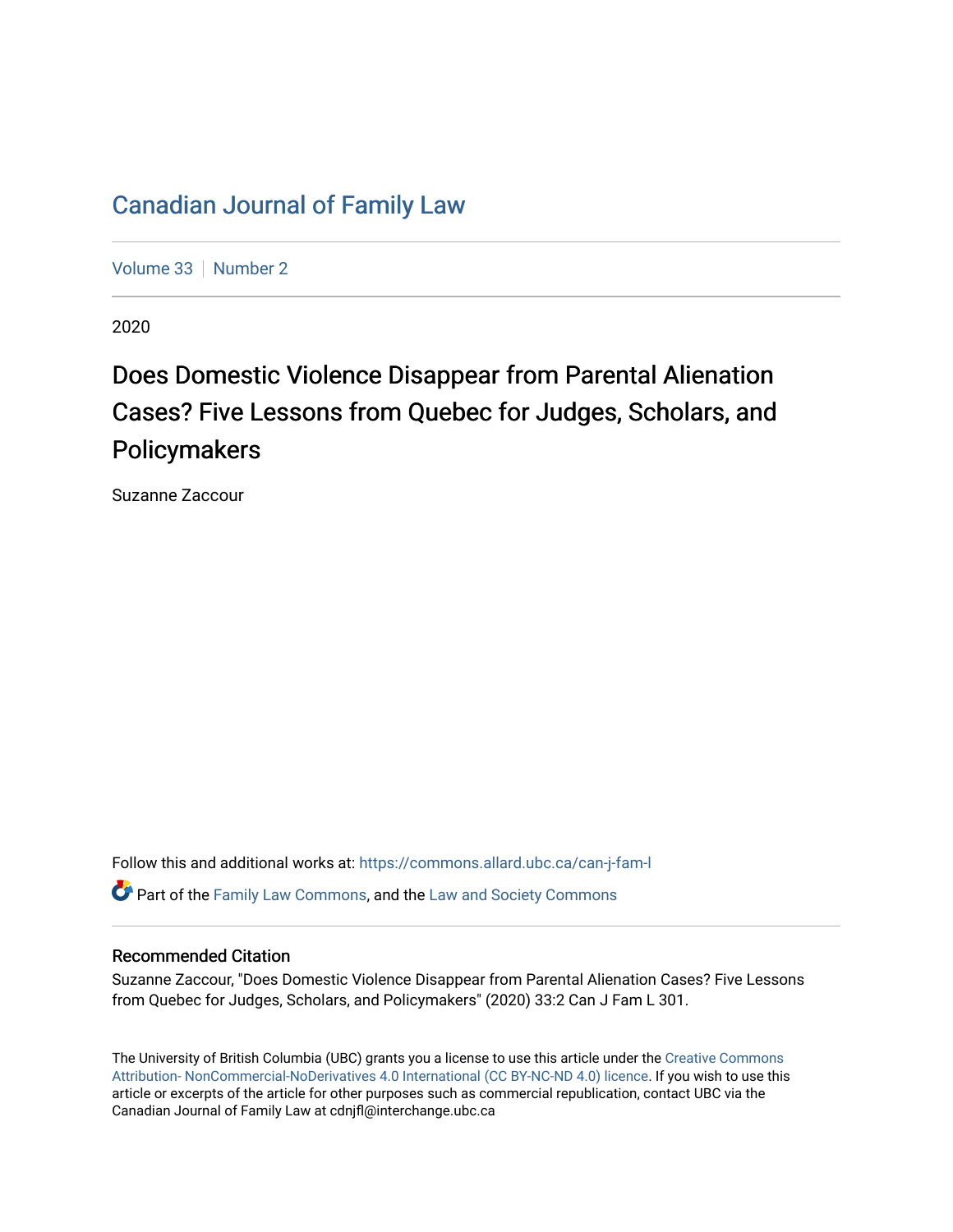# **DOES DOMESTIC VIOLENCE DISAPPEAR FROM PARENTAL ALIENATION CASES? FIVE LESSONS FROM QUEBEC FOR JUDGES, SCHOLARS, AND POLICYMAKERS**

#### **Suzanne Zaccour\***

The theory of parental alienation—which asserts that children who reject one parent are brainwashed by the other parent—has often been used to punish caring mothers and grant custody to dangerous fathers. The legal community's quick infatuation with this concept has sparked fiery debates between its proponents and domestic violence scholars. **My research contributes to this urgent conversation by shedding new light on the role of domestic violence in parental alienation cases.**

I observe how series of cases involving the same family deal with the issue of domestic violence. This method reveals a worrisome "disappearing act": **as families repeatedly interact with the justice system, domestic violence tends to leave the picture.** The result? A distortion: most women accused of parental alienation are victims of conjugal violence, yet the jurisprudence barely addresses this issue. The disappearance of domestic violence creates the impression that it is the exception, rather than the norm, in parental alienation cases.

Doctoral candidate in law at Oxford University; LLM (University of Cambridge), LLM (University of Toronto), BCL & LLB (McGill University); 2019–2020 judicial law clerk at the Supreme Court of Canada. suzannezaccour.com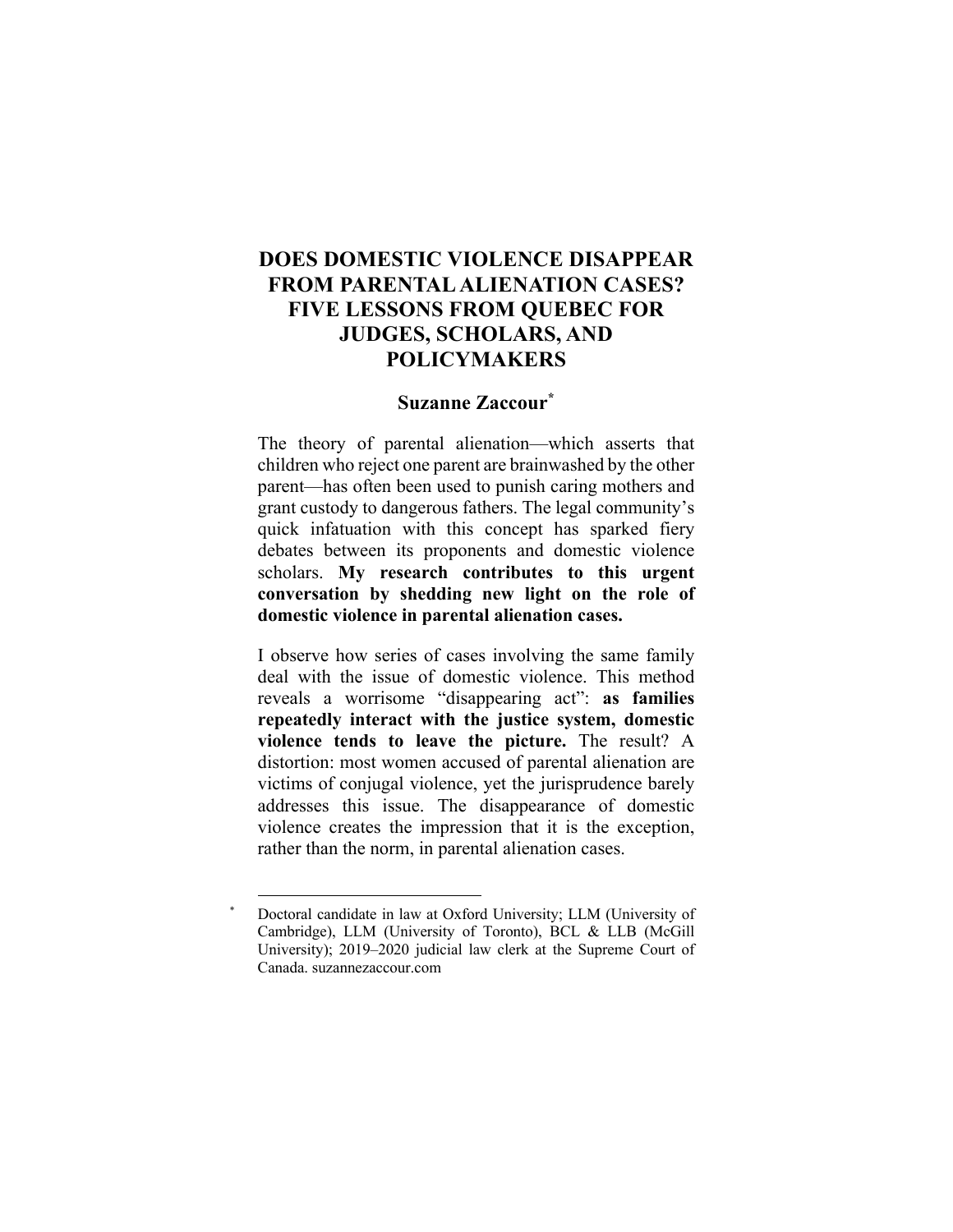I draw **five lessons** from the Quebec jurisprudence:

- 1) The prevalence of domestic violence in parental alienation cases is higher than we think;
- 2) This is because domestic violence, alleged or proven at first instance, is often ignored on appeal;
- 3) Domestic violence should instead be given centre stage in parental alienation cases;
- 4) Considering parental alienation while ignoring domestic violence is a form of bias against women;
- 5) Stating that the parental alienation framework applies *unless* there is domestic violence does not protect victims of undisclosed violence.

The concept of parental alienation is dangerous for victims of family violence; thus, scholars suggest that when intimate partner violence is proven, the parental alienation framework should not apply. This caveat is not enough. **My study challenges the conventional belief that domestic violence can be treated as a mere exception to parental alienation**, calling for legal actors to reconsider the role of parental alienation in custody disputes.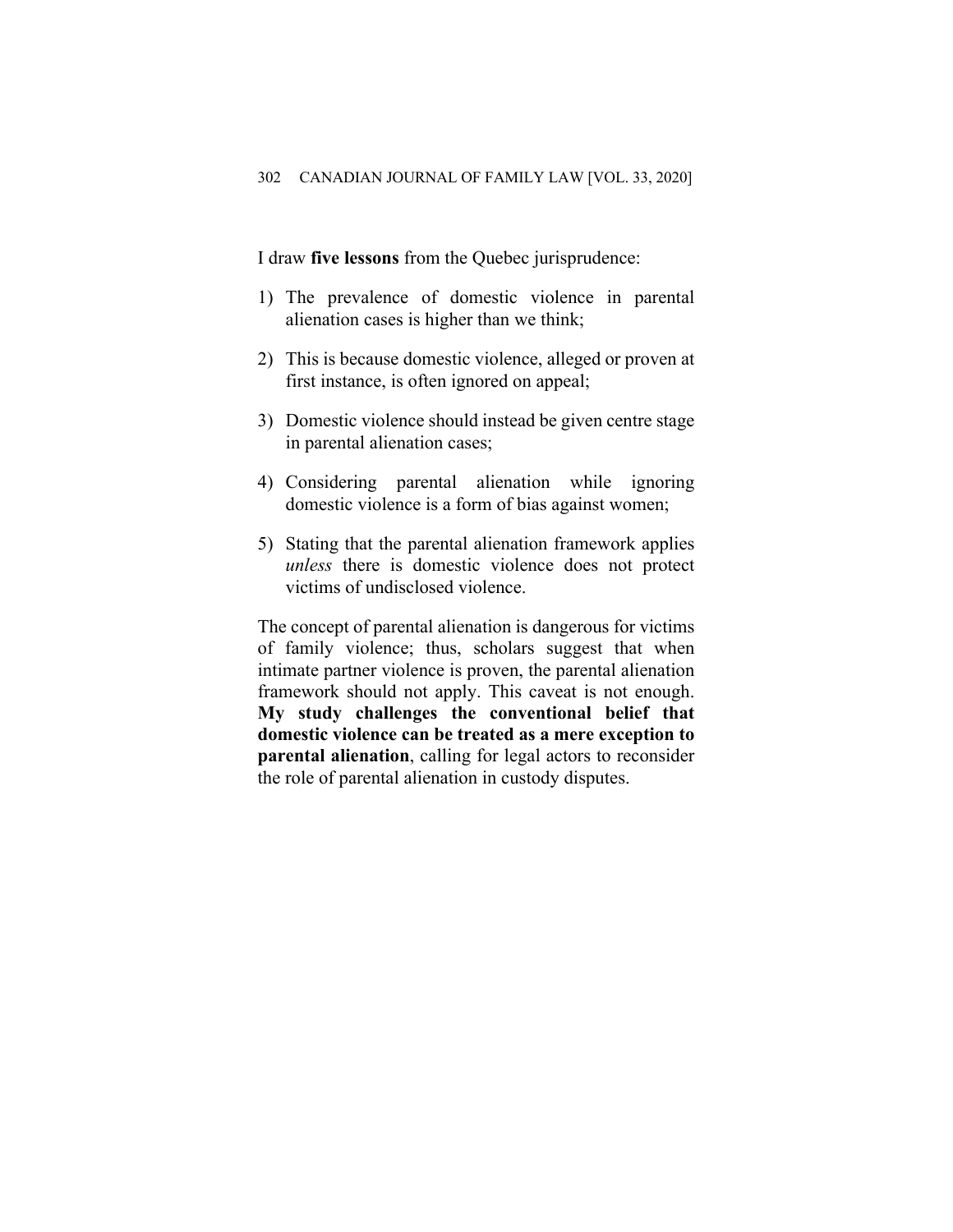#### **INTRODUCTION**

When a child says, "I don't want to see Daddy," should we blame Mommy? Parental alienation answers "yes" but is often oblivious to the elephant in the room: family violence.

In recent decades, the new theory of "parental alienation syndrome" or "parental alienation" has captivated courts, lawyers, and custody evaluators across the world. This craze has troubled feminists, as the theory attributes a child's rejection of a parent (often the father) to manipulation and brainwashing by the other parent (often the mother). Today, many parental alienation scholars acknowledge domestic violence as a caveat to the parental alienation framework, a compromise that has not soothed the concerns of domestic violence scholars.

Family law is not exactly the poster child for consensus. Yet, "[n]othing is more polarized in the family law field than the debate over domestic abuse and parental alienation."1 At one end of the spectrum are feminists who state that the parental alienation belief system uses pseudoscience to conceal men's violence and further victimize women and children. At the other end, fathers' rights militants paint alienation as child abuse inflicted by mothers to rob fathers of their children. In between these extremes lie researchers who propose to recognize parental alienation while also ensuring that violent fathers cannot use it to their advantage. They propose that when domestic

<sup>1</sup> Joan S Meier, "Getting Real About Abuse and Alienation: A Critique of Drozd and Olesen's Decision Tree" (2010) 7:4 J Child Custody 219 at 220 [Meier, "Getting Real About Abuse and Alienation"].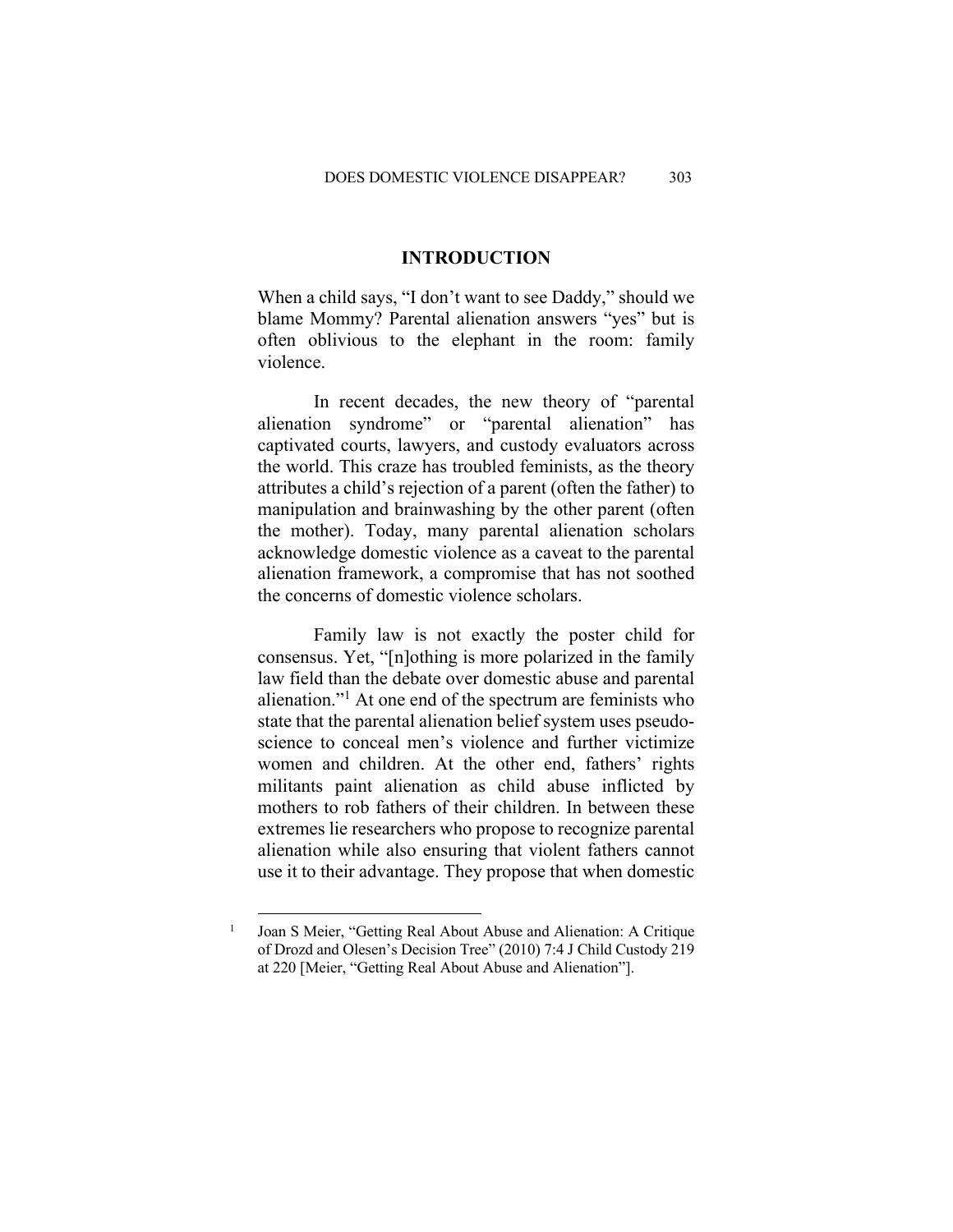violence or child abuse is proven, the parental alienation framework does not apply—a family-violence exception, if you will.

But can parental alienation really be recognized without endangering victims of domestic violence? To answer this question, we must look at how alienation and violence interact in custody cases. While new research has started to uncover Canadian courts' responses to parental alienation,<sup>2</sup> the interaction between this concept and domestic violence remains elusive, in part because allegations of domestic violence are often left unresolved in parental alienation cases.3

Enter this study. By examining all appellate cases mentioning parental alienation in Quebec between 2010 and 2020 and, for each appeal, looking back to earlier decisions involving the same family, I pursue the inquiry into the interaction of domestic violence and parental alienation.

<sup>2</sup> See Suzanne Zaccour, "Parental Alienation in Quebec Custody Litigation" (2018) 59:4 C de D 1073; Linda C Neilson, *Parental Alienation Empirical Analysis: Child Best Interests or Parental Rights?* (Frederickton & Vancouver: Muriel McQueen Fergusson Centre for Family Violence Research & FREDA Centre for Research on Violence Against Women and Children, 2018) [Neilson, *Parental Alienation Empirical Analysis*]; John-Paul Boyd, *Alienated Children in Family Law Disputes in British Columbia* (Calgary: Canadian Research Institute for Law and the Family, 2015); Nicholas Bala, Suzanne Hunt & Carolyn McCarney, "Parental Alienation: Canadian Court Cases 1989–2008" (2010) 48:1 Fam Ct Rev 164.

See Elizabeth Sheehy & Susan B Boyd, "Penalizing Women's Fear: Intimate Partner Violence and Parental Alienation in Canadian Child Custody Cases" (2020) 42:1 J Soc Welfare & Fam L 80.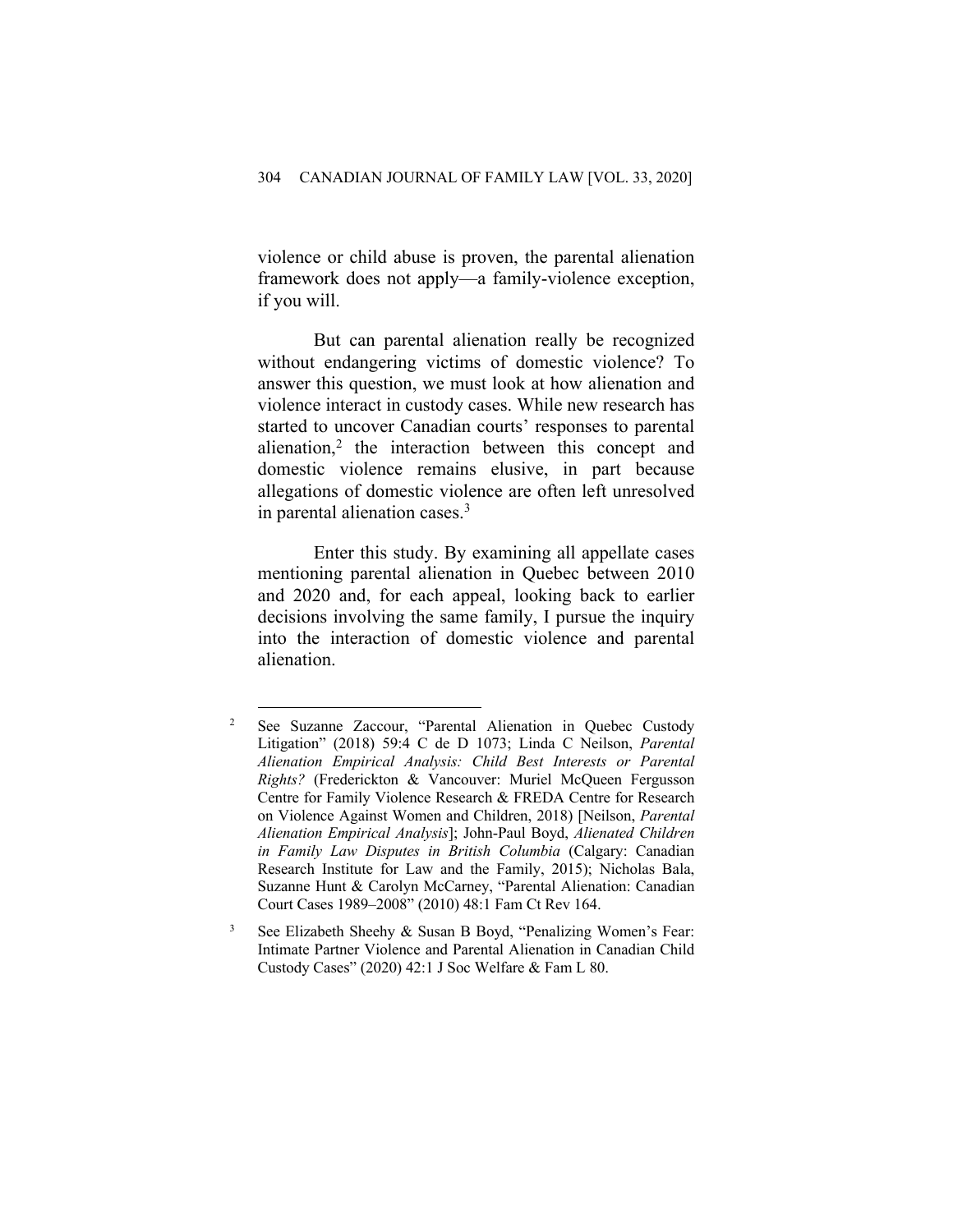I show that **domestic violence is more prevalent than it appears in parental alienation cases**. It is the norm rather than the exception. We do not see it as such because, in cases where domestic violence was alleged at first instance, this context is often nowhere to be found in appellate decisions. In other words, **domestic violence tends to disappear from parental alienation cases**.

This finding calls into question the proposition that courts should apply parental alienation concepts to custody cases in the absence of domestic violence. If domestic violence disappears, how are courts to protect mothers from false allegations of parental alienation by violent fathers? **Domestic violence cannot be treated as a mere exception to the parental alienation framework.**

My study has important implications for parental alienation research and its use in legal cases. It confirms a gender bias in the way that a family's history is carried through judicial decisions and sends a serious warning to judges, legislators, evaluators, and scholars who believe that we can think about parental alienation independently of domestic violence.

#### **CONTEXT: A PRIMER ON PARENTAL ALIENATION AND PARENTAL ALIENATION SYNDROME**

#### **GARDNER'S PARENTAL ALIENATION SYNDROME**

*Parental alienation syndrome* is a disorder invented by psychiatrist Richard Gardner in the 1980s. He observed that children increasingly rejected their father during custody disputes, and he attributed this phenomenon to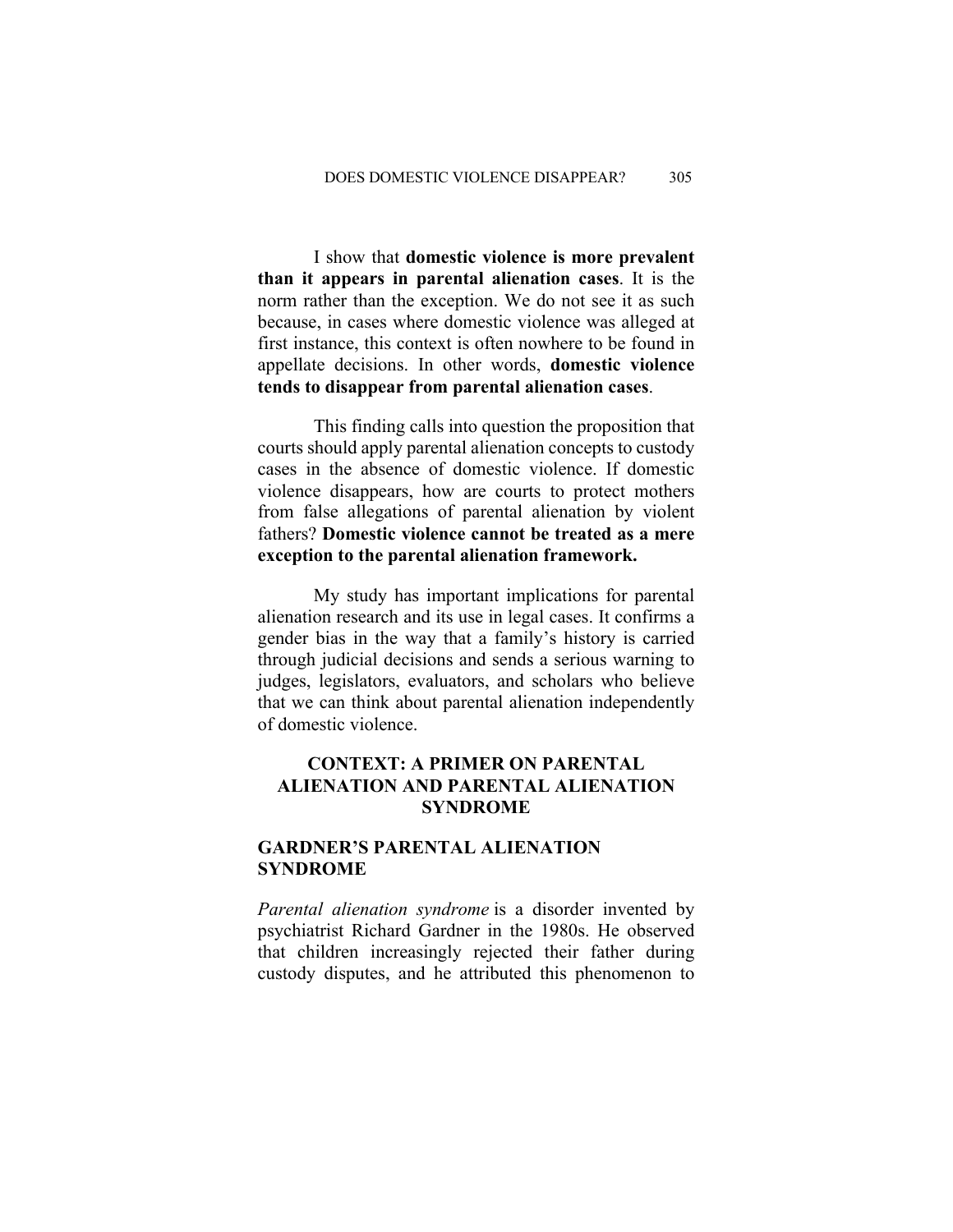brainwashing by mothers.4 He defined parental alienation syndrome as the programming of a child by the preferred parent (the "alienator" or "alienating parent"), coupled with the child's own vilification of the rejected (or "alienated") parent.<sup>5</sup> He listed eight symptoms of parental alienation syndrome:

- 1) the child denigrates the alienated parent;
- 2) the child has no reasonable explanation for rejecting the alienated parent;
- 3) "[t]he hated parent is viewed as 'all bad' and the loved parent is 'all good;"<sup>6</sup>
- 4) the child insists that they are not influenced by the alienating parent;
- 5) the child constantly sides with the alienating parent;
- 6) the child feels no guilt for rejecting or being cruel towards the alienated parent;

<sup>4</sup> See Richard A Gardner, "Parental Alienation Syndrome vs. Parental Alienation: Which Diagnosis Should Evaluators Use in Child-Custody Disputes?" (2002) 30:2 Am J Fam Therapy 93 [Gardner, "Parental Alienation Syndrome"].

<sup>5</sup> See *ibid* at 95.

<sup>6</sup> Richard A Gardner, "Recent Trends in Divorce and Custody Litigation" (1985) 29:2 Academy Forum 3, online: <www.fact.on.ca/Info/pas/gardnr85.htm>.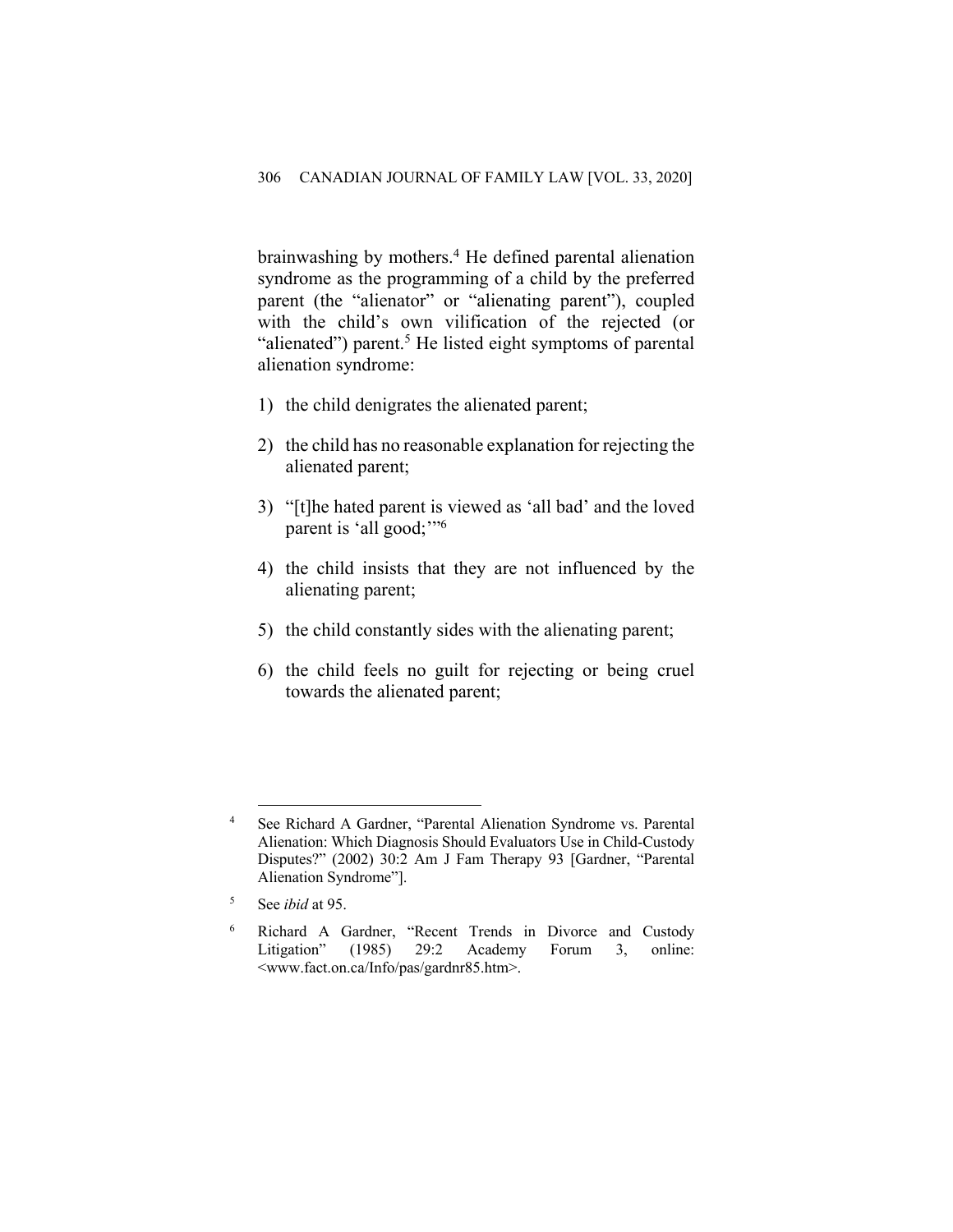- 7) the child's grievances towards the alienated parent mirror the alienator's discourse and borrow adult vocabulary;
- 8) the child rejects the alienated parent's extended family, friends, and even pets.<sup>7</sup>

In the blink of an eye, courts across the world embraced Gardner's parental alienation syndrome. Used to explain a child's refusal to see a parent (often the father), this theory has led courts to order sometimes drastic custody transfers and prevent any contact with the child's preferred parent. Children have been sent to residential therapeutic programs to be deprogrammed, $8$  and courts have even intervened punitively to jail recalcitrant alienators and alienated children.9

At the same time, Gardner's theory also attracted considerable critique, specifically regarding its lack of scientific validity and blatant sexist bias.<sup>10</sup> Some

<sup>7</sup> See *ibid*; Gardner, "Parental Alienation Syndrome", *supra* note 4 at 97. See also Richard A Gardner, *The Parental Alienation Syndrome: Second Edition: A Guide for Mental Health and Legal Professionals* (Cresskill, NJ: Creative Therapeutics, 1998).

<sup>8</sup> See Richard A Gardner, *Therapeutic Interventions for Children with Parental Alienation Syndrome* (Cresskill, NJ: Creative Therapeutics, 2001).

<sup>9</sup> Joan B Kelly & Janet R Johnston, "The Alienated Child: A Reformulation of Parental Alienation Syndrome" (2001) 39:3 Fam Ct Rev 249 at 250.

<sup>&</sup>lt;sup>10</sup> See Richard Warshak, "Bringing Sense to Parental Alienation: A Look at the Disputes and the Evidence" (2003) 37:2 Fam LQ 273; Janet R Johnston & Joan B Kelly, "Commentary on Walker, Brantley, and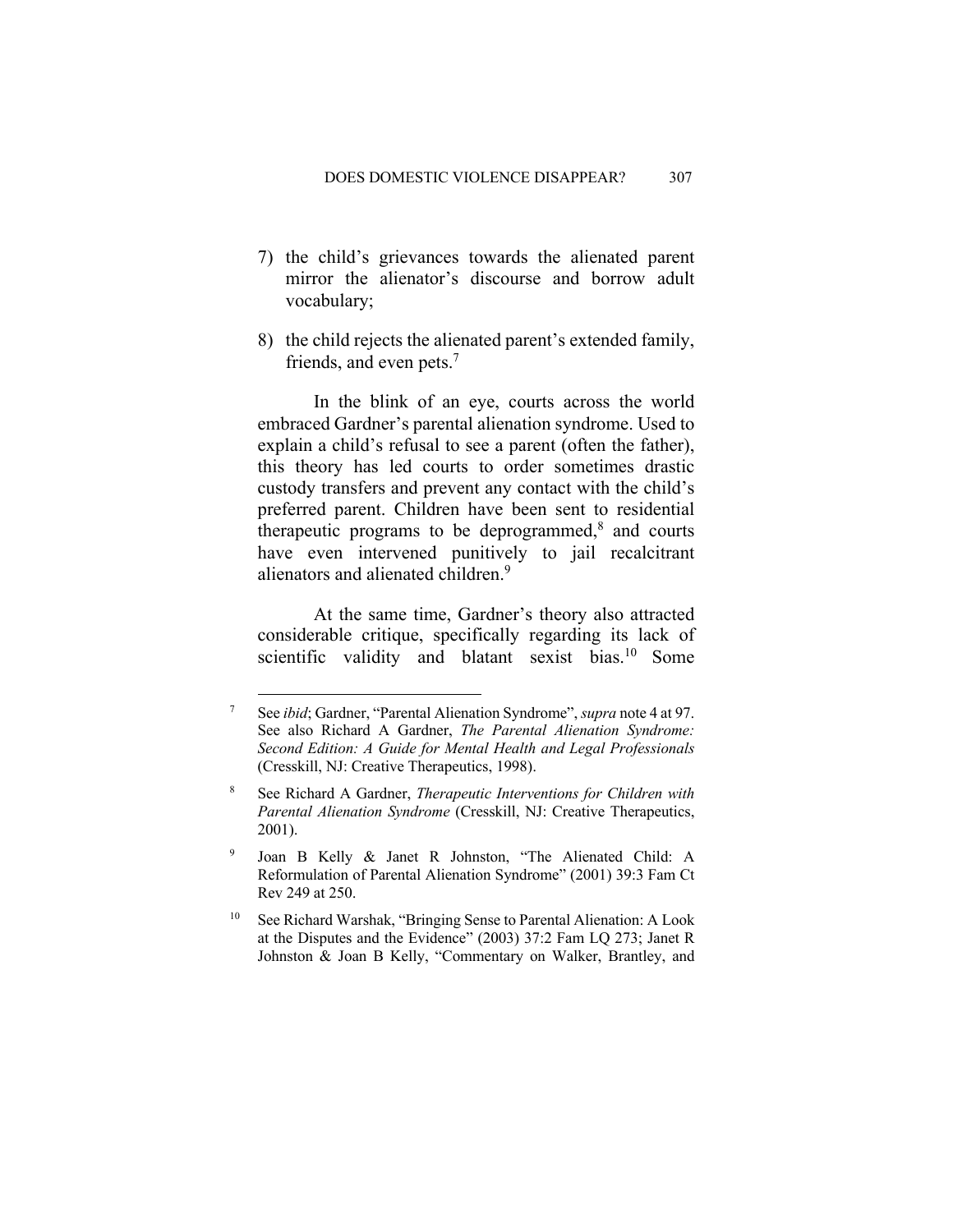commentators have thus suggested that parental alienation syndrome is "junk science"<sup>11</sup> that should not be admissible in court.12

#### **FROM PARENTAL ALIENATION SYNDROME TO PARENTAL ALIENATION**

Researchers transformed and reformulated parental alienation syndrome to make it more scientific and less

- <sup>11</sup> See Bruch, "Parental Alienation Syndrome: Junk Science in Child Custody Determinations", *supra* note 10.
- <sup>12</sup> See James Williams, "Should Judges Close the Gate on PAS and PA?" (2001) 39:3 Fam Ct Rev 267.

Rigsbee's (2004) 'A Critical Analysis of Parental Alienation Syndrome and Its Admissibility in the Family Court'" (2004) 1:4 J Child Custody 77 [Johnston & Kelly, "Commentary on Walker et al"]; Carol S Bruch, "Parental Alienation Syndrome and Parental Alienation: Getting It Wrong in Child Custody Cases" (2001) 35:3 Fam LQ 527 [Bruch, "Getting It Wrong"]; Carol S Bruch, "Parental Alienation Syndrome: Junk Science in Child Custody Determinations" (2001) 3:3 Eur JL Ref 383; Richard Bond, "The Lingering Debate Over the Parental Alienation Syndrome Phenomenon" (2008) 4:1/2 J Child Custody 37; Lenore EA Walker, Kristi L Brantley & Justin A Rigsbee, "A Critical Analysis of Parental Alienation Syndrome and Its Admissibility in the Family Court" (2004) 1:2 J Child Custody 47; Lenore E Walker & David L Shapiro, "Parental Alienation Disorder: Why Label Children with a Mental Diagnosis?" (2010) 7:4 J Child Custody 266; Joan S Meier, "A Historical Perspective on Parental Alienation Syndrome and Parental Alienation" (2009) 6:3/4 J Child Custody 232 [Meier, "A Historical Perspective"]; Janet R Johnston & Joan B Kelly, "Rejoinder to Gardner's 'Commentary on Kelly and Johnston's "The Alienated Child: A Reformulation of Parental Alienation Syndrome"'" (2004) 42:4 Fam Ct Rev 622; Michele A Adams, "Framing Contests in Child Custody Disputes: Parental Alienation Syndrome, Child Abuse, Gender, and Fathers' Rights" (2006) 40:2 Fam LQ 315.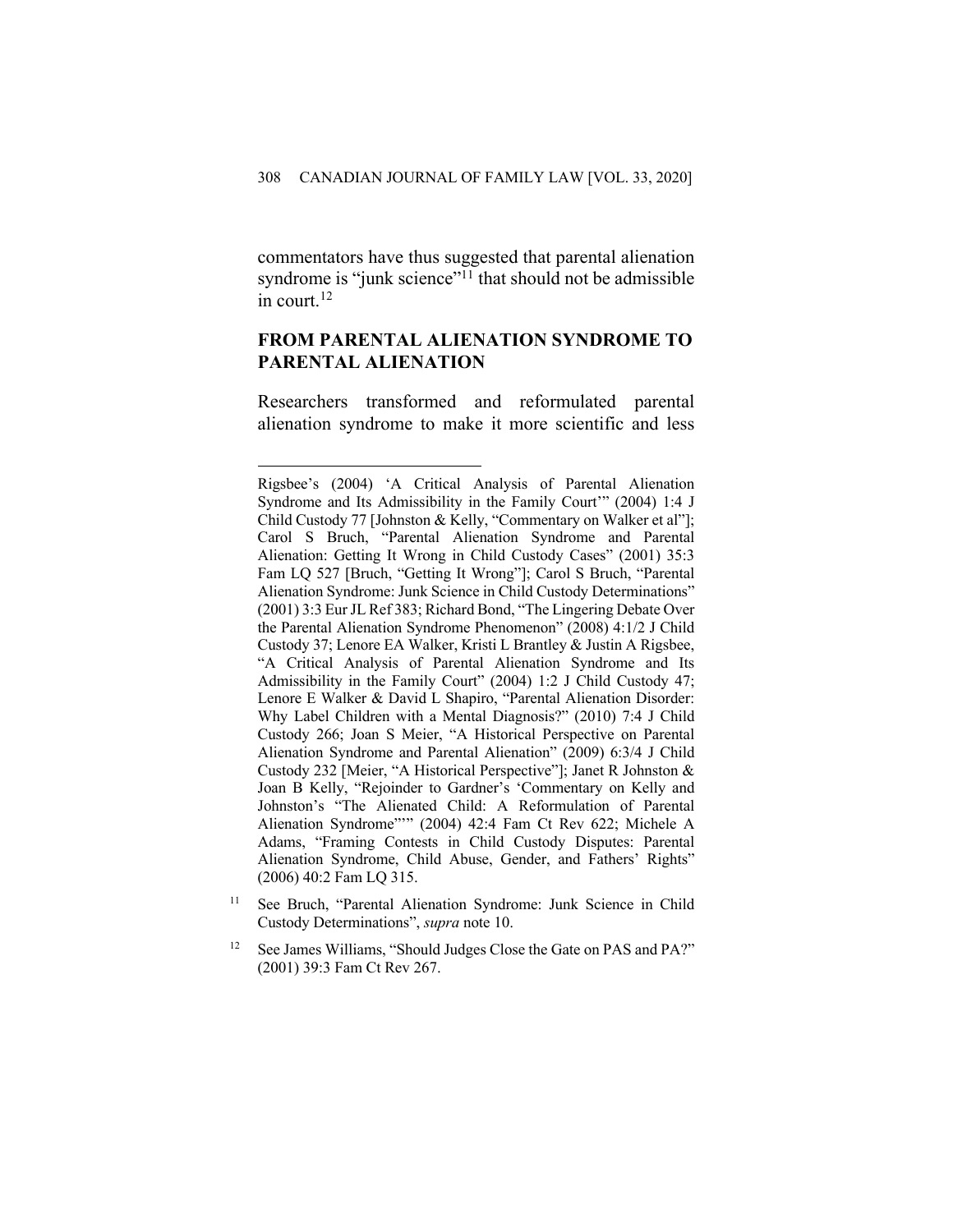gender-biased. Most famously, Joan Kelly and Janet Johnston proposed the new theory of "parental alienation," abandoning its qualification as a "syndrome."13 They defined the alienated child as one who "expresses, freely and persistently, unreasonable negative feelings and beliefs (such as anger, hatred, rejection, and/or fear) toward a parent that are significantly disproportionate to the child's actual experience with that parent."14

Rejecting Gardner's single focus on the evil alienator, Kelly and Johnston emphasized that "[t]here are multiple reasons that children resist visitation, and only in very specific circumstances does this behaviour qualify as alienation."15 While indoctrinating behaviours are the norm in high-conflict custody-litigating families, only a small proportion of children actually become alienated.<sup>16</sup> Thus, "alienating behaviour by a parent is neither a sufficient nor a necessary condition for a child to become alienated."17 Kelly and Johnston also acknowledged that evidence on long-term effects of parental alienation is weak<sup>18</sup> and rejected the automatic custody transfers proposed by Gardner. For them, a custody transfer would only be warranted in the rare cases where the alienating

<sup>13</sup> See Kelly & Johnston, *supra* note 9.

<sup>14</sup> *Ibid* at 251.

<sup>15</sup> *Ibid*.

<sup>16</sup> Janet R Johnston, "Children of Divorce Who Reject a Parent and Refuse Visitation: Recent Research and Social Policy Implications for the Alienated Child" (2005) 38:4 Fam LQ 757 at 765.

<sup>17</sup> Kelly & Johnston, *supra* note 9 at 249.

<sup>18</sup> See Johnston & Kelly, "Commentary on Walker et al", *supra* note 10 at 86–87.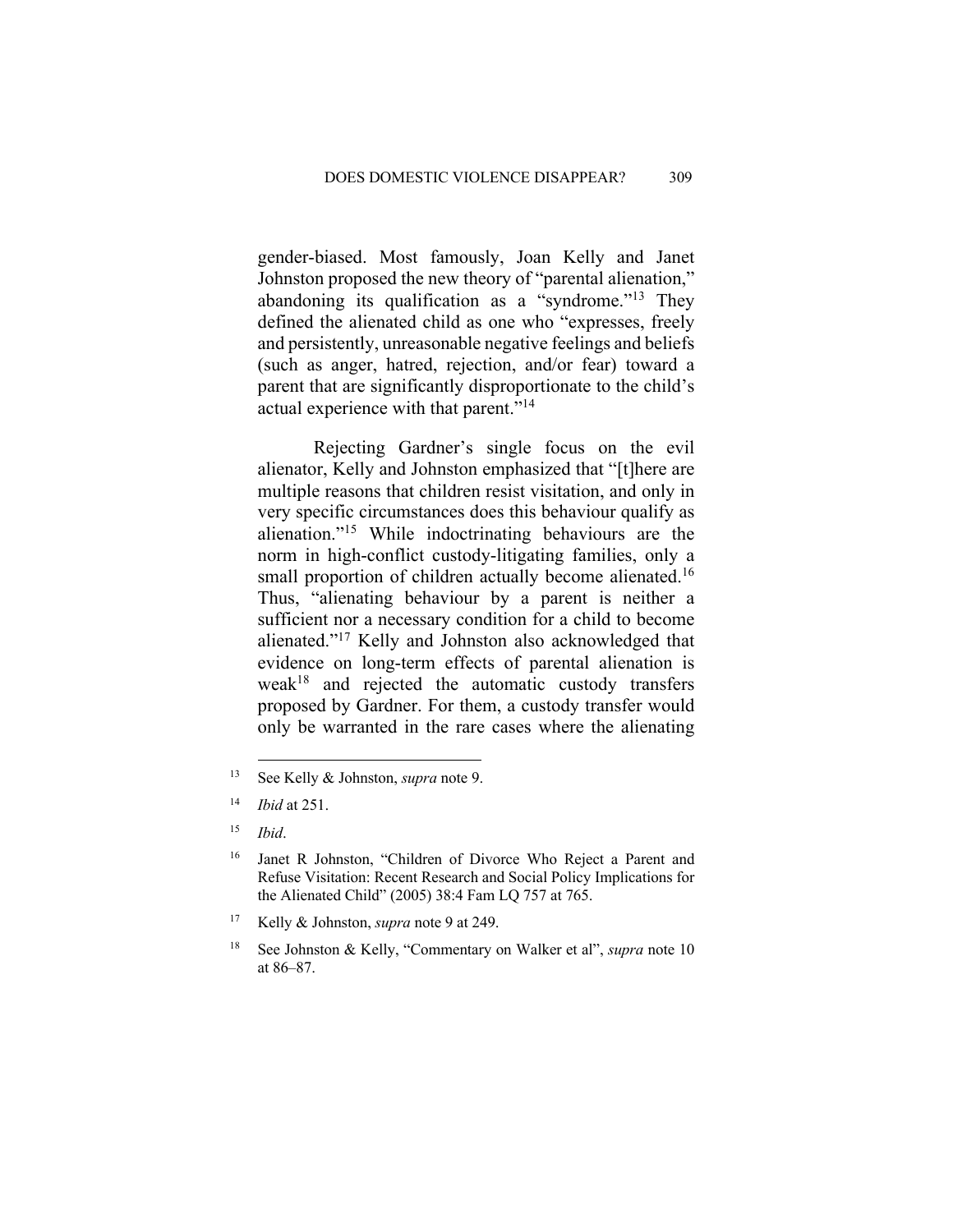parent has serious parental deficits and the rejected parent provides a better alternative.19

#### **PARENTAL ALIENATION AND DOMESTIC VIOLENCE**

Many domestic and family violence scholars are skeptical of the parental alienation belief system. They have described it as "simply one more attempt to blame mothers without considering fathers' abuse of power and control."<sup>20</sup> Why this mistrust?

One major problem lies in plain sight in the origins of parental alienation syndrome. Not only is Gardner infamous for his misogynistic and pro-pedophilia takes, 21 he also emphasized false allegations of sexual violence as a common alienating tactic, <sup>22</sup> making parental alienation syndrome a ready tool to disprove allegations of family or domestic violence. <sup>23</sup> The idea that mothers program children to fear their fathers reinforces myths regarding

<sup>19</sup> See *ibid* at 87.

<sup>20</sup> Walker & Shapiro, *supra* note 10 at 275.

<sup>21</sup> See Jennifer Hoult, "The Evidentiary Admissibility of Parental Alienation Syndrome: Science, Law, and Policy" (2006) 26:1 Child Legal Rts J 1 at 18ff.

<sup>22</sup> Gardner, "Recent Trends in Divorce and Custody Litigation", *supra* note 6; Gardner, *The Parental Alienation Syndrome*, *supra* note 7; Richard A Gardner, "Differentiating Between Parental Alienation Syndrome and Bona Fide Abuse-Neglect" (1999) 27:2 Am J Fam Therapy 97; Richard A Gardner, *True and False Accusations of Child Sex Abuse* (Cresskill, NJ: Creative Therapeutics, 1992); Gardner, "Parental Alienation Syndrome", *supra* note 4.

<sup>23</sup> See Meier, "A Historical Perspective", *supra* note 10.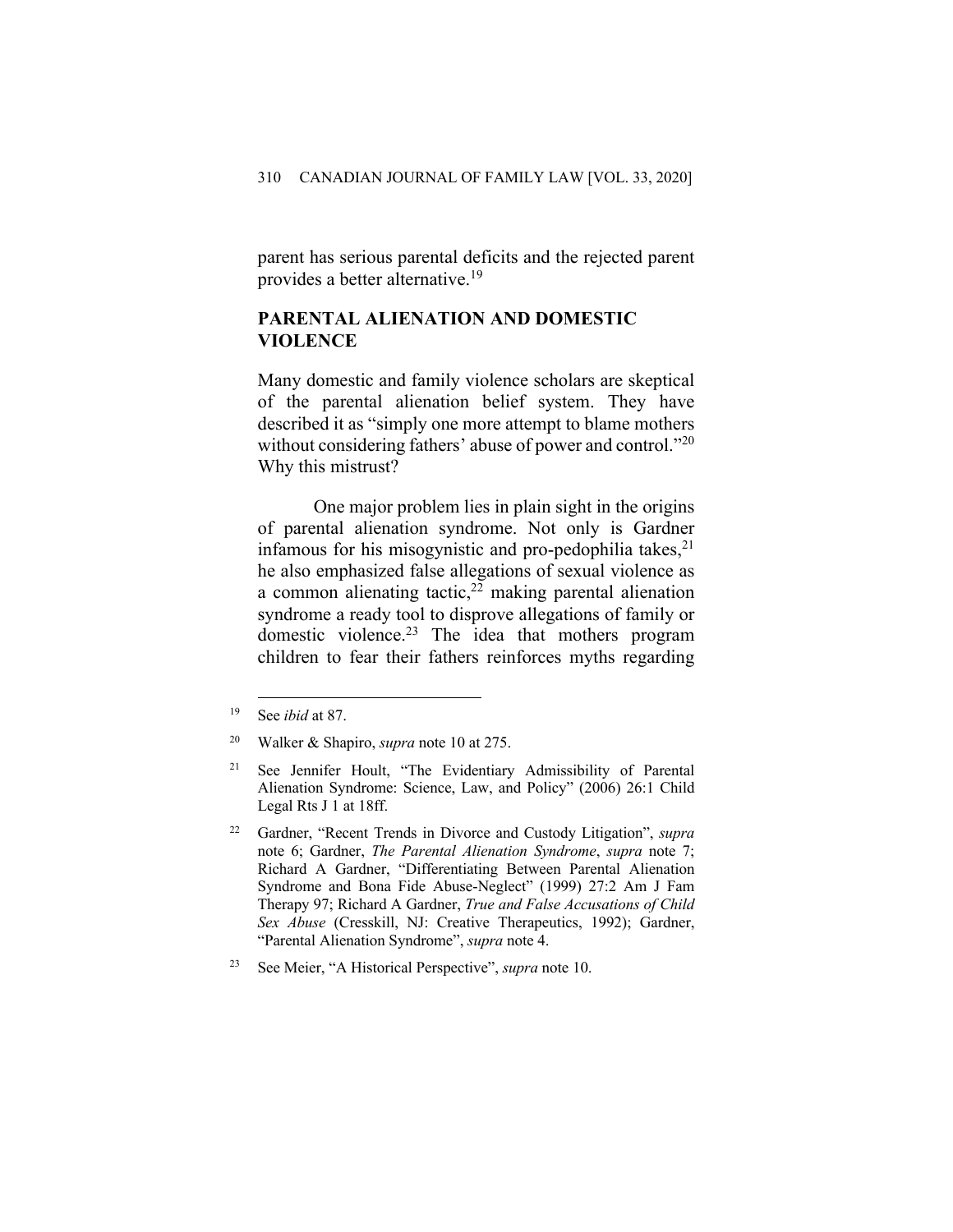family violence, marginalizes concerns for children's safety, and puts women who denounce domestic violence at risk of losing custody. 24

The shift to parental alienation has not soothed all concerns: for some commentators, parental alienation and parental alienation syndrome remain "more similar than different."<sup>25</sup> Researchers have noted that in Quebec, professionals often use "parental alienation" and "parental alienation syndrome" interchangeably,<sup>26</sup> and that professional publications "identif[y] domestic violence as a context that fosters the emergence of 'alienating behaviours' and increases the risk of 'parental alienation.'"27 They also noted "evidence that postseparation violence [is] generally ignored in the

<sup>24</sup> See e.g. Simon Lapierre & Isabelle Côté, "Abused Women and the Threat of Parental Alienation: Shelter Workers' Perspectives" (2016) 65 Child Youth Services Rev 120; Amy Neustein & Michael Lesher, *From Madness to Mutiny: Why Mothers Are Running From the Family Courts—And What Can Be Done About It* (Lebanon, NH: University Press of New England, 2005); Walker, Brantley & Rigsbee, *supra* note 10.

<sup>25</sup> Meier, "A Historical Perspective", *supra* note 10 at 246. The author qualifies parental alienation as "old wine in new bottles." Newer models of parental alienation are also described as "improved science but more bad policy" (Bruch, "Getting It Wrong", *supra* note 10 at 541) or as successive heads of the parental alienation syndrome hydra that keep spouting up every time one is chopped (Amy Neustein & Michael Lesher, "Evaluating PAS: A Critique of Elizabeth Ellis's 'A Stepwise Approach to Evaluating Children for PAS'" (2009) 6:3/4 J Child Custody 322 at 322).

<sup>&</sup>lt;sup>26</sup> Simon Lapierre et al, "The Legitimization and Institutionalization of 'Parental Alienation' in the Province of Quebec" (2020) 42:1 J Soc Welfare & Fam L 30 at 42.

<sup>27</sup> *Ibid* at 40.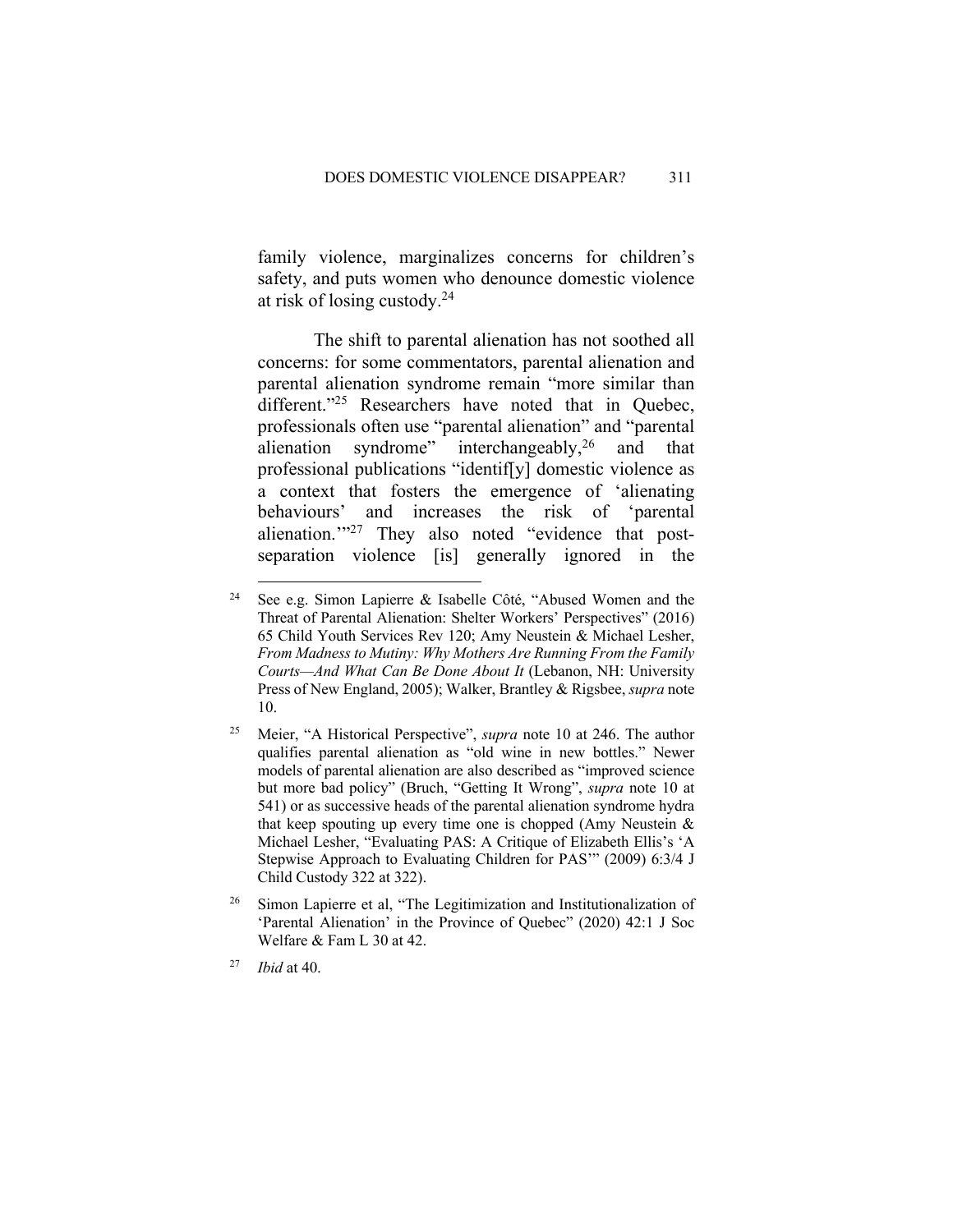[professionals'] understanding of 'parental alienation' and in their promotion of father-child contact."28

Thus, despite the shift to a new paradigm, an "abuse victim who attempts to limit contact to an abuser may [still] be deemed hostile and unfriendly and punished for her protestations and vigilance."29 As Linda Neilson explains in the Canadian context, there are systemic biases "against mothers/primary care givers and against domestic violence evidence in the cases that endorse parental alienation theory."30 Protective mothers, she explains, are placed in a "horrifying double bind":

> if the parent insists on presenting evidence of domestic violence or child abuse in order to protect the children she risks her efforts being categorized as attempts to alienate the children from the other parent. She may even face loss of primary care or even contact with her children. She thereby places her children at risk. If the protecting parent fails to present such evidence to the court, she also places the children at risk because the court making the custody and access order will have no knowledge of potential risks to children.<sup>31</sup>

<sup>28</sup> *Ibid*.

<sup>29</sup> Peter G Jaffe & Claire V Crooks, "Understanding Women's Experiences Parenting in the Context of Domestic Violence: Implications for Community and Court-Related Service Providers" (St. Paul, MN: Violence Against Women Online Resources, 2005) at 4.

<sup>30</sup> Neilson, *Parental Alienation Empirical Analysis*, *supra* note 2 at 46.

<sup>31</sup> *Ibid* at 35.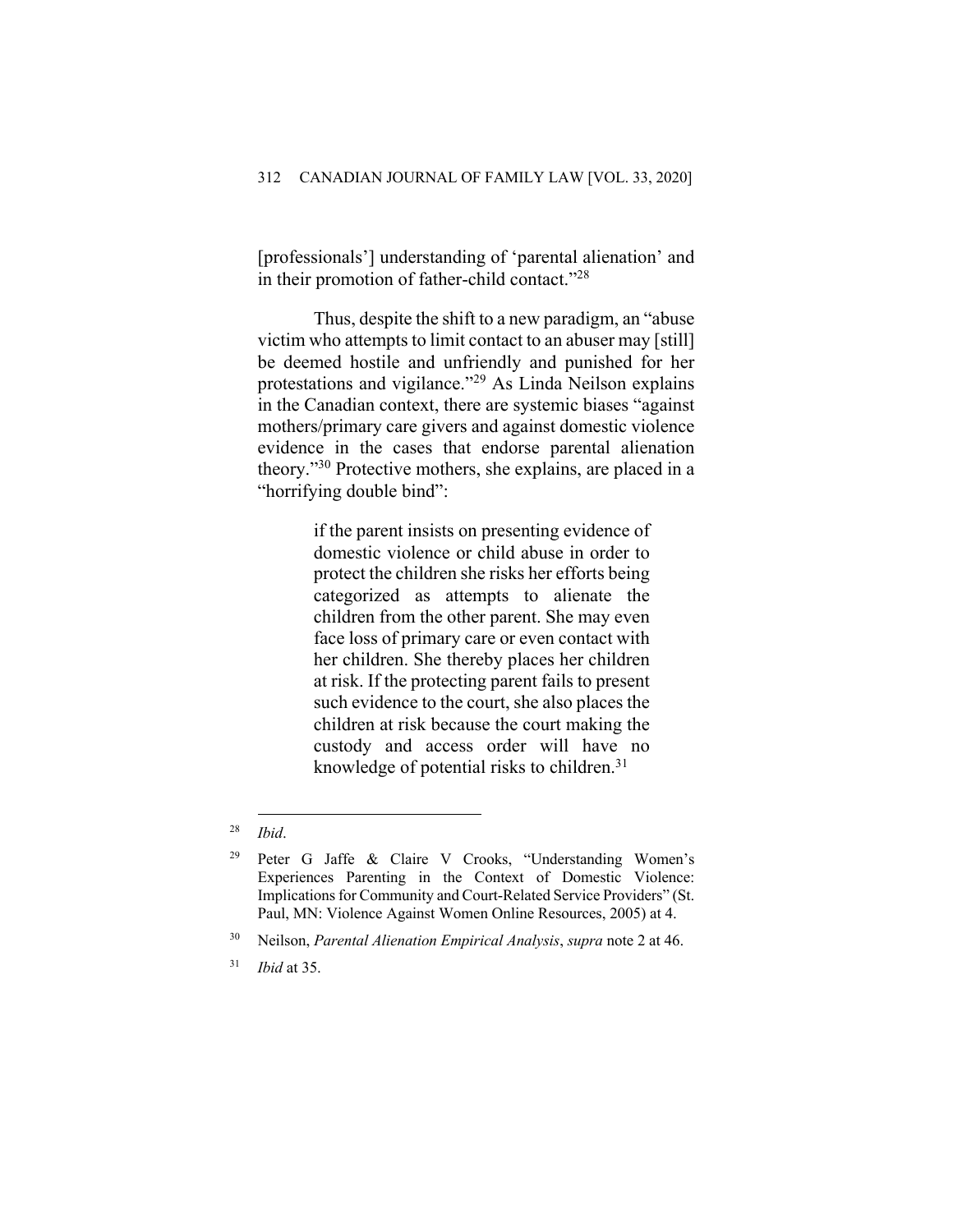Courts' obsession with parental alienation also remains problematic due to the lack of scientific evidence on alienation's long-term harm to children.32 By contrast, there is considerable evidence that children suffer from being exposed to domestic violence.<sup>33</sup> Yet some courts view alienation as trumping violence and remove custody from the child's preferred parent—the mother—even when they believe her claim that the father was violent towards her.34

Parental alienation thus equips violent fathers with a blame-deflecting tool: often, "once alienation is alleged, abuse allegations become merely a reason to explore alienation, and the focus on safety concerns is lost."35

The problems raised by reciprocal allegations of domestic violence and parental alienation ("cross-claim" cases) are not marginal, although they remain understudied in Canada. In a study of 250 Quebec family cases involving domestic violence allegations, 15.6 percent mentioned

<sup>32</sup> See Johnston & Kelly, "Commentary on Walker et al", *supra* note 10 at 84.

<sup>33</sup> See Evan Stark, "Rethinking Custody Evaluation in Cases Involving Domestic Violence" (2009) 6:3/4 J Child Custody 287 at 289.

<sup>34</sup> See Joan S Meier, "US Child Custody Outcomes in Cases Involving Parental Alienation and Abuse Allegations: What Do the Data Show?" (2020) 42:1 J Soc Welfare & Fam L 92 at 99 [Meier, "US Child Custody Outcomes"].

<sup>35</sup> Meier, "Getting Real About Abuse and Alienation", *supra* note 1 at 225.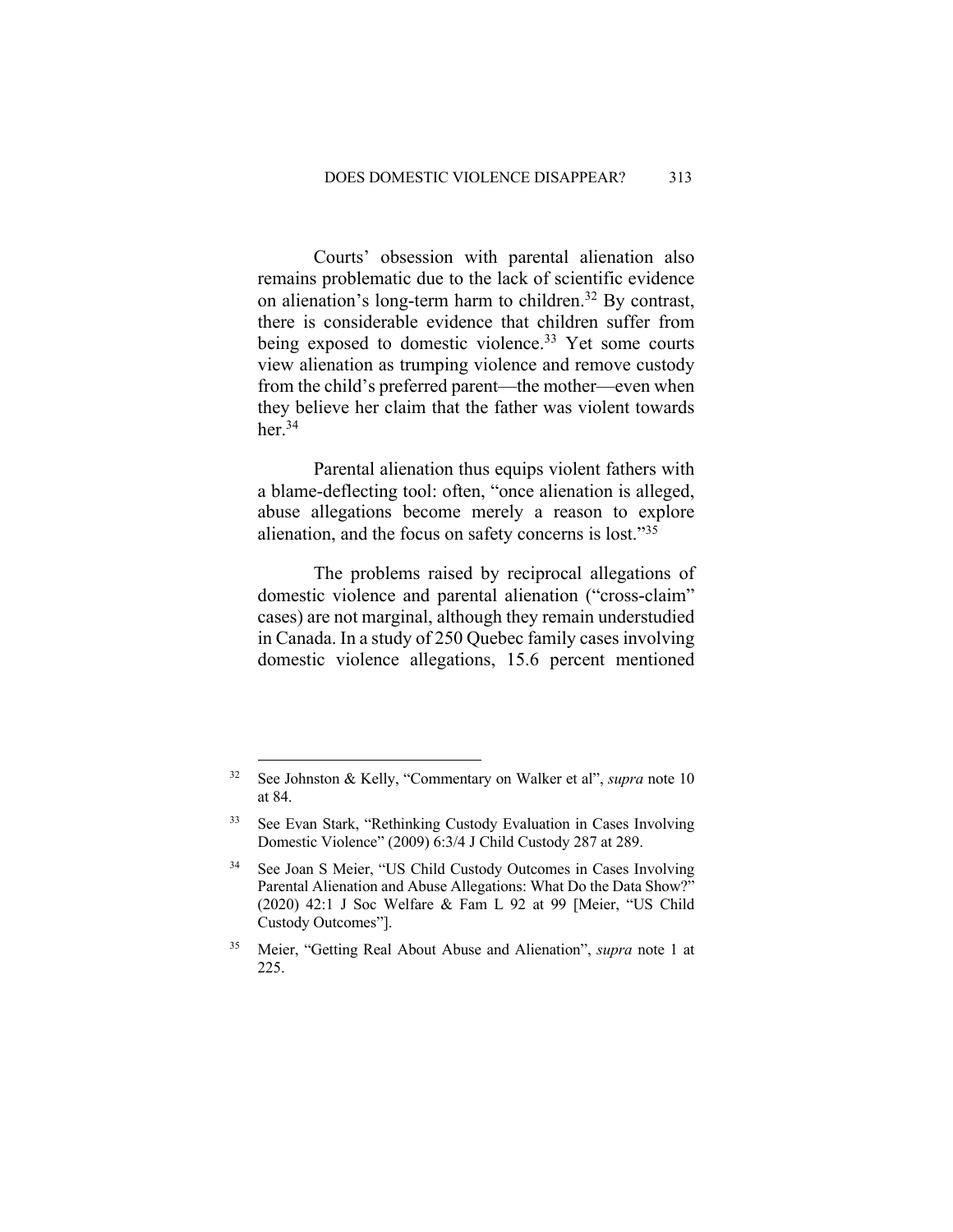parental alienation.36 In another Canadian study, Susan Boyd and Elizabeth Sheehy found that intimate partner violence was alleged in a third of alienation cases. Only in 10 percent of those cases was intimate partner violence articulated as relevant to the child's best interests. Most of the time, the allegation of intimate partner violence was instead mentioned but not resolved, or intimate partner violence was deemed irrelevant, characterized as a one-off occurrence, or mutualized as simple "conflict."37 There are real concerns that the parental alienation belief system exacerbates the already problematic attitudes of the legal system towards domestic violence. In fact, feminist researchers and practitioners have documented countless horror stories where an accusation of parental alienation led to unfair, dangerous, and frankly shocking results.<sup>38</sup>

Against this background, my study purports to further explain the relationship between parental alienation and domestic violence by interrogating the "disappearance" of domestic violence in alienation cases.

<sup>36</sup> See Dominique Bernier & Catherine Gagnon, *Violence conjugale devant les tribunaux de la famille: enjeux et pistes de solution* (Fédération des maisons d'hébergement pour femmes, 2019) at 25.

<sup>37</sup> See Sheehy & Boyd, *supra* note 3 at 83–87.

<sup>38</sup> See e.g. Meier, "Getting Real About Abuse and Alienation", *supra* note 1 at 228–229.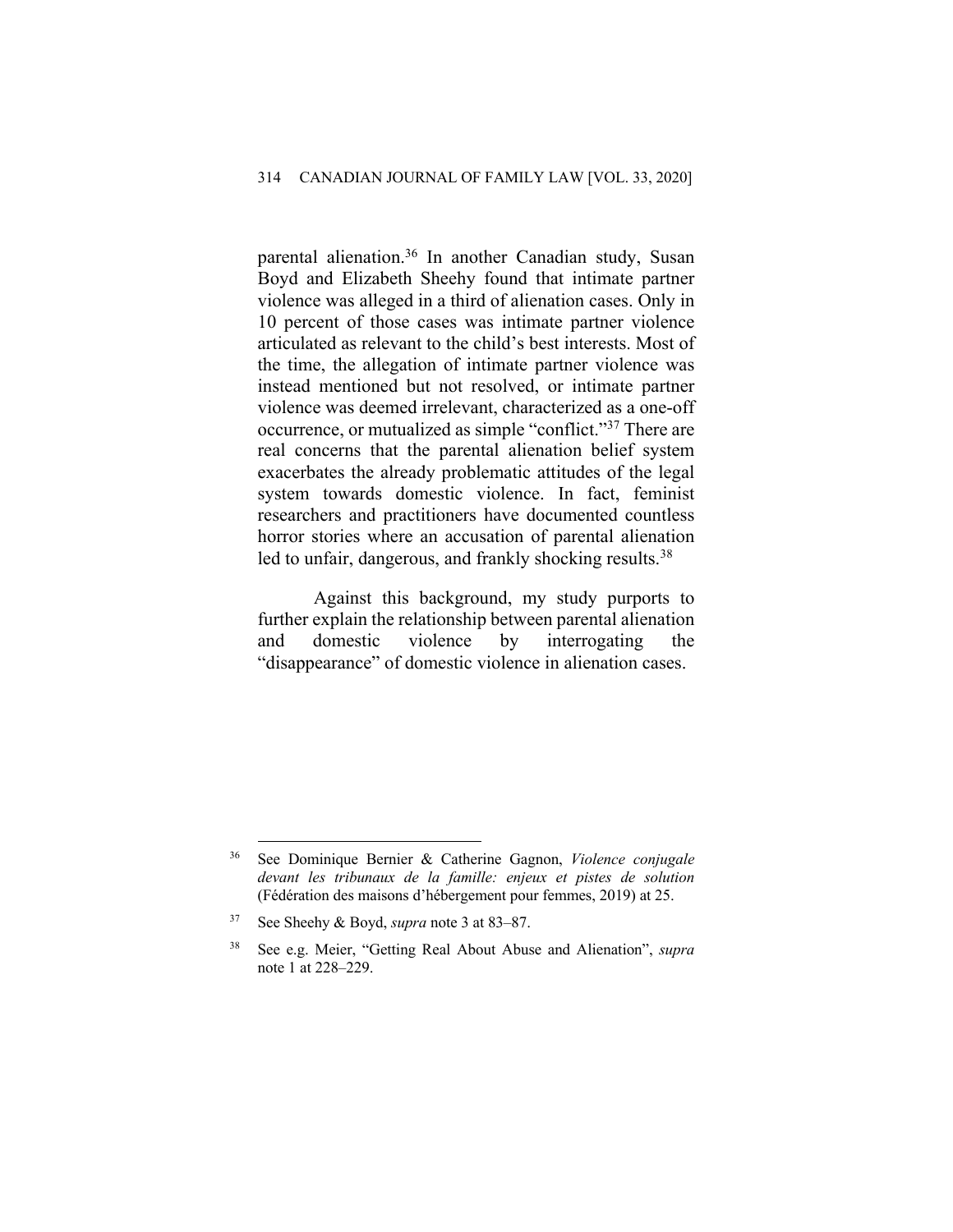## **THE STUDY: EXAMINING APPELLATE AND FIRST-INSTANCE CASES OF PARENTAL ALIENATION**

Studies on parental alienation cases in Canada often either explicitly exclude Quebec $39$  or use English search terms and common law databases, <sup>40</sup> even though parental alienation seems to be particularly popular in Quebec.<sup>41</sup> My recent paper on all parental alienation decisions rendered in Quebec in  $2016^{42}$  is still, to my knowledge, the only study of the jurisprudence in that province. There I observed that:

- 1) parental alienation is frequently used in Quebec custody decisions;
- 2) mothers were are than twice as likely as fathers to be accused of alienation;
- 3) judges appear unaware of the concurrent models and controversies regarding parental alienation;
- 4) the jurisprudence is highly inconsistent and unscientific; and
- 5) the behaviours considered to be alienating are not the same across genders.

<sup>39</sup> See e.g. Sheehy & Boyd, *supra* note 3.

<sup>40</sup> See e.g. Bala, Hunt & McCarney, *supra* note 2.

<sup>41</sup> See Lapierre et al, *supra* note 26; Lapierre & Côté, *supra* note 24.

<sup>42</sup> See Zaccour, "Parental Alienation in Quebec Custody Litigation", *supra* note 2.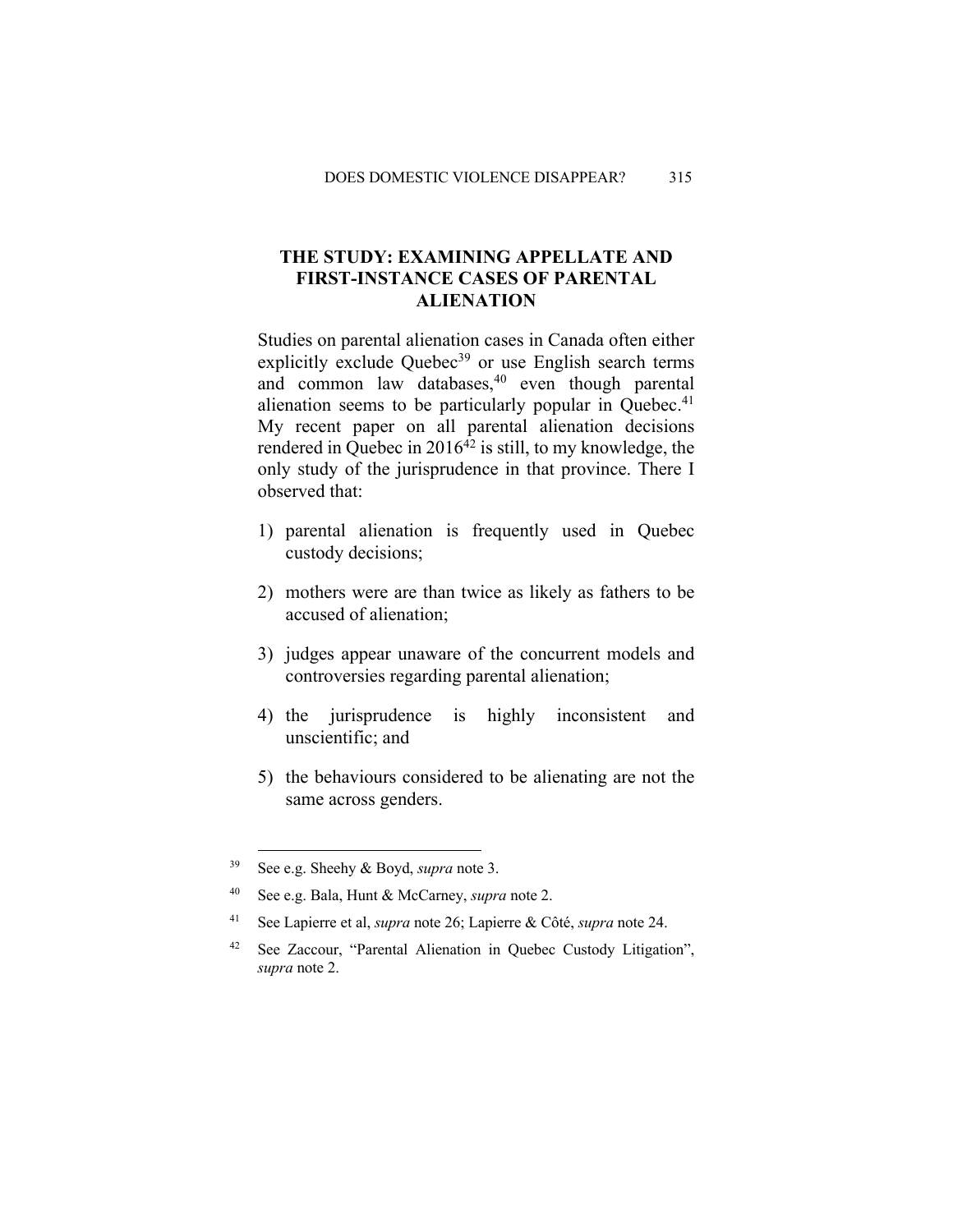In the face of all these problems, there is still a lot to uncover, especially as the interaction of domestic violence with parental alienation claims in Quebec jurisprudence has not yet been closely examined.<sup>43</sup>

This study is thus positioned directly at the intersection of parental alienation and domestic violence (assuming they are distinct streets to begin with). It stems from the observation that the prevalence and meaning of domestic violence in parental alienation cases are hard to ascertain.44 While parental alienation theorists may see domestic violence as an exception—a reason, perhaps, to exclude a finding of alienation—most domestic violence scholars see the two issues as closely interrelated. In fact, shelter workers in Quebec report that the threat of parental alienation accusations is one of their main concerns! 45

Existing literature demonstrates that allegations of intimate partner violence tend to receive insufficient scrutiny<sup>46</sup> and trigger problematic assumptions about patriarchal violence, such as the myths that domestic violence causes little harm to the mother or child, that shared parenting is an appropriate goal in situations of family violence, and that domestic violence ceases with

<sup>43</sup> But see Lapierre & Côté, *supra* note 24.

<sup>44</sup> See for instance Zaccour, "Parental Alienation in Quebec Custody Litigation", *supra* note 2 at 1103; Neilson, *Parental Alienation Empirical Analysis*, *supra* note 2 at 46.

<sup>45</sup> See Lapierre & Côté, *supra* note 24.

See e.g. Linda C Neilson, "Spousal Abuse, Children and the Legal System", Final Report for Canadian Bar Association, Law for the Futures Fund (March 2001).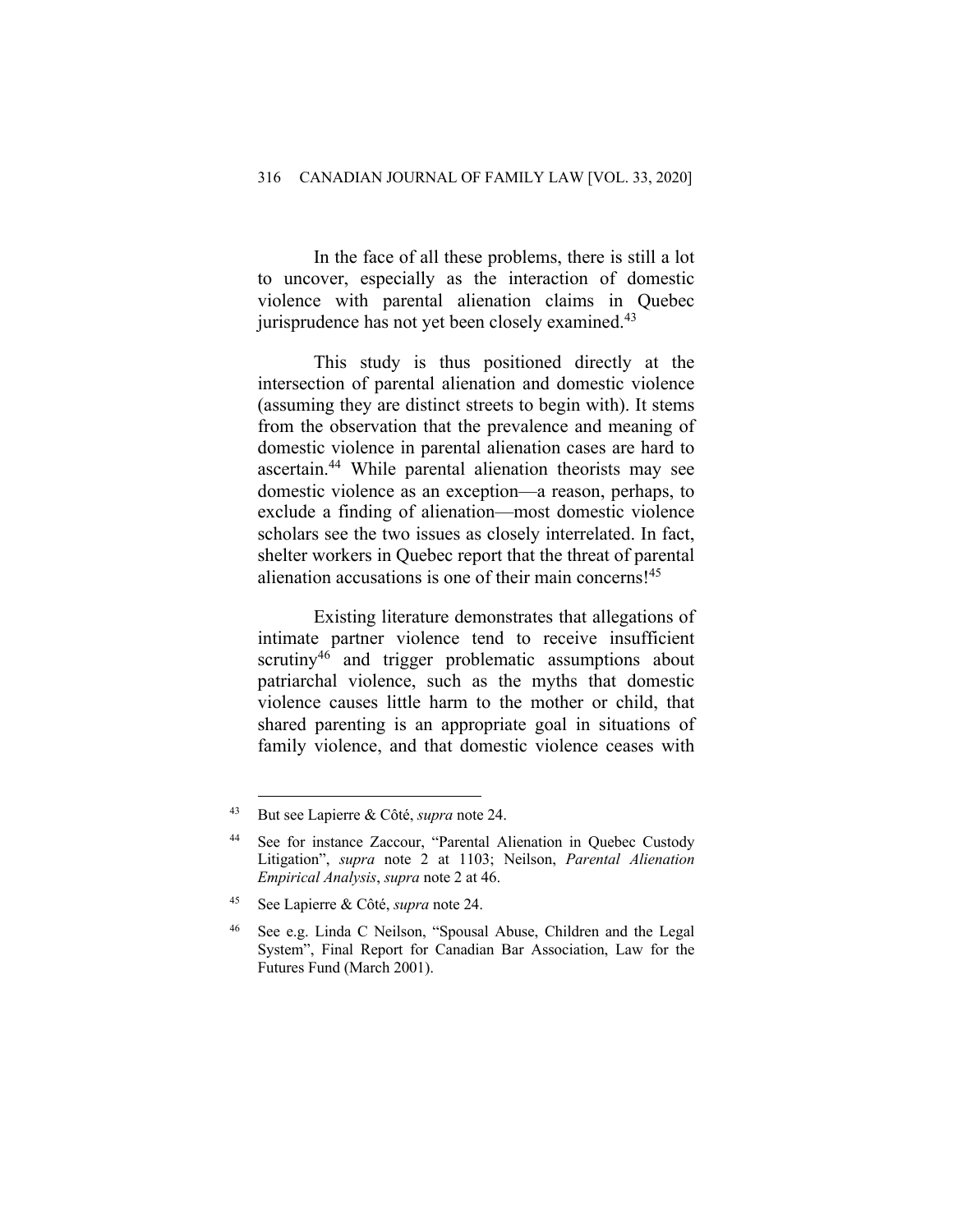separation.<sup>47</sup> Others have noted that mediators, evaluators, and judges do not grant domestic violence the attention that it deserves and that they may even conceal it.<sup>48</sup> Looking through series of cases involving the same family, I add to the argument that domestic violence is obscured in family law cases.

I decided to test whether domestic violence risked disappearing in parental alienation cases—that is, not being carried forward in family law decisions. This could help explain why advocates who examine the legal system's response to alienation from the perspective of accused mothers see domestic violence as the major issue, while some researchers, who read reported cases in isolation and especially appellate cases, see domestic violence as a secondary concern.

To find out whether domestic violence disappears from alienation cases, I studied all decisions about parental alienation rendered by the Quebec Court of Appeal between 2010 and 2020.<sup>49</sup> Then, using CanLII's casehistory feature, as well as hints found in the decisions, I

<sup>&</sup>lt;sup>47</sup> See Susan B Boyd & Ruben Lindy, "Violence Against Women and the BC *Family Law Act*: Early Jurisprudence" (2016) 35:2 Can Fam LQ 101 at 136–137.

See *ibid*; Mariachiara Feresin et al, "Family Mediation in Child Custody Cases and the Concealment of Domestic Violence" (2018) 33:4 Affilia 509; Sheehy & Boyd, *supra* note 3.

I searched on SOQUIJ with the following terms: alienation OU aliéné OU aliénant OU alienated OU alienating. Cases had to be from the Quebec Court of Appeal and be labelled as "family" or "child protection." Dates: between January 1, 2010 and March 31, 2020. I excluded instances where parental alienation was mentioned but not in relation to that case.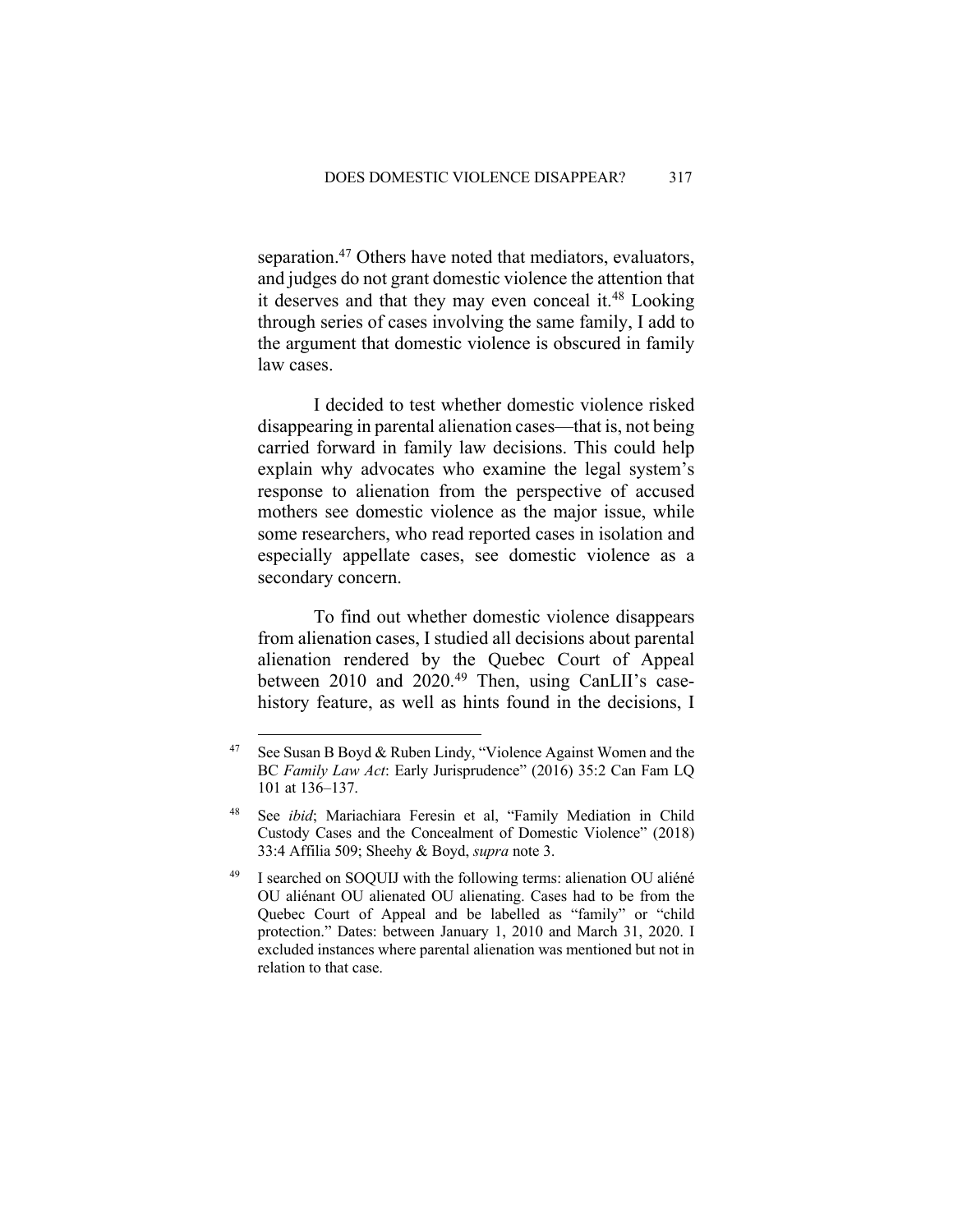tried to find all previous cases involving the same family. For example, an appellate decision could lead me to seven first instance decisions involving the same family, constituting one group of cases. I then separated the groups of cases based on whether there was a history or allegation of domestic violence in any of the linked cases.<sup>50</sup>

 $50$  I looked for mentions as well as cues of domestic violence, as it is not always mentioned explicitly. Occasionally, a judgment call had to be made, for example, coding one case as "no domestic violence" even though it included the father recording conversations between the mother and the child.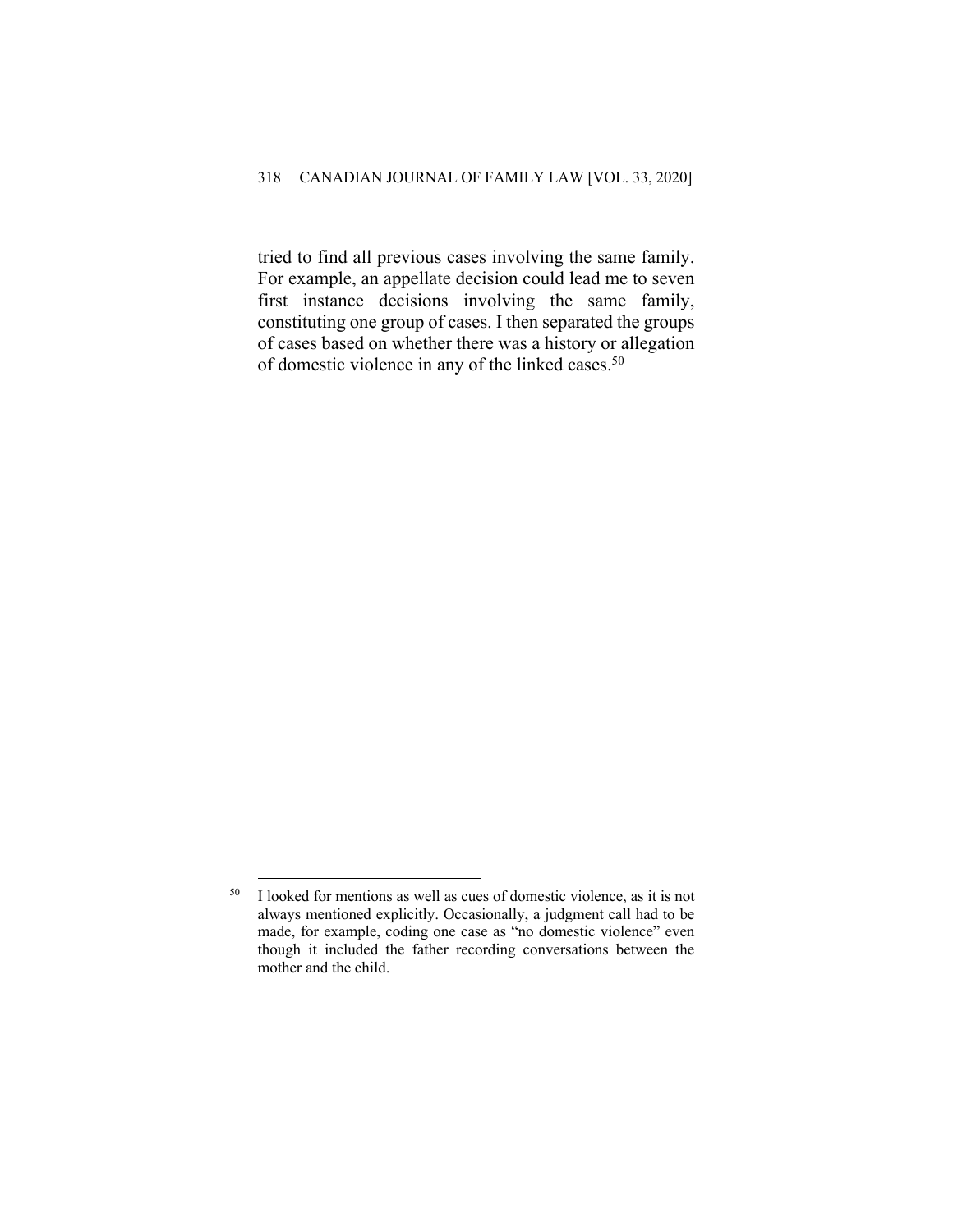I arrived at the following distribution:



In the Group A cases (green box, 39 percent of the total selection), there is a history of domestic violence, or at least alleged domestic violence, but the appellate decision makes no mention of it. This is what I call the disappearance of domestic violence.

I note that within the Group A cases (green box), appellate decisions are more recent than within the Group B cases (purple box). In the first group, two thirds of the appellate cases were decided in 2018 or 2020; in the second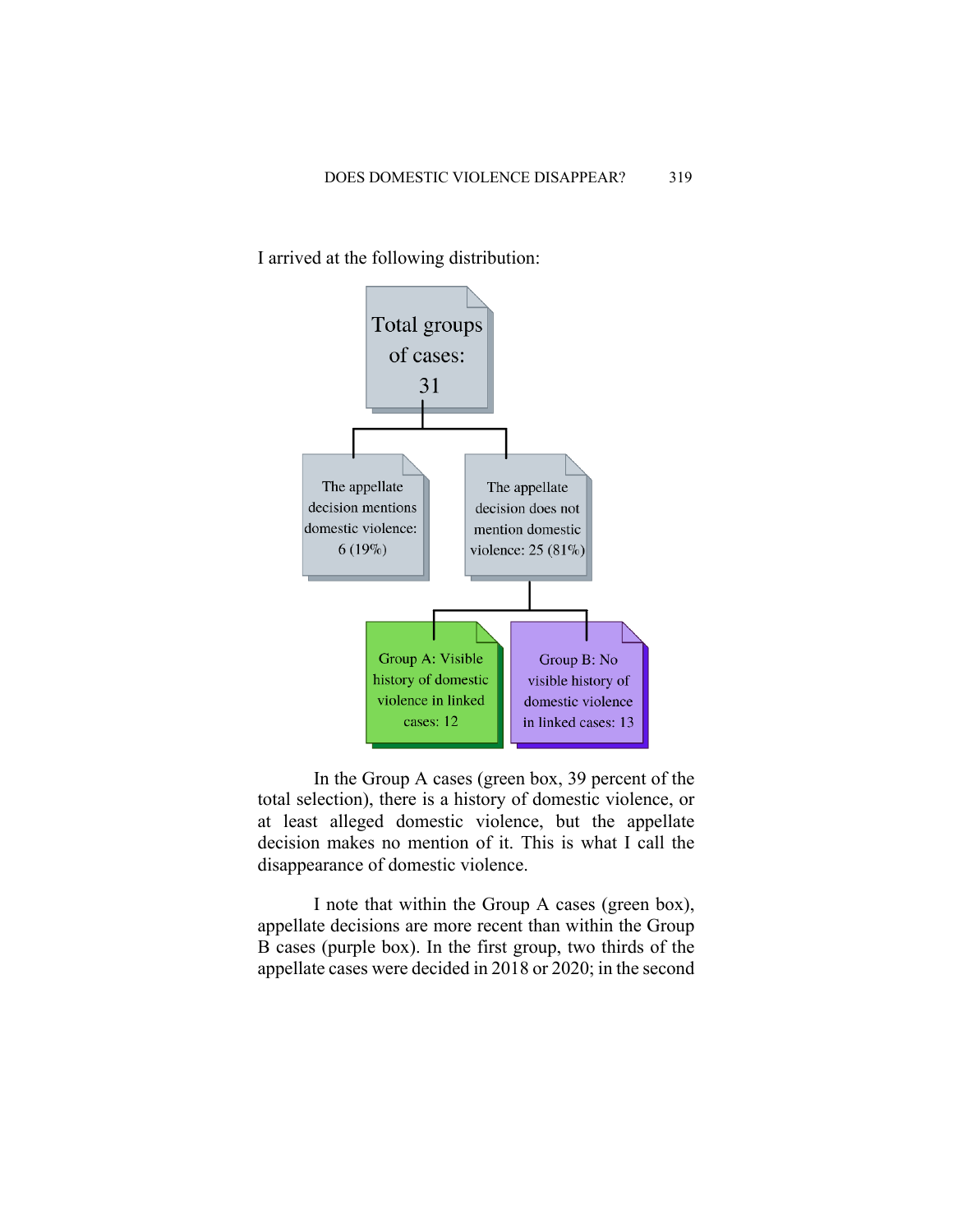group, ten out of the thirteen are dated 2014 or earlier. This may well be due to chance, but it could also be that more violent fathers are gaining access to appellate courts, which is concerning. It may also be that there are many victims of domestic violence in both groups, but that abusers have become somewhat easier to denounce in recent years.

The rest of this article draws conclusions from the cases studied, focusing mostly on what the Group A cases—cases in which domestic violence disappeared at the appellate level—can teach scholars, practitioners, judges, custody evaluators, and other experts intervening in parental alienation cases. In my view, the disappearance of domestic violence in parental alienation is a serious cause for concern and reveals five major lessons:

- 1) Domestic violence is more prevalent than we think in parental alienation cases;
- 2) Domestic violence, alleged or proven at first instance, is often concealed on appeal;
- 3) Domestic violence should be properly identified in parental alienation cases;
- 4) Considering parental alienation while ignoring domestic violence is a form of gender bias; and
- 5) We cannot rely on a "domestic violence exception" to the parental alienation belief system.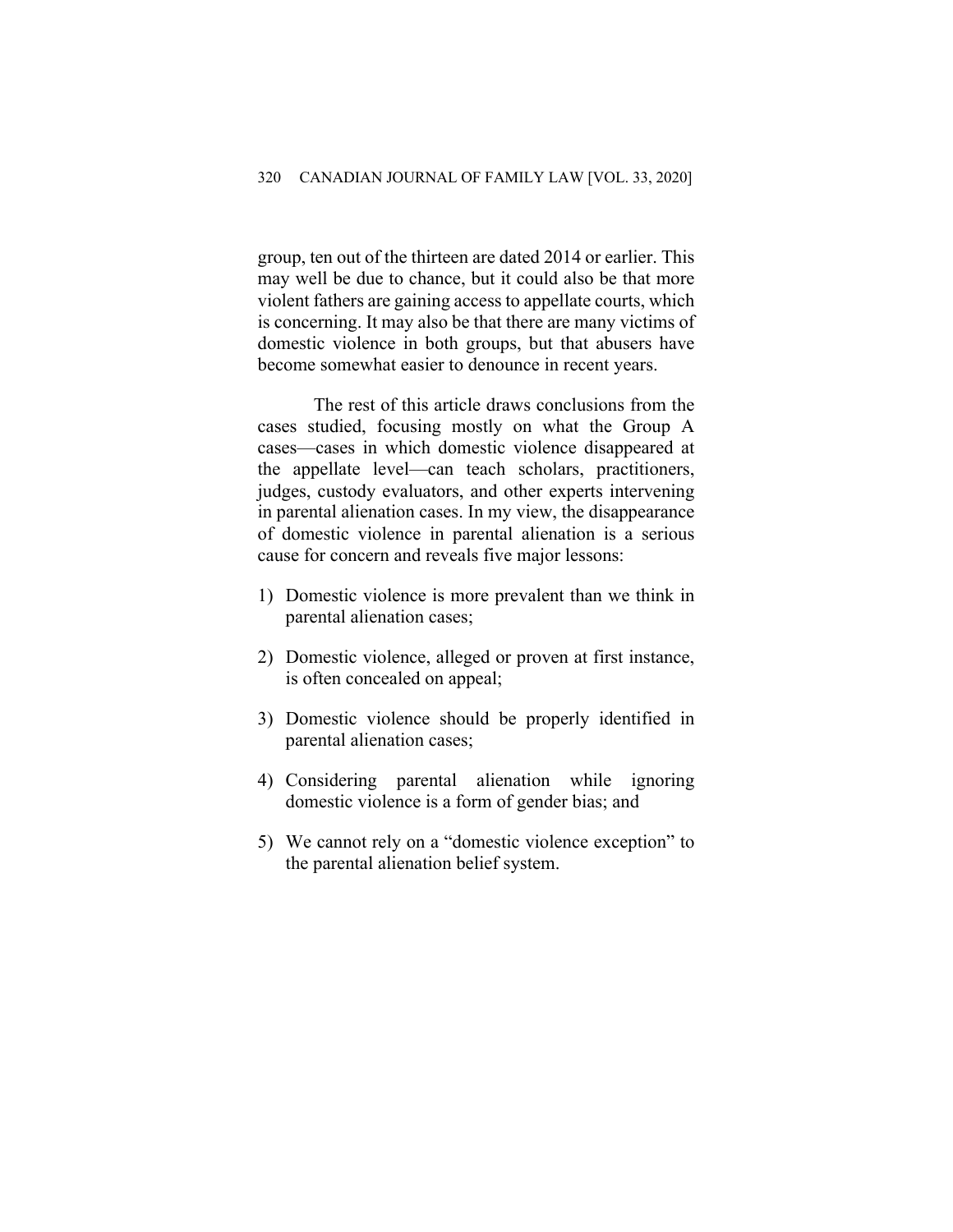## **LESSON 1: DOMESTIC VIOLENCE IS MORE PREVALENT THAN WE THINK IN PARENTAL ALIENATION CASES**

An important debate among scholars who study parental alienation is how prevalent domestic violence is in cases where parental alienation is alleged. To simplify a complex debate: for some, an accusation of alienation is a weapon of choice for violent fathers who want to blame the mother and direct the court's attention away from their violence. For others, parental alienation is a useful concept in itself, and domestic violence is merely a special case—a reason not to apply, or perhaps to apply differently, the parental alienation framework.

My study confirms that domestic violence is not a mere exception or rare occurrence in parental alienation cases. Rather, it is the norm. If we look only at appellate cases mentioning parental alienation, we get the impression that only 22 percent of these cases are also about domestic violence. Yet looking under the surface to consider all the decisions in the family's litigation history reveals that at least 59 percent of cases involve a history or allegation of domestic violence. For reasons explained in the following section, even this high proportion is likely an underestimation. This means that appellate courts may see parental alienation as an issue unrelated to intimate partner violence, even as they are primarily dealing with families where there have been allegations of domestic violence.

This finding helps contextualize case law analyses of parental alienation and intimate partner violence. Previous studies have measured domestic violence in parental alienation cases as follows: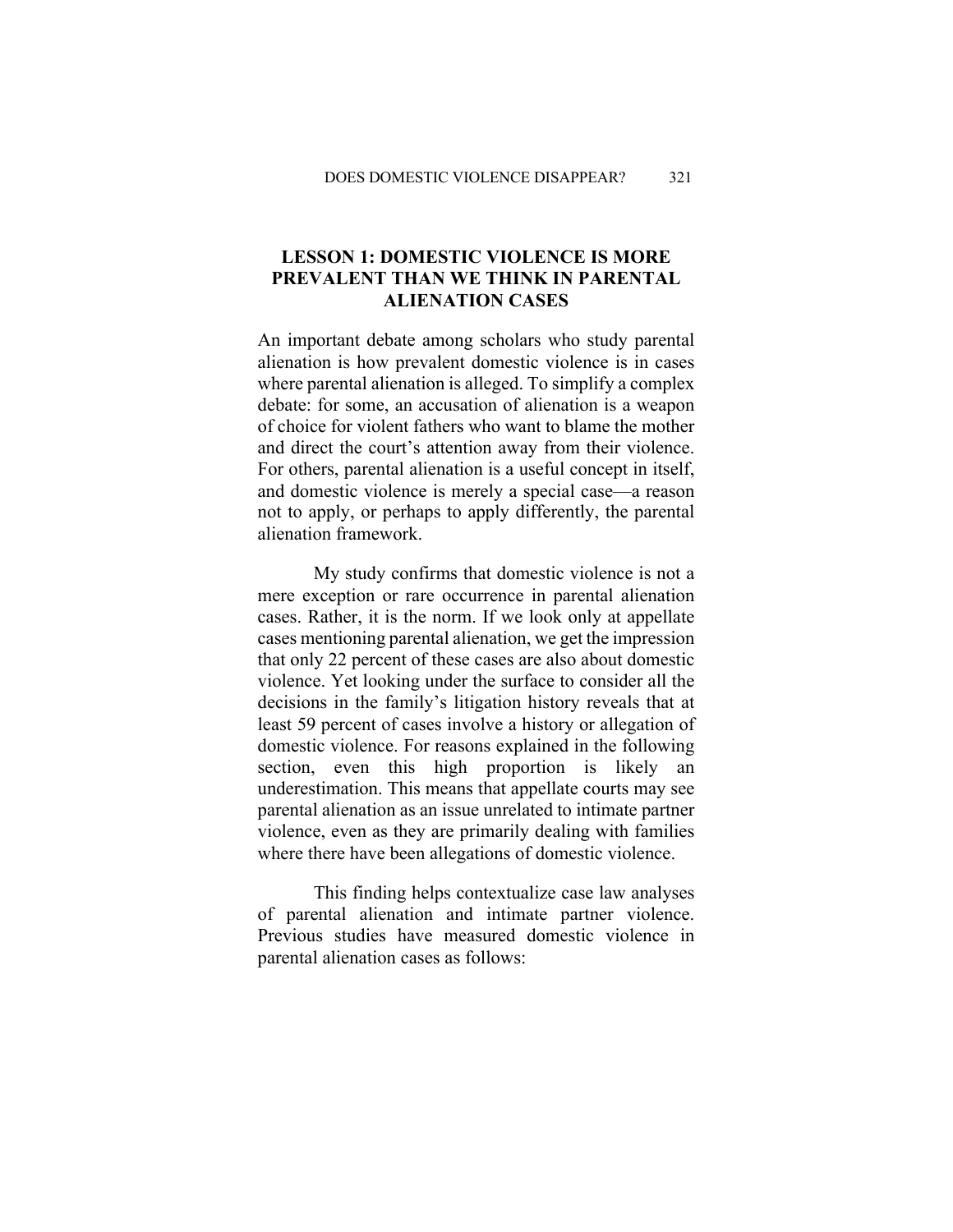- Susan Boyd and Elizabeth Sheehy's study of Canadian cases (except Quebec): there were allegations of intimate partner violence in 34 percent of the parental alienation cases studied.<sup>51</sup>
- My study of parental alienation cases in Quebec in 2016: there is an allusion to intimate partner violence or violence against the child in a quarter of the cases.<sup>52</sup>
- Bala, Hunt and McCarney's study of parental alienation cases between 1989 and 2008: the court found that there was no parental alienation, but rather justified estrangement due to abuse or violence, in 5 out of 175 total cases.53
- John-Paul Boyd's study of British Columbia cases: in 6 out of the 115 cases studied, "the court reached the decision that the child had become estranged from the rejected parent as a result of the parent's actions."54
- Linda Neilson's study of "357 Canadian trial and appeal cases in which parental alienation was claimed or found by a court": 41.5 percent of parental alienation cases involved allegations of domestic violence and/or violence against the child.<sup>55</sup>

- <sup>53</sup> See Bala, Hunt & McCarney, *supra* note 2 at 167.
- <sup>54</sup> JP Boyd, *supra* note 2 at 14.
- <sup>55</sup> Neilson, *Parental Alienation Empirical Analysis*, *supra* note 2 at 3.

<sup>51</sup> See Sheehy & Boyd, *supra* note 3 at 83–87.

<sup>52</sup> See Zaccour, "Parental Alienation in Quebec Custody Litigation", *supra* note 2 at 1083.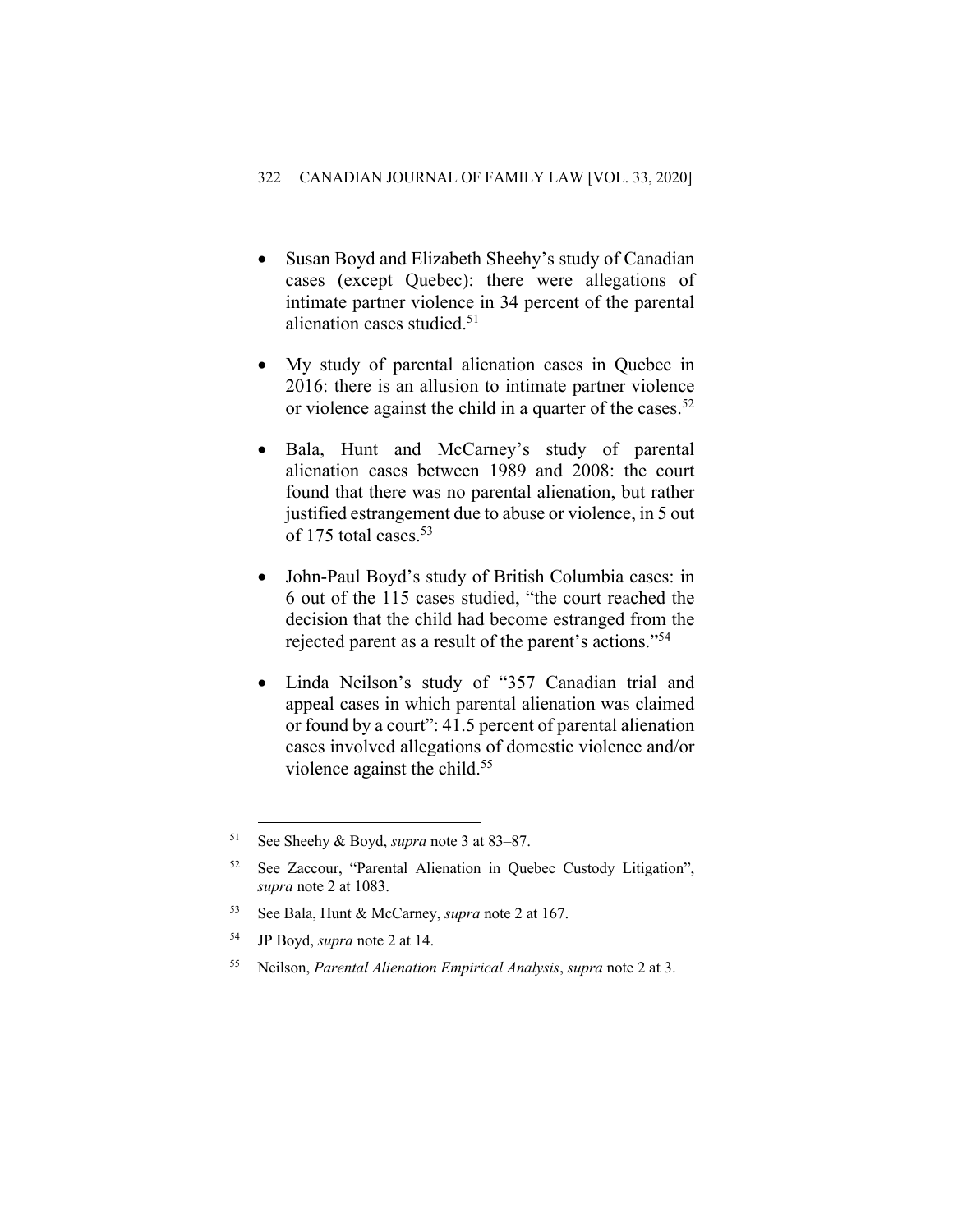• Bryanne Harris's review of 100 Canadian cases:

allegations of domestic violence against the alienating parent were present in 33% of the cases and these allegations were substantiated in a finding of domestic violence in 6% of these cases. Allegations of domestic violence against the alienated parent were present in 38% of the cases, and these allegations were substantiated in a finding of domestic violence in 9% of the cases.56

As we can see, there is an interest in finding out how prevalent domestic violence is in parental alienation cases, but it is hard to reach a consensus due to difficulties with the data and variation in methods. I hope to add a piece to the puzzle that brings a word of caution: whatever statistic we can extract on domestic violence within parental alienation cases, it is bound to be inexact and underestimated. The intractability of domestic violence in alienation cases has (or should have) important implications for judges and scholars.

## **LESSON 2: DOMESTIC VIOLENCE, ALLEGED OR PROVEN AT FIRST INSTANCE, IS OFTEN CONCEALED ON APPEAL**

Out of eighteen groups of cases with traces of domestic violence, twelve—a full two thirds!—lost that context at

<sup>56</sup> Bryanne M Harris, *Assessing and Responding to Parental Alienation Cases: Does Gender Matter in Canadian Court Decisions?* (Masters Thesis, University of Western Ontario, 2014) at 19.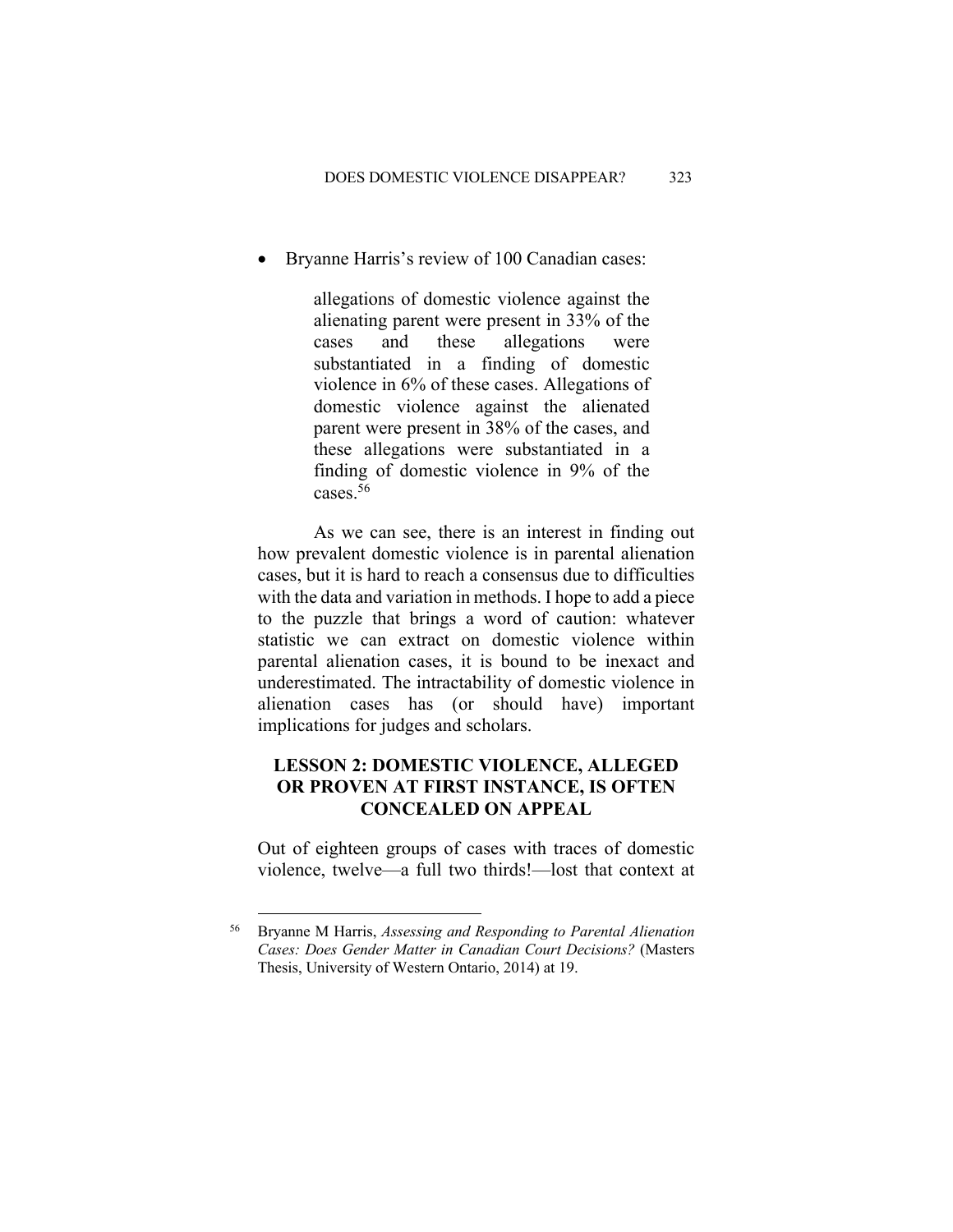the appellate level. Even extreme violence can disappear: in *Droit de la famille — 19803*, <sup>57</sup> the Court does not mention the allegation, at first instance, of "extreme conjugal violence against [the mother] which led to severe depression, anxiety and post traumatic syndrome disorder."58 My finding that domestic violence tends to disappear from family cases challenges the popular belief, echoed in a 2007 decision by the Quebec Court of Appeal, that innocent fathers are unreasonably and categorically branded as "violent" in custody proceedings:

> **It seems to me that there is sometimes a certain drift in the meaning of the term ["violence"]—a drift that is not just semantic and that can in a sense contaminate one's outlook on a case.** This type of labelling, in addition to framing a case, can also contribute to exacerbating the frustration of the person so labelled, poisoning the relationship between the parties, and worsening an already difficult situation. **Once pronounced, the word "violence" rarely disappears from the file, even when the proof of its existence is not made.**<sup>59</sup>

What explains, then, the disappearance of domestic violence in the cases studied? We can envision two scenarios: either the judges never received the information,

<sup>57</sup> *Droit de la famille — 19803*, 2019 QCCA 800.

<sup>58</sup> *Droit de la famille — 182879*, 2018 QCCS 5992 at para 3.

<sup>59</sup> *Droit de la famille — 072386*, 2007 QCCA 1418 at para 72 [translated by author, emphasis added].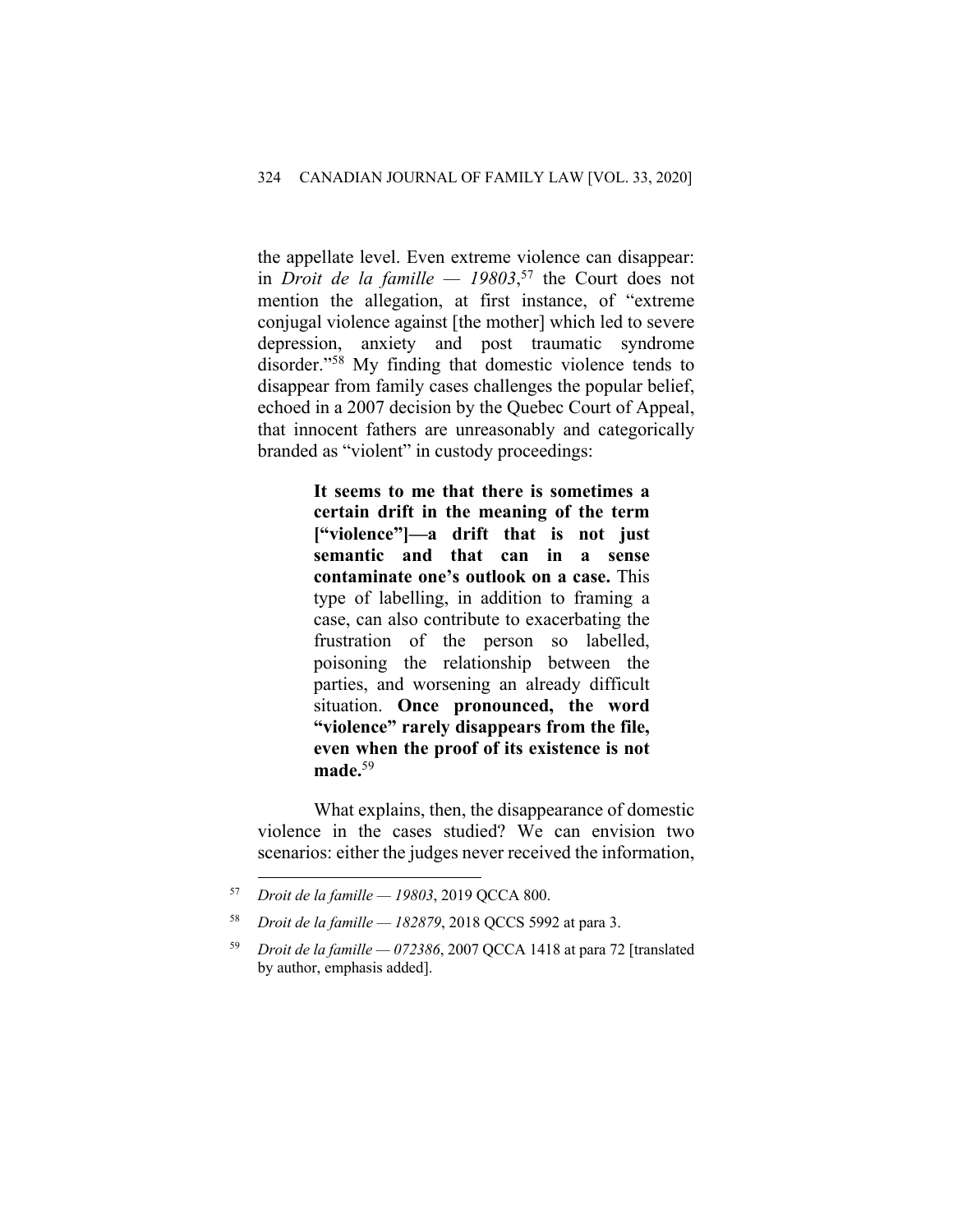or they chose not to include it in their decision. Both hypotheses suggest systemic problems about the legal system's response to male violence against women.

#### **JUDGES ARE NOT TOLD ABOUT INTIMATE PARTNER VIOLENCE**

When domestic violence is not pleaded before an appellate court or mentioned in the decision under appeal, a judge can still find out about it by looking through previous linked decisions, as I did. However, chances are the context will be lost. The literature reveals a myriad of reasons why domestic violence may not be pleaded before a court or why facts may be "lost in translation."

One explanation is that men who are accused of domestic violence often retaliate with an accusation of parental alienation; therefore, women may hesitate to disclose domestic violence $60$  or to insist on it on appeal. Protective actions, such as limiting contact with a violent  $ex$ -partner, can be labelled alienating behaviour.<sup>61</sup> Moreover, merely saying that the father is violent, having

<sup>60</sup> See Lapierre & Côté, *supra* note 24 at 123; Feresin et al, *supra* note 48.

<sup>61</sup> See Joyanna Silberg, Stephanie Dallam & Elizabeth Samson, "Crisis in Family Court: Lessons from Turned Around Cases", Final Report to the Office of Violence Against Women, US Department of Justice (30 September 2013); Meier, "US Child Custody Outcomes", *supra* note 34; Joan S Meier & Sean Dickson, "Mapping Gender: Shedding Empirical Light on Family Courts' Treatment of Cases Involving Abuse and Alienation" (2017) 35:2 Law & Ineq 311; Sandra Spelman Berns, "Parents Behaving Badly: Parental Alienation Syndrome In The Family Court—Magic Bullet Or Poisoned Chalice" (2001) 15:3 Austl J Fam L 191.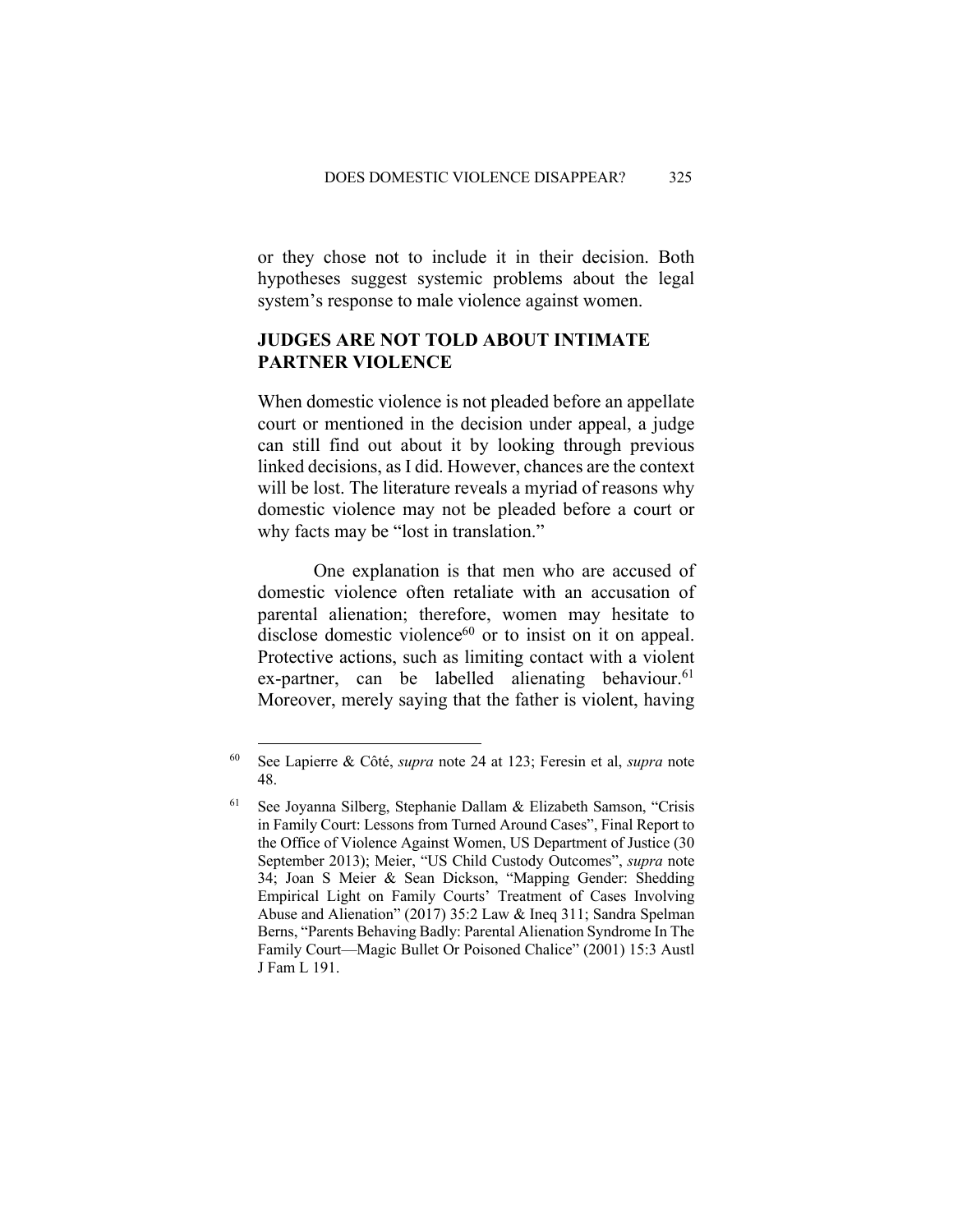a negative view of the father, or showing animosity can be considered proof of alienation.<sup>62</sup> In one of the cases where domestic violence disappeared, the first-instance decision cited an expert report that explicitly associated protective behaviours with parental alienation:

> Ms. L... surely feels a lot of moral pain when she evokes especially her last years with Mr. M ... The global picture then resembles what has been observed among **victims of psychological abuse**. Ms. L . . . presents herself with **an aura of victim**. This profile is to a certain extent compatible with her acts of affective protection towards her children. **This propension to affective protection can give rise to a process of parental alienation**. 63

The expert concluded that the children were alienated, even though there was no evidence that the mother openly denigrated the father.

Some studies suggest that mothers who denounce the father's violence receive worse custody outcomes.<sup>64</sup> Violent fathers are as likely as non-violent fathers to get

<sup>62</sup> See e.g. Zaccour, "Parental Alienation in Quebec Custody Litigation", *supra* note 2.

<sup>63</sup> *Droit de la famille — 172056*, 2017 QCCS 3992 at para 49 [translated by author, emphasis added].

See e.g. Silberg, Dallam & Samson, *supra* note 61.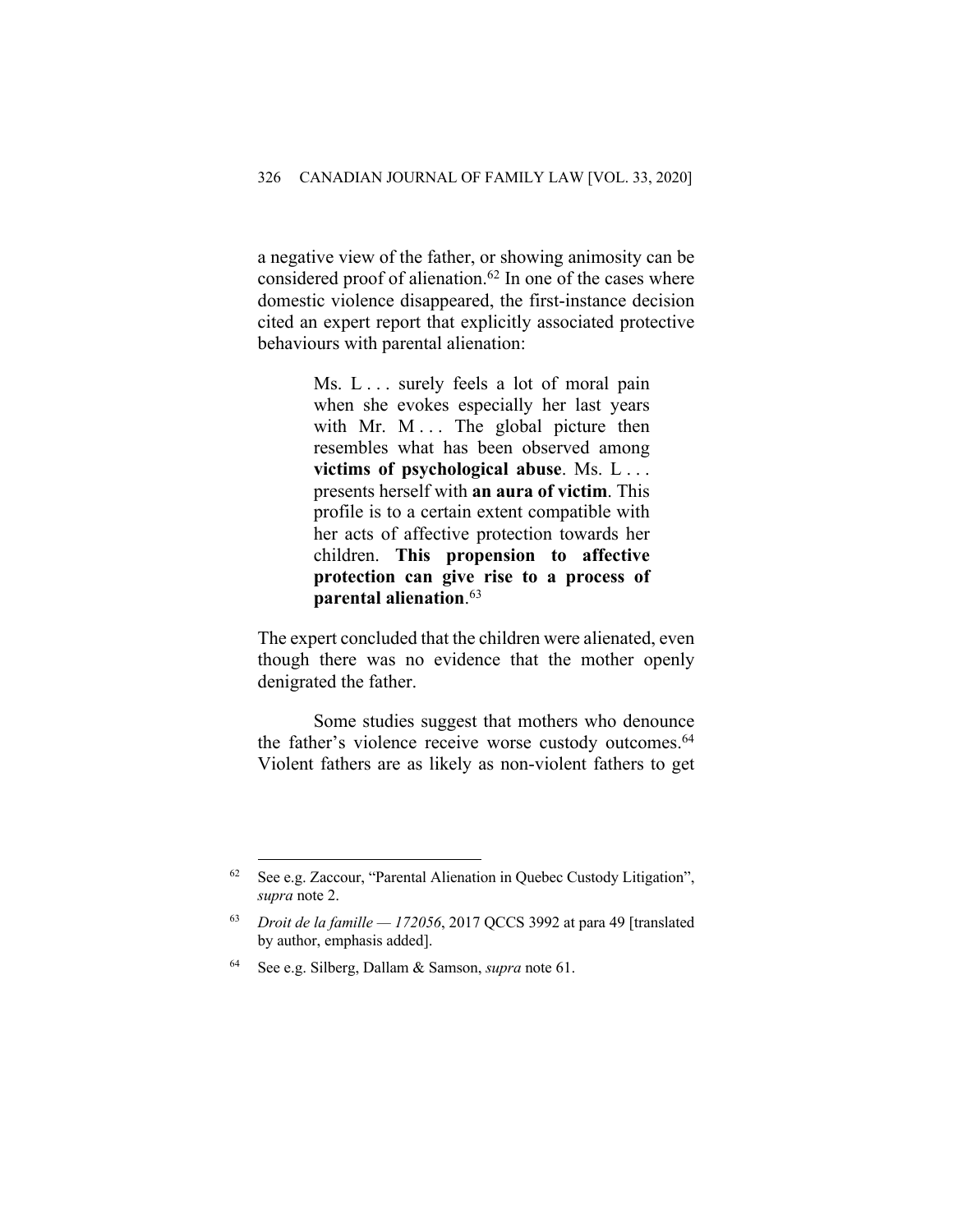custody,<sup>65</sup> even when their violence has been confirmed by professionals.66 Women are also more than twice as likely to lose custody when they allege both sexual and physical violence against the child by the father compared to when they only allege sexual violence. $67$  One shocking study found that women who inform mediators that the father has been violent towards them are less likely to obtain sole custody than the violent father. 68

Against this backdrop, we can understand why domestic violence may not be pleaded consistently through repeated interactions with the courts, especially if previous attempts to draw attention to the father's violence have proven useless or even backfired. While many believe the stereotype that mothers exaggerate or invent instances of

<sup>65</sup> See Dennis P Saccuzzo & Nancy E Johnson, "Child Custody Mediation and Domestic Violence" (2004) 251 Nat'l Inst Just J 21 at 22, online (pdf): <www.ncjrs.gov/pdffiles1/jr000251f.pdf> (reporting that "[f]athers who were accused of DV [domestic violence] were given primary custody in 10 percent of cases; non-DV fathers got primary custody 9 percent of the time"). See also Mary A Kernic et al, "Children in the Crossfire: Child Custody Determinations Among Couples with a History of Intimate Partner Violence" (2005) 11:8 Violence Against Women 991 at 1006 (reporting that "[a]fter adjusting for relevant confounders, mothers in the IPV[intimate partner violence]-positive groups were no more likely than comparison group mothers to be awarded child custody").

<sup>66</sup> See Christine Harrison, "Implacably Hostile or Appropriately Protective? Women Managing Child Contact in the Context of Domestic Violence" (2008) 14:4 Violence Against Women 381 at 395.

<sup>67</sup> See Meier, "US Child Custody Outcomes", *supra* note 34 at 97 ("2.5 times the odds").

<sup>68</sup> See Saccuzzo & Johnson, *supra* note 65.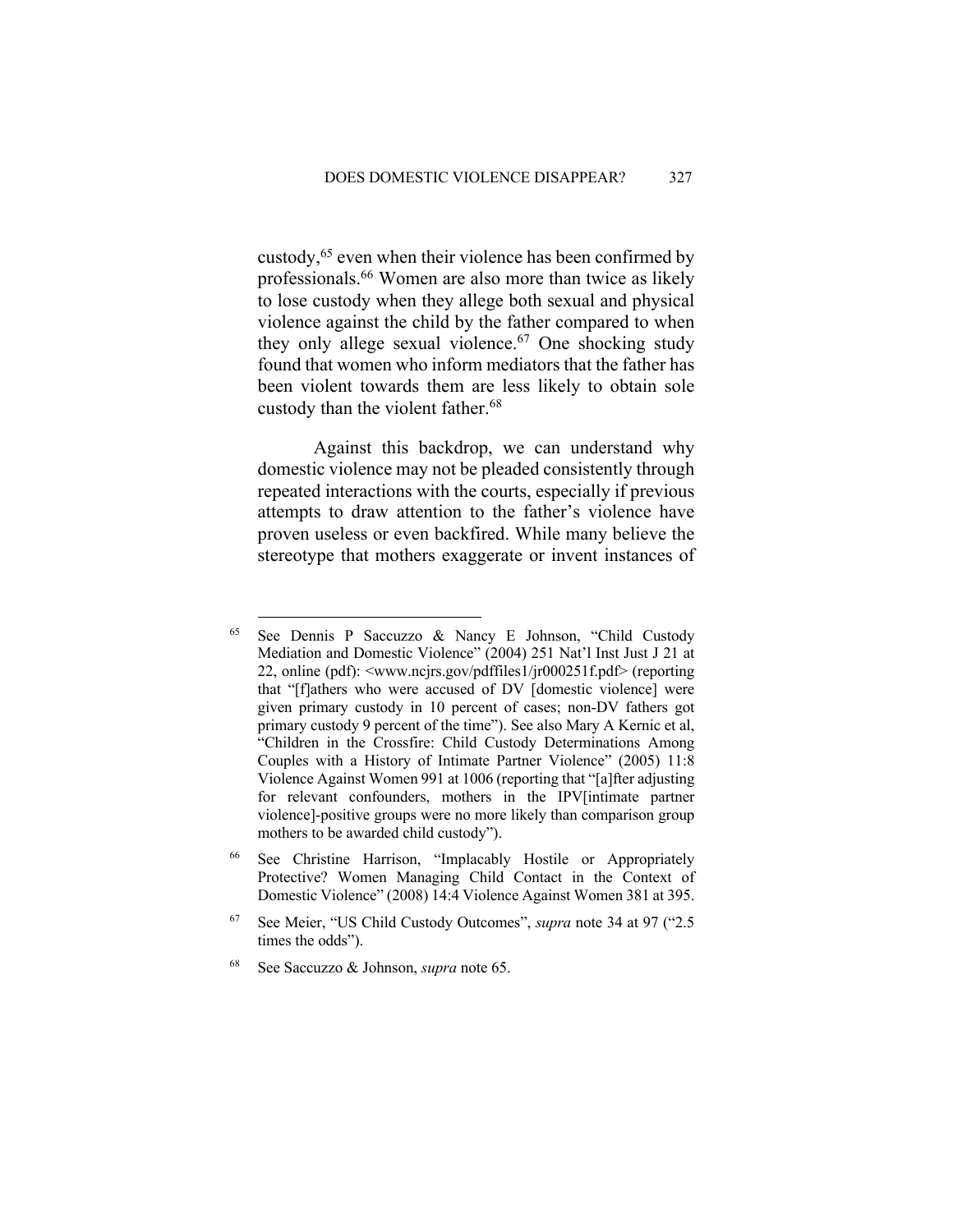domestic violence to win a custody battle, the reality is that women consistently under-disclose.<sup>69</sup>

Some of the cases studied illustrate the risks of disclosing violence, in that a judge or expert recounts the mother's allegation with a negative or critical tone. For instance, in *Droit de la famille — 162424*, the mother appears stuck between the need to give the court a full portrayal of the father's parental capacity and the pressure to appear friendly and cooperative:

> She denies with great detail having engaged in any form of parental alienation and she offers to continue the current status quo, that is, 50–50 shared custody. **Despite this offer**, the mother **nonetheless refers** to some episodes of violence by the father and of abusive language in the presence of their daughter.70

Persisting in reporting domestic violence can be coded as stubbornness, especially when the mother lacks credibility—something that may happen precisely because of trauma symptoms.<sup>71</sup> In some parental alienation cases, the more persistent the mother is in bringing evidence of

<sup>69</sup> Joan S Meier, "Domestic Violence, Child Custody, and Child Protection: Understanding Judicial Resistance and Imagining the Solutions" (2003) 11:2 Am U J Gender Soc Pol'y & L 657 at 684–685; Elizabeth M Schneider, *Battered Women and Feminist Lawmaking* (Yale University Press, 2008) at 104–108.

<sup>70</sup> *Droit de la famille — 162424*, 2016 QCCS 4722 at para 12 [translated by author, emphasis added].

<sup>71</sup> Jaffe & Crooks, *supra* note 29 at 9.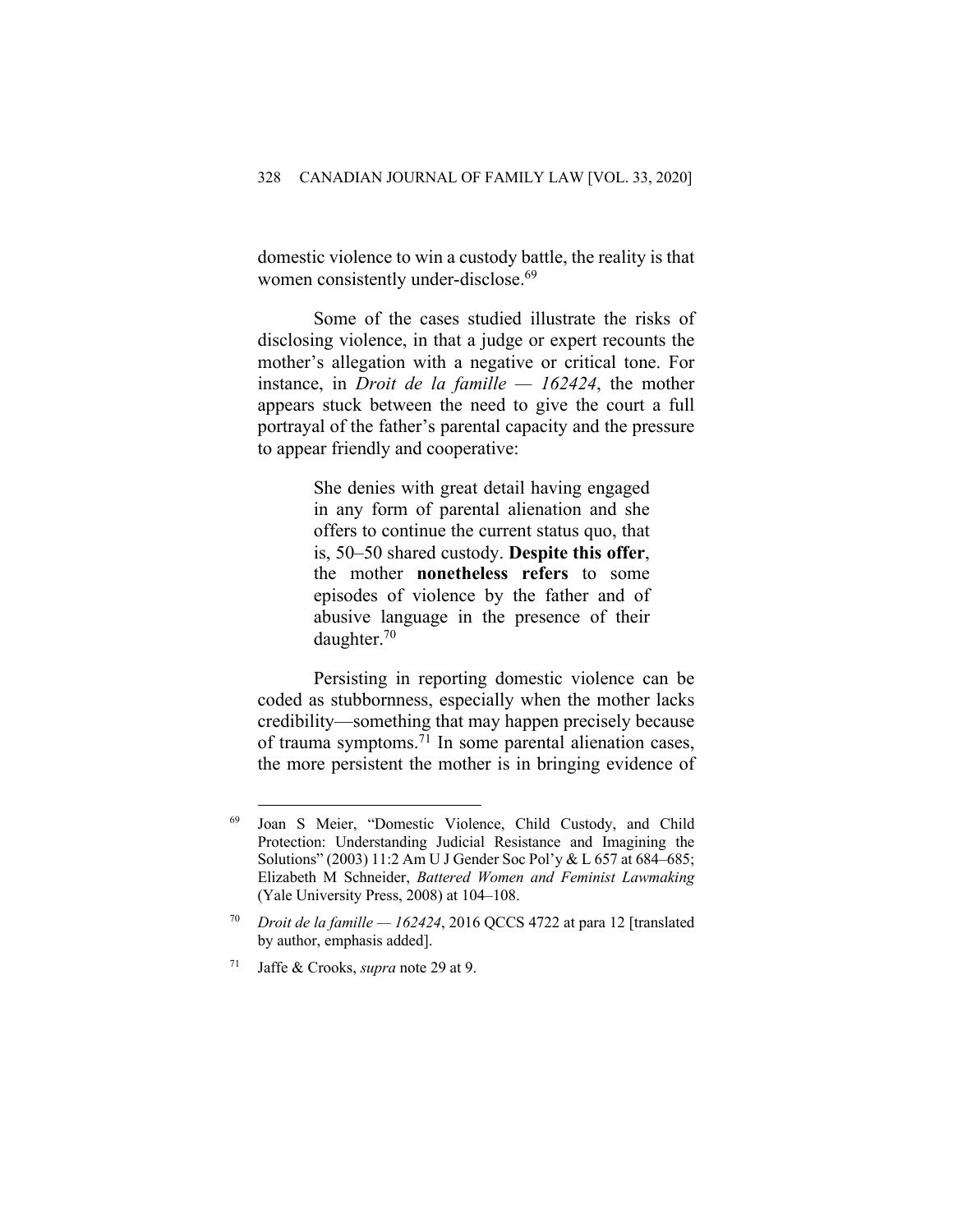domestic violence to the court's attention, the more she is penalized. The negative sentiment towards mothers who continue disclosing domestic violence is revealed by subtly pejorative phrasing, such as "[t]he Mother continues to see herself as a victim of violence"<sup>72</sup> or, as said of the same mother in a later case, "the mother persists in describing herself as a victim of conjugal violence."<sup>73</sup> The expert's observation that the mother "presents herself with an aura of victim,"74 in a case cited above, also connotes negative judgment.

The problem of course is that *not* disclosing domestic violence also puts mothers and children at risk. In the framing contest of cross-claim cases, victims of domestic violence are damned if they do, damned if they don't.

Finally, it is worth also mentioning that appellate courts may fail to pick up on a context of domestic violence because of impoverished or distorted facts. Domestic violence is often euphemized, disguised, or presented as simple conflict.<sup>75</sup> Therefore, courts may be unaware that domestic violence is being discussed. An example is a case that speaks of "inappropriate conduct towards the

<sup>72</sup> *Droit de la famille — 10936*, 2010 QCCS 1745 at para 138.

<sup>73</sup> *Droit de la famille — 123572*, 2012 QCCS 6542 at para 12 [translated by author].

<sup>74</sup> *Droit de la famille — 172056*, 2017 QCCS 3992 at para 49 [translated by author].

<sup>75</sup> Michaël Lessard & Suzanne Zaccour, "Quel genre de droit? Autopsie du sexisme dans la langue juridique" (2017) 47:2/3 RDUS 227.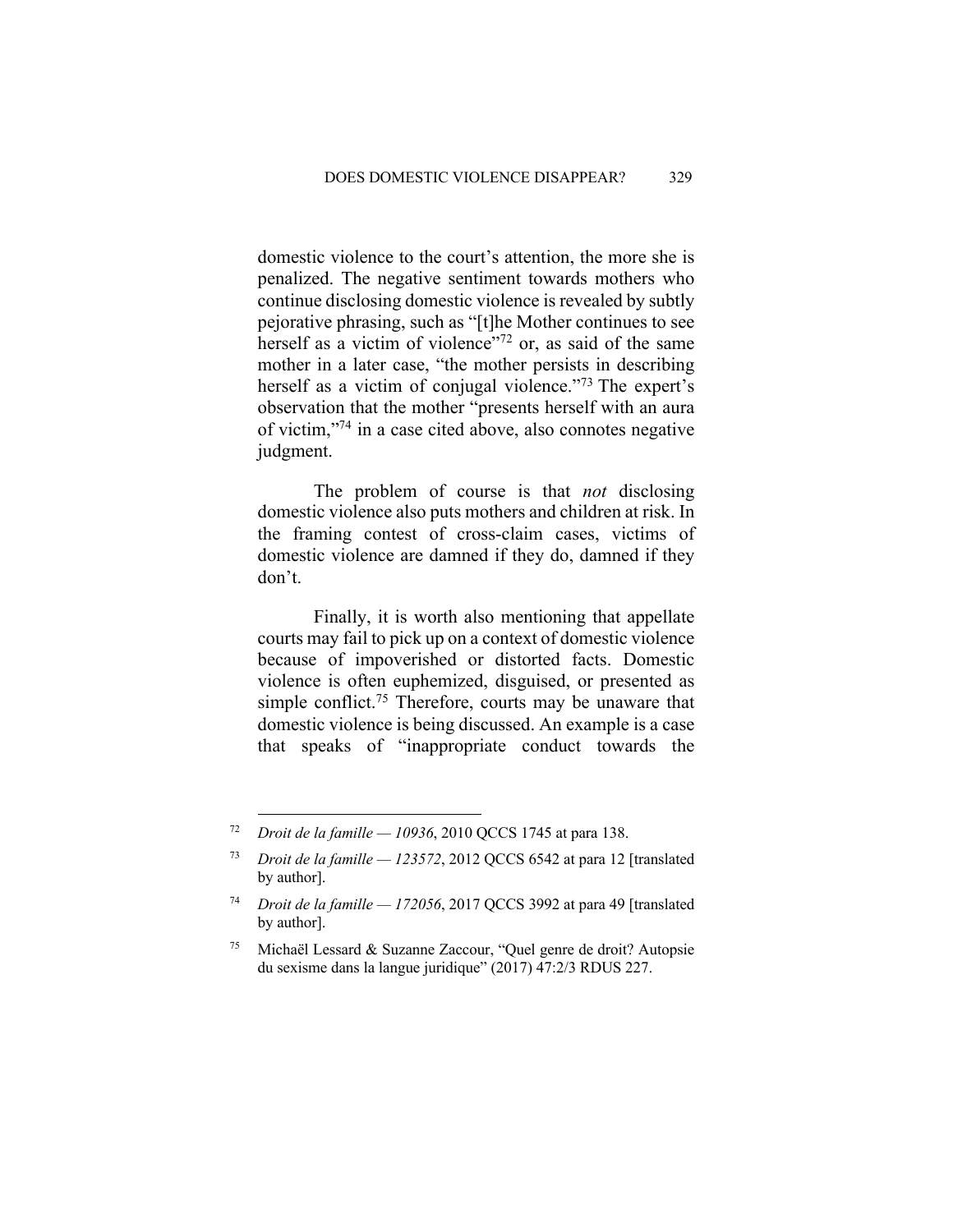mother,"<sup>76</sup> an expression that blurs violence and conflict. The euphemistic discourse on domestic violence may contribute to its disappearance on appeal.

#### **INTIMATE PARTNER VIOLENCE IS JUDGED IRRELEVANT**

Another possible scenario is that judges were made aware of the father's violence but did not deem it relevant or important enough to warrant mention. Of course, there is nothing wrong about appellate courts not recounting every fact proven or alleged at first instance, particularly if the question at stake is merely procedural. However, all the cases considered did mention the context of parental alienation. Because of the relationship between domestic violence and claims of parental alienation, the loss of an important part of the context is unfortunate.

How can domestic violence be considered not worth mentioning? In family law, there is a prevalent belief that domestic violence is unimportant, based on the twin myths that domestic violence stops after separation or does not affect the child.<sup>77</sup> These myths put women and children at risk, especially given the *Divorce Act*'s command that "the court shall not take into consideration the past conduct

<sup>76</sup> *Droit de la famille — 182288*, 2018 QCCS 4677 at para 27 [translated by author].

<sup>77</sup> See Elizabeth A Sheehy, *Defending Battered Women on Trial: Lessons From The Transcripts* (Vancouver: UBC Press, 2013) at 221; Peter G Jaffe, Nancy KD Lemon & Samantha E Poisson, *Child Custody and Domestic Violence: A Call for Safety and Accountability* (Thousand Oaks, CA: Sage, 2003) at 9; Fiona Kelly, "Producing Paternity: The Role of Legal Fatherhood in Maintaining the Traditional Family" (2009) 21:2 Can J Women & L 315 (at e.g. 334).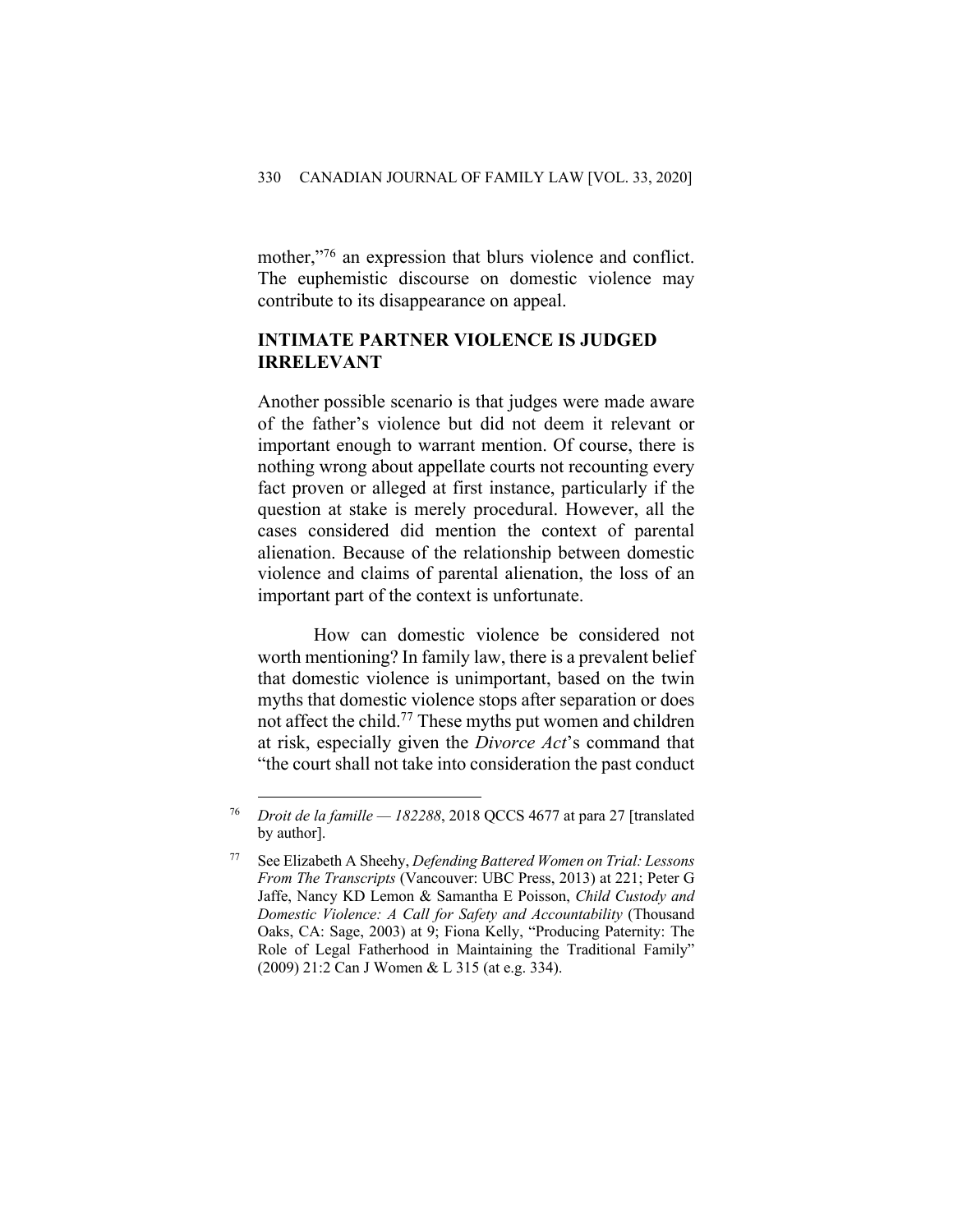of any person unless the conduct is relevant to the ability of that person to act as a parent of a child."78 The Supreme Court has also affirmed that reprehensible parental conduct is irrelevant "unless it relates to the ability of the parent to meet the needs of the child."79 The custodial parent's safety concerns are entirely marginalized. In *Droit de la famille — 19698*, <sup>80</sup> the Court of Appeal goes a step further, stating that parental alienation is relevant to the analysis:

> Yet the Supreme Court specified in *Goertz* that "[p]arental conduct, however meritorious or however reprehensible, does not enter the analysis unless it relates to the ability of the parent to meet the needs of the child." This will be the case, for example, **when the parent behaves in a way akin to parental alienation** or tries to prevent

*Divorce Act*, RSC 1985, c 3 (2nd Supp), s 16(9). New amendments to the *Divorce Act* are due to come into force in 2021. Section 16(5) will then state that "[i]n determining what is in the best interests of the child, the court shall not take into consideration the past conduct of any person unless the conduct is relevant to the exercise of their parenting time, decision-making responsibility or contact with the child under a contact order." *An Act to amend the Divorce Act, the Family Orders and Agreements Enforcement Assistance Act and the Garnishment, Attachment and Pension Diversion Act and to make consequential amendments to another Act*, SC 2019, c 16, s 12.

<sup>79</sup> *Gordon v Goertz*, [1996] 2 SCR 27 at para 21, 134 DLR (4th) 321.

<sup>&</sup>lt;sup>80</sup> Note that this case was not counted in the statistics for this study because parental alienation was not mentioned in relation to its facts.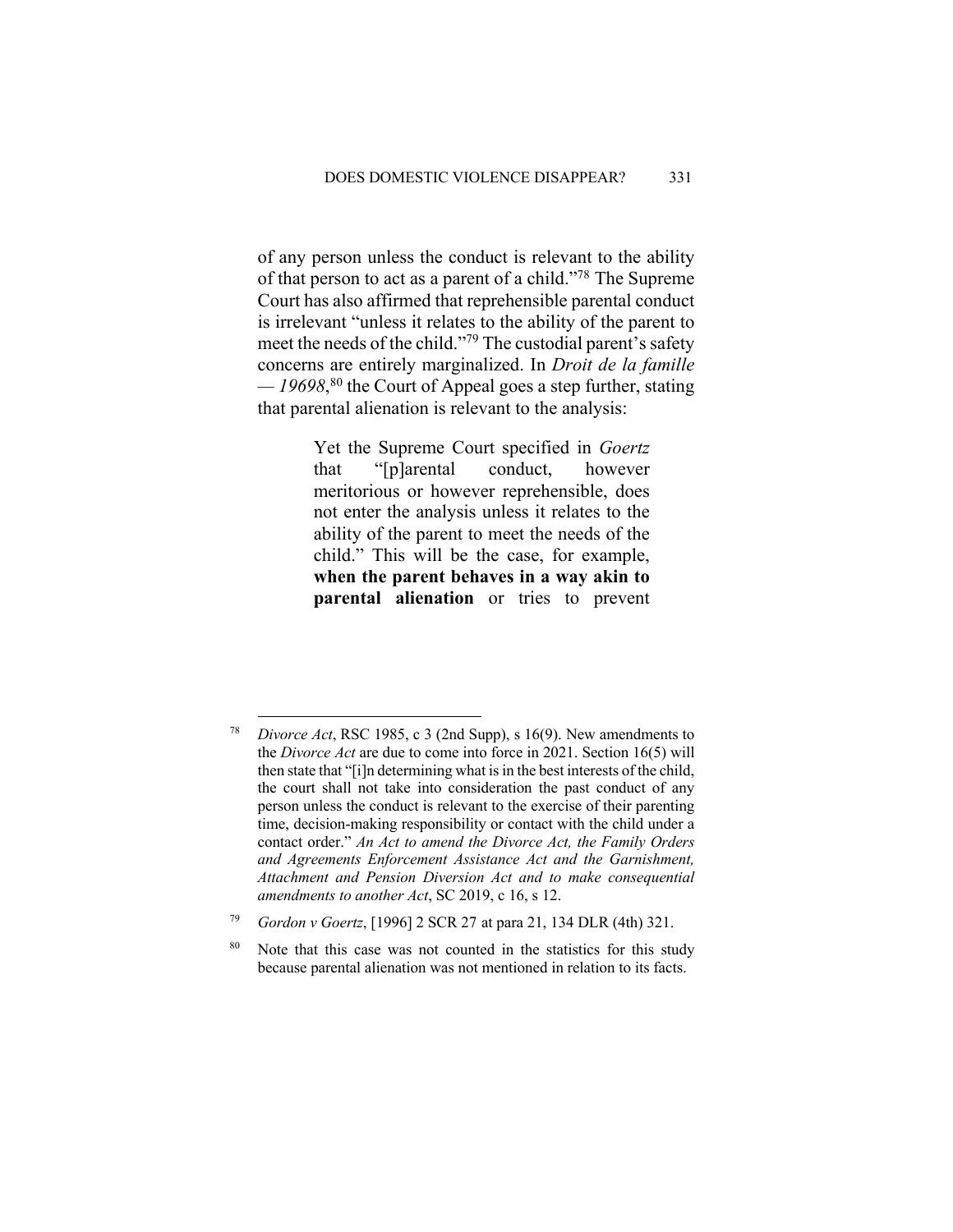contacts between the other parent and the child.81

In cross-claim cases, the parent who alleges alienation is privileged over the parent who alleges domestic violence, and this may explain the concealment of the latter.

We can see domestic violence being filtered out in a case allowing the father's appeal of a decision granting the mother unsupervised access. The appeal judgment recounted how the Director of Youth Protection has been involved with the family since the child was eight months old. Summarizing the decision to declare the child's situation compromised, the Court of Appeal wrote: "Justice Perreault underscores that the Director of Youth Protection alleges that the mother has unresolved antecedents of negligence and that the father has a drug addiction problem."82 That decision by Justice Perreault, however, had also noted the father's domestic violence:

> At the time of the report, the father had completed a therapy for his drug addiction. **He is described as impulsive and violent**. He has antecedents of drug trafficking and possession of narcotics. After a four-year relationship, the father had found a new apartment, but, in fact, he still lived with the mother. The mother justified the father's

<sup>81</sup> *Droit de la famille — 19698*, 2019 QCCA 731 at para 15 [translated by author, emphasis added].

<sup>82</sup> *Droit de la famille — 162895*, 2016 QCCA 1914 at para 4 [translated by author].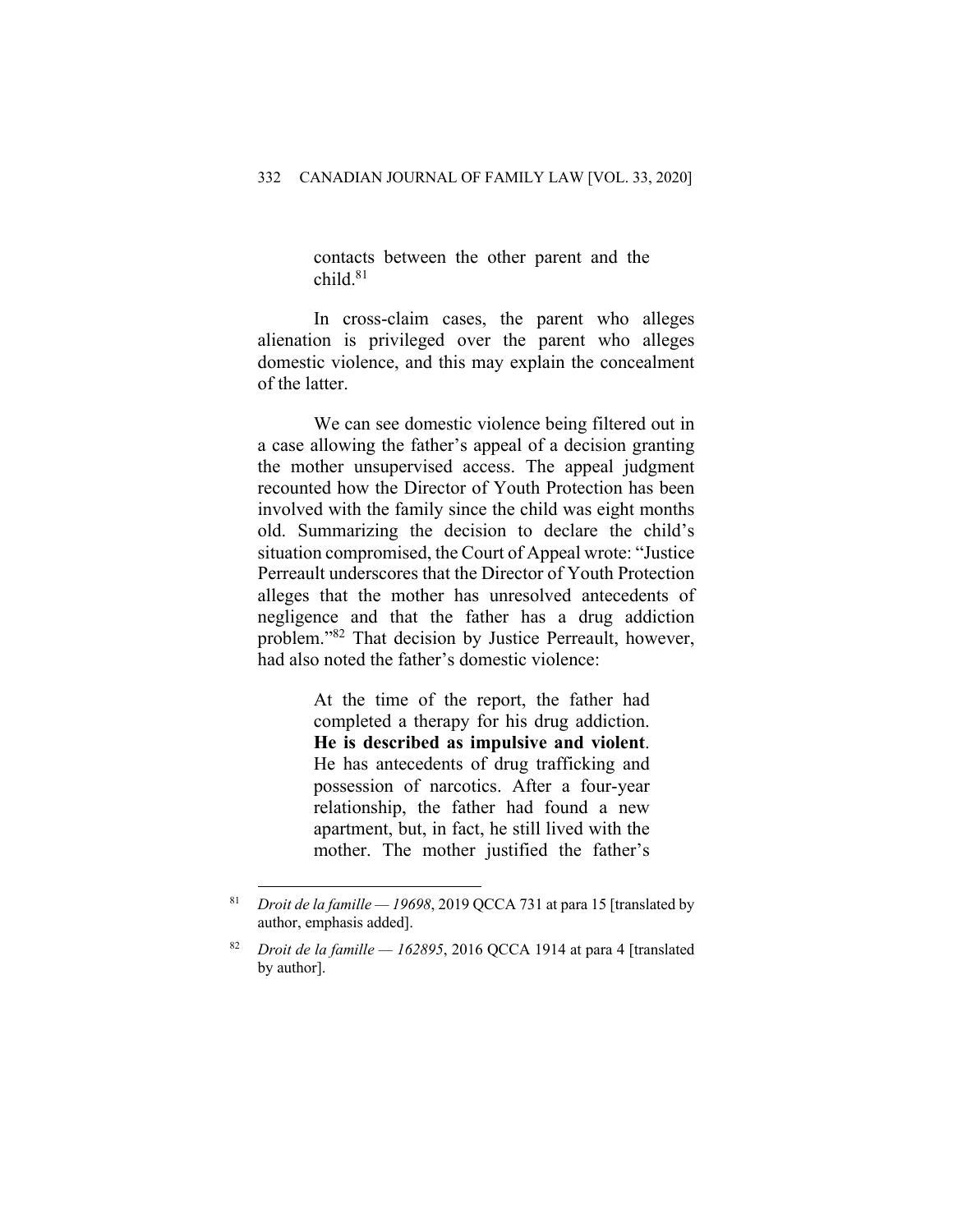behaviour, not realizing **the violence of which she was victim**. 83

In summarizing relevant facts pertaining to the father's situation, the Court of Appeal thus focused on drug consumption instead of domestic violence. We don't know that this questionable summary impacted the custody outcome, but the choice of relevant facts is puzzling, to say the least. It suggests that domestic violence might not be what makes an impression on judges deciding on a child's care.

I hasten to point out that, of course, the factors I have discussed can also apply at first instance. This means that even the cases where there are no signs of domestic violence at any level (the Group B cases) can be cases where domestic violence has "disappeared" because it was not pleaded or was found irrelevant.

Indeed, other studies have observed the euphemizing, distorting, and erasing of domestic violence at trial as well as in the mediation process.84 In fact, in one of the cases studied, the Court of Appeal criticized the firstinstance judge for paying insufficient attention to the testimony regarding the father's violence towards one of

<sup>83</sup> *Protection de la jeunesse – 121767*, 2012 QCCQ 10587 at para 5 [translated by author, emphasis added].

See Suzanne Zaccour, "Crazy Women and Hysterical Mothers: The Gendered Use of Mental-Health Labels in Custody Disputes" (2018) 31:1 Can J Fam L 57 [Zaccour, "Crazy Women and Hysterical Mothers"]; Lessard & Zaccour, *supra* note 75; Feresin et al, *supra* note 48; Neilson, *supra* note 46 at 127; Neilson, *Parental Alienation Empirical Analysis*, *supra* note 2; Sheehy & Boyd, *supra* note 3.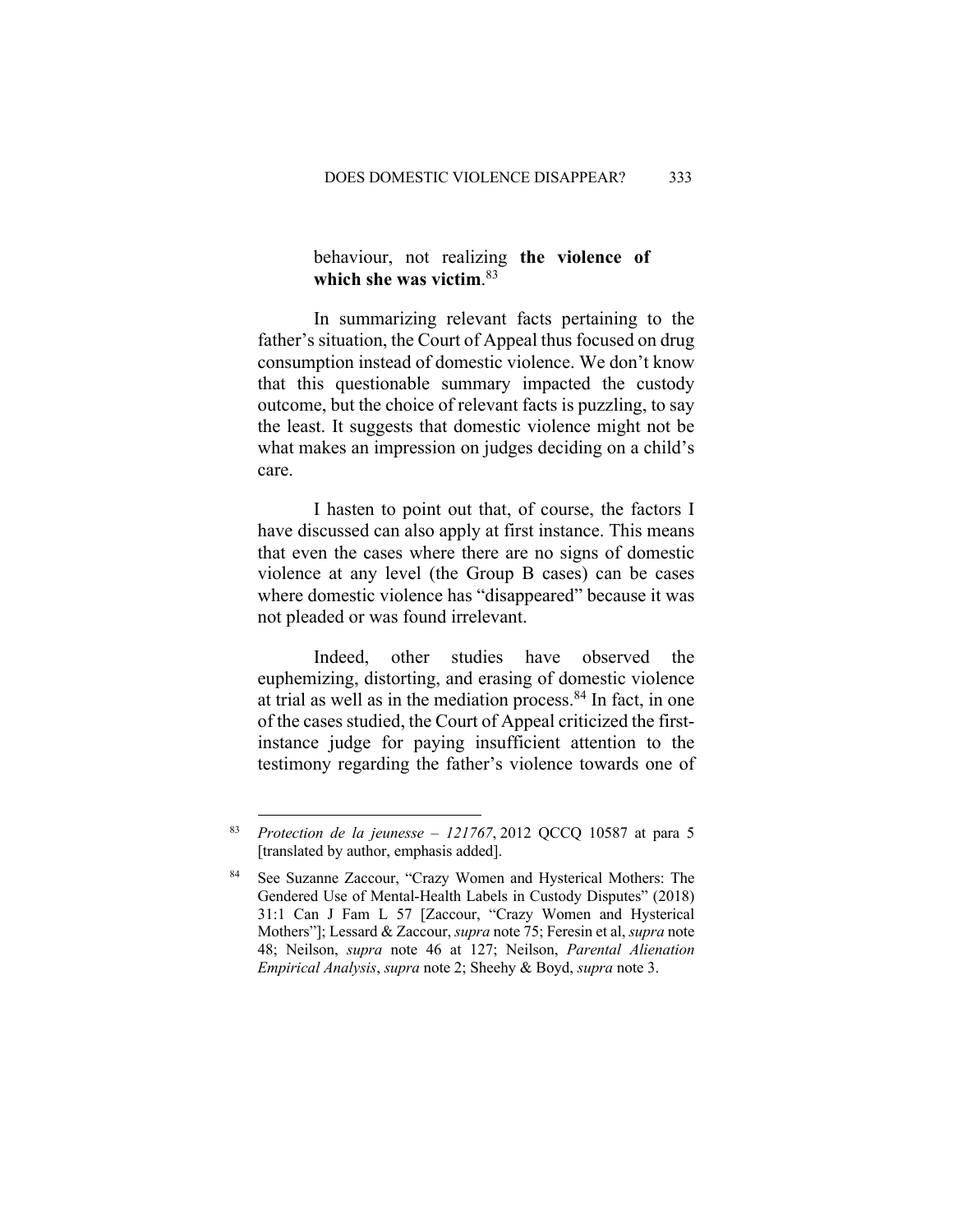his ex-partners. <sup>85</sup> Domestic violence is minimized and ignored at all court levels and at all stages of the legal battle.

#### **LESSON 3: DOMESTIC VIOLENCE SHOULD BE PROPERLY IDENTIFIED IN PARENTAL ALIENATION CASES**

We have seen that courts fail to identify domestic violence in alienation cases. Why does it matter? In this section, we see the difference that intimate partner violence can or should make when properly identified and considered.

The first thing to note is that the mere fact that violence against the mother (or child) is mentioned does not mean it will be taken seriously. Judges and experts can still minimize, excuse, and neutralize family violence, like in one case where the father's violence is discounted because the child can recall "only three events."86

Nonetheless, domestic violence often has the potential to change the nature of the case under study. This will be illustrated with a few sets of cases.

First, consider the case *Droit de la famille — 181055*. Here the father appealed from a judgment granting custody to the mother; he asked for a stay of the provisional execution of the judgment.<sup>87</sup> The Court of Appeal granted the stay, something which is possible only in narrow

<sup>85</sup> *Droit de la famille — 161960*, 2016 QCCA 1300 at para 98.

<sup>86</sup> *Droit de la famille — 20117*, 2020 QCCA 150 at para 40 [translated by author].

<sup>87</sup> See *Droit de la famille — 181055*, 2018 QCCA 806 at paras 1–2.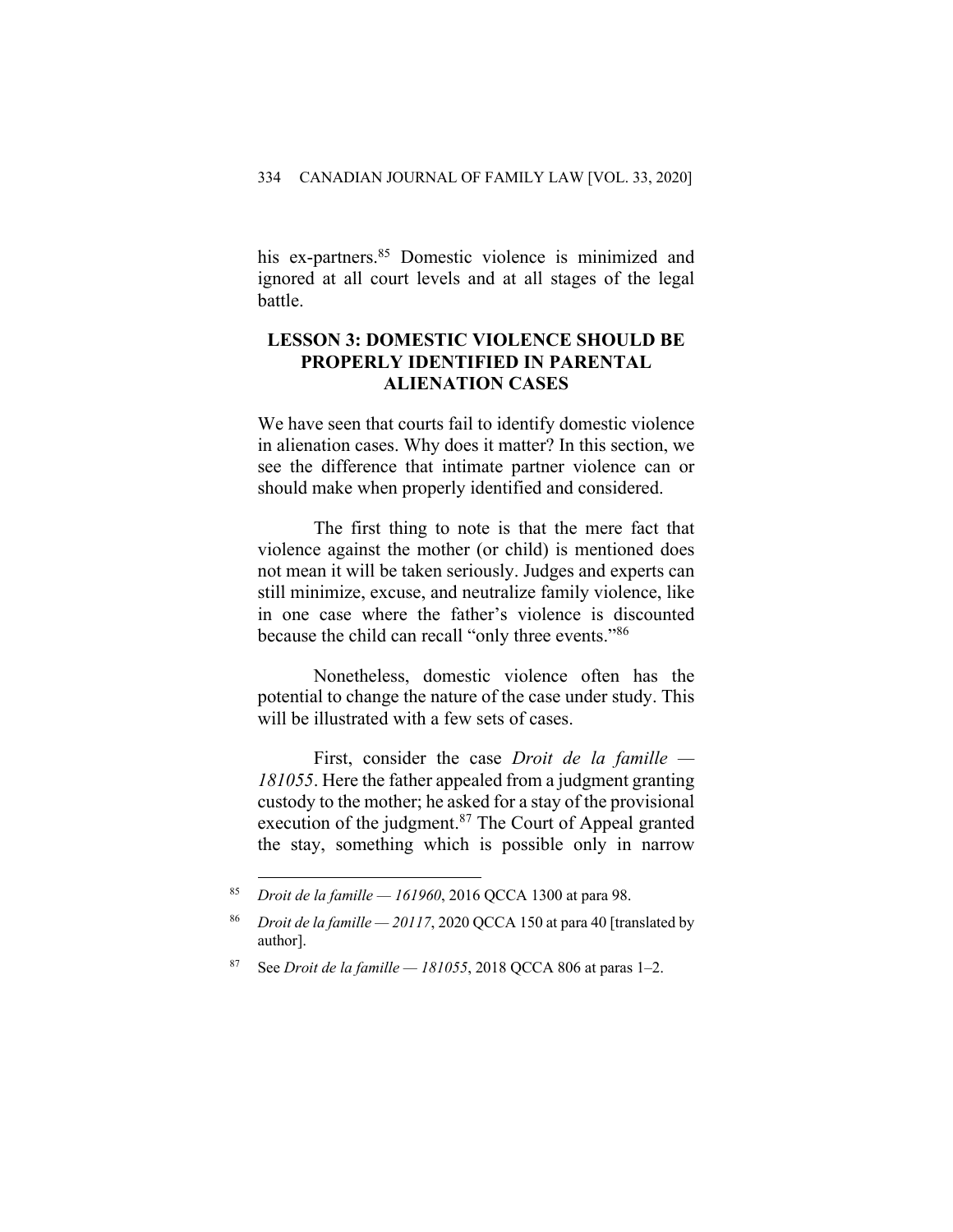circumstances.88 Reading the facts, we see a case about false abuse allegations, a common trope in parental alienation discourse:

> there has been intense and acrimonious litigation between the parties since their separation in 2010 respecting custody and access to their two children . . . There is no doubt that the relationship between the parties has been both toxic and troubling. There have been numerous judgments in this file and many experts have been involved in preparing lengthy reports. **There have also been numerous interventions by Youth Protection and the police—largely at the request of the respondent mother—all of which have concluded that the complaints made against the appellant father were unfounded**. 89

The court also cited part of a previous decision which blamed the mother for cutting the father out of her and her children's lives. After going through these facts, the court discounted current allegations of child abuse: "this is not the first time that Y has alleged physical abuse by his father. All past similar claims have been dismissed by Youth Protection as unfounded and presumably resulting from prompting by the respondent mother."90 The twelve-year-old child's wishes were similarly given little

<sup>88</sup> See *ibid* at paras 4–5.

<sup>89</sup> *Ibid* at para 9 [emphasis added].

<sup>90</sup> *Ibid* at para 15.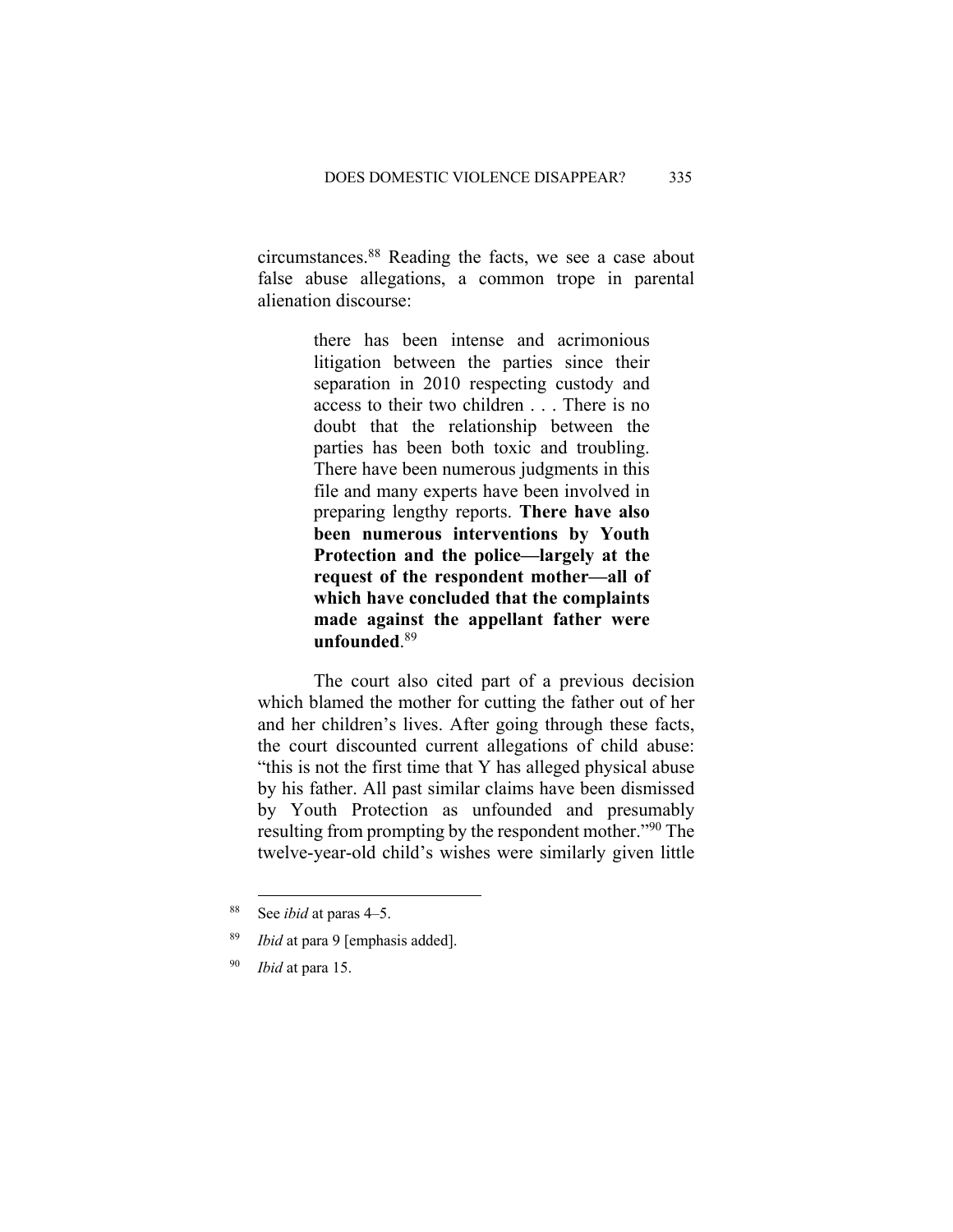importance: "This is not the first time Y has indicated that he wishes to live with his mother, though the record shows that he has changed his mind about this time and time again."91 The court concluded that "a serious and irreparable prejudice will result from Y being removed from his father and that the balance of inconvenience favours granting the stay and thus maintaining the status quo [of joint custody]."92

What we read is a case about the worst kind of alienation: a mother making up child-violence allegations to prevent a child from having a relationship with their father.

But the case is coloured by the choice of facts to be recounted and repeated. The exclusion of domestic violence from these facts makes the mother's behaviour appear irrational.

Looking through first-instance decisions associated with the same family, we see another potential narrative emerging. One first-instance decision not only described allegations of violence, but also characterized the mother's description as truthful:

> The Mother has a lot of complaints about the Father being manipulative. I have already said it, it is true that he has involved the children in the proceedings. He can be violent and yell. He is an emotive, angry man who is capable of making threats. **All of this I**

<sup>91</sup> *Ibid* at para 18.

<sup>92</sup> *Ibid* at para 20.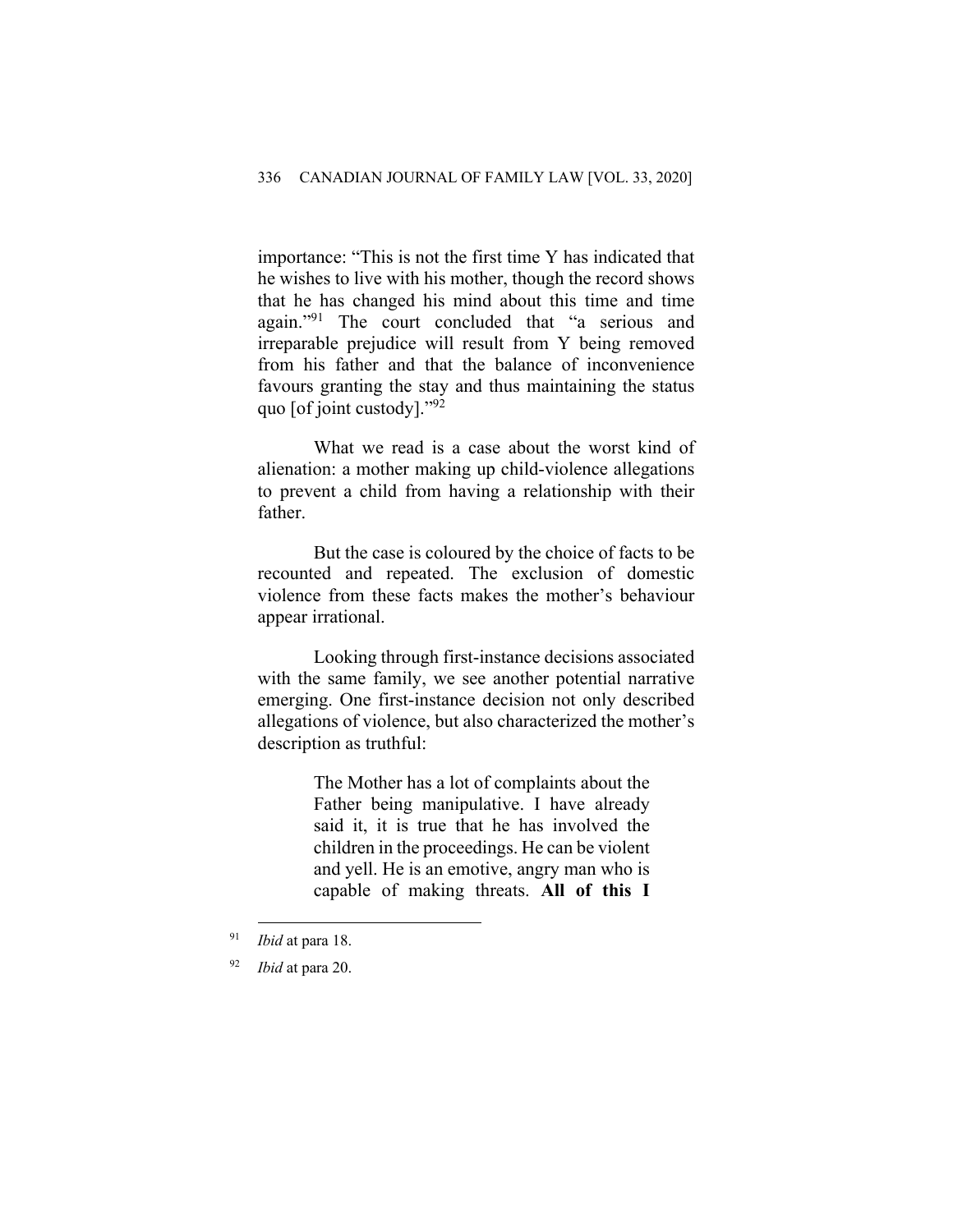**believe. He has insulted the Mother and has done so in the presence of the children. He has shown contempt towards her several times.** His attitude towards her is often contemptuous. I have seen it even in court. These are, as I have said, serious problems. But I am of the view that, in the circumstances of this case, this does not affect the father's capacity to have custody.<sup>93</sup>

Ironically—but as often happens in cases involving domestic violence—the father's behaviour is actually alienating behaviour: insulting the mother in the presence of the children, showing disdain towards her, implicating the children in the dispute.<sup>94</sup> Yet, even as the father is shown to be both violent and potentially alienating, he is found to be a capable father.

Another first-instance decision implicating the same family, rendered one year later, found the father in contempt "for having repeatedly sent emails to the [mother]" in breach of a court order.<sup>95</sup> The father was ordered to pay a punitive \$1100.96

The case that seemed to be about an acrimonious mother who makes baseless complaints of child violence becomes, with another choice of facts, the story of a father

<sup>96</sup> See *ibid* at para 14.

<sup>93</sup> *Droit de la famille — 114423*, 2011 QCCS 7548 at para 48 [translated by author, emphasis added].

<sup>94</sup> See Meier, "A Historical Perspective", *supra* note 10 at 234 for the proposition that violent partners employ "alienating" behaviours.

<sup>95</sup> *Droit de la famille — 17473*, 2017 QCCS 947 at para 1.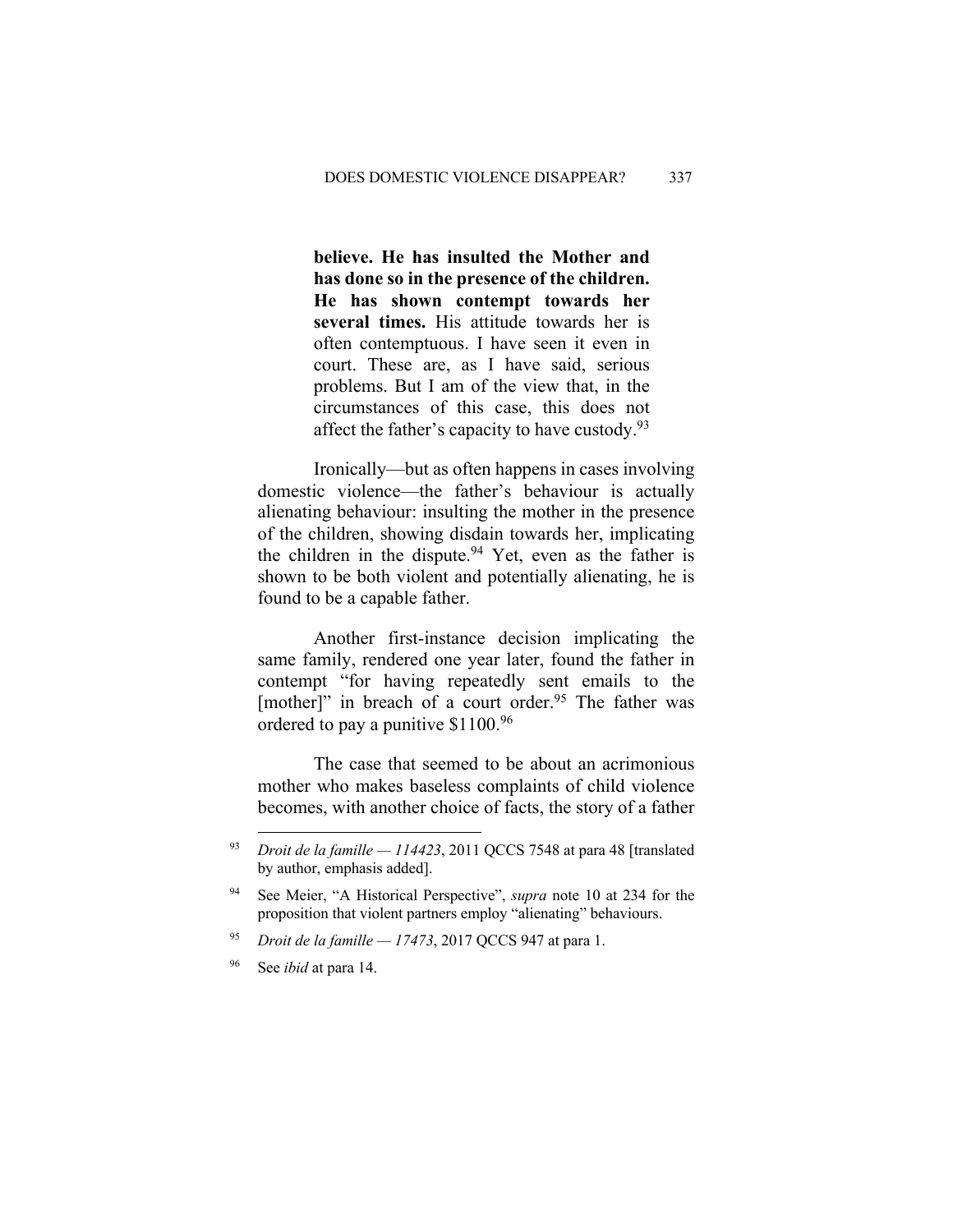who harasses the mother, alienates the child, and disrespects court orders.

A second and similar example of a case's transformation is *Droit de la famille — 20370*. <sup>97</sup> Again, there is no mention of domestic violence in the appeal decision: the case is about false accusations of violence against the child. Yet, looking through the first-instance decision, we find at least one instance of domestic violence in the presence of the child. In this case, despite allegations that the father had been violent *and* despite alienation by the mother remaining unproven, custody was entrusted to the father. The Court wrote: "Even though there isn't any proof of parental alienation by the Mother, the Court finds a certain scent of alienation by the Mother."98

Why do these cases matter? False and malicious allegations of child violence are the emblem of parental alienation. Yet, allegations of child violence that seem inexplicable suddenly make a lot more sense (or a different sense) once domestic violence is recounted, especially as we know that intimate partner violence and child violence often co-occur. <sup>99</sup> The cases described above testify to the importance of contextualizing behaviour that appears alienating and testing the concurrent explanation of

<sup>97</sup> *Droit de la famille — 20370*, 2020 QCCA 418.

<sup>98</sup> *Droit de la famille — 191105*, 2019 QCCS 2367 at para 73 [translated by author].

See e.g. Carolyn Copps Hartley, "The Co-occurrence of Child Maltreatment and Domestic Violence: Examining Both Neglect and Child Physical Abuse" (2002) 7:4 Child Maltreatment 349.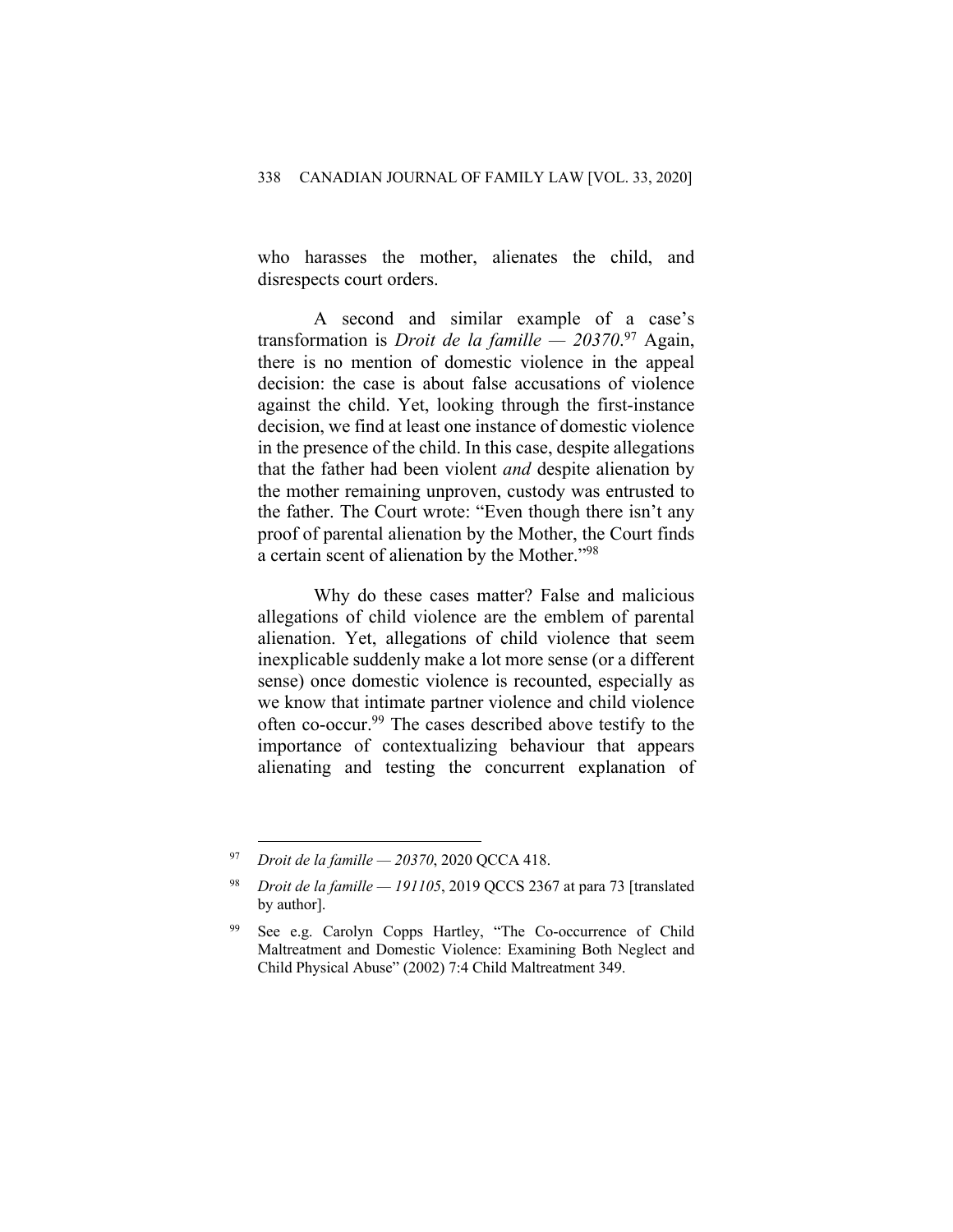domestic and family violence. Domestic violence changes the narrative, if not always the outcome.

Similarly, the multiplication of procedures that signal "high conflict" in the parental alienation paradigm can be interpreted differently in the context of intimate partner violence. Excessive litigation may itself be domestic violence in the form of court-related harassment and economic violence by the parent with more means. It can also be explained by the protective mother being desperate to shield the child from the violent father, even if the costs are high and her chances are low. Courts must correctly identify and interpret these scenarios, or else they will continue being a tool for post-separation control.

Courts should also be wary of chastising both parties or encouraging mediation in response to excessive litigation. In *Droit de la famille — 111373*, a case where there is no mention of domestic violence in the appeal decision, the Court writes:

> Each parent going back to a more conciliatory approach would no doubt be beneficial for all the people involved. In matrimonial matters, more than in any other, court decisions are not the only way to resolve difficulties. Reasonable agreements between the parties, under the sign of mutual understanding and respect, have virtues that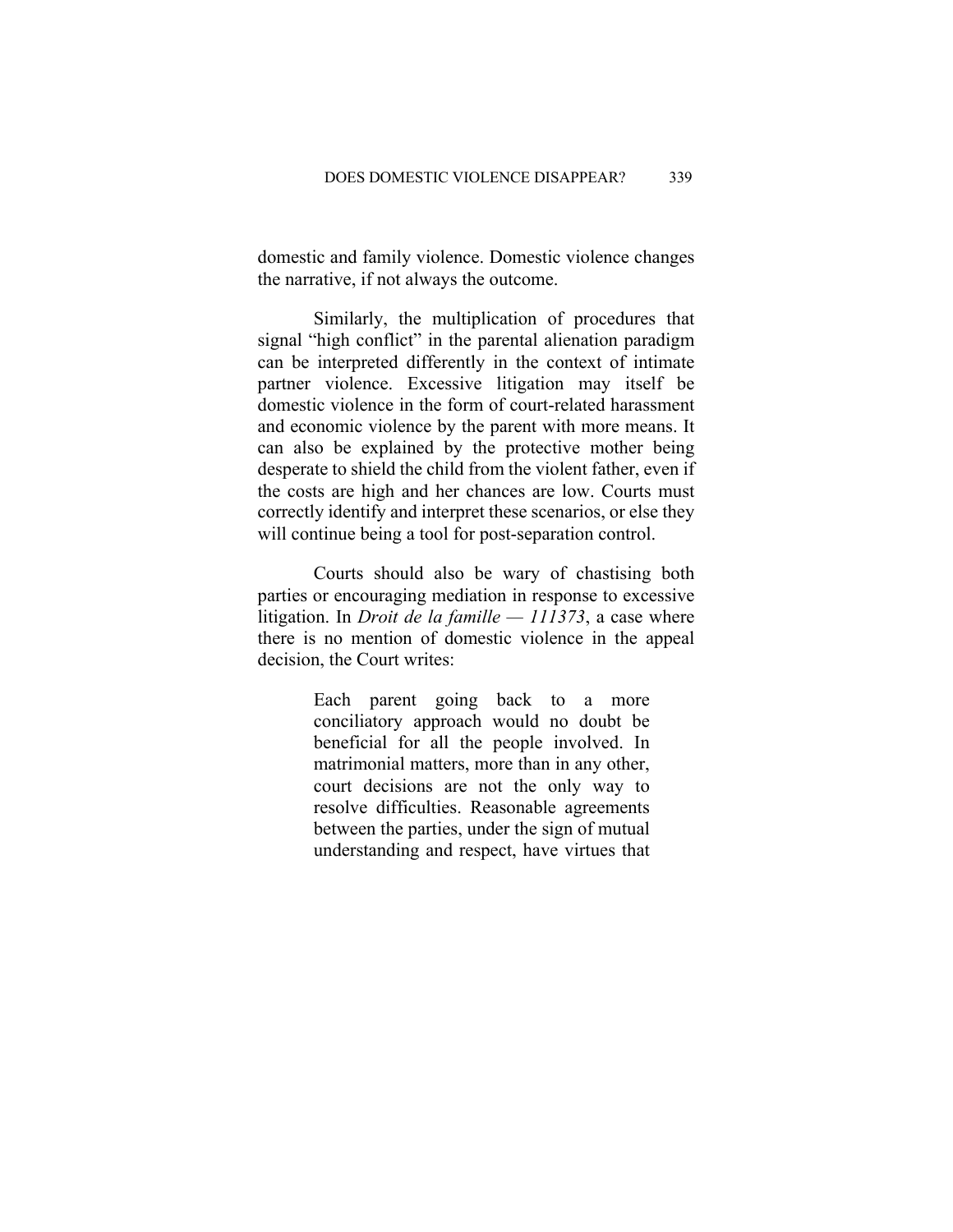the best judicial orders could never replace. 100

Suggesting conciliation to a mother who, according to a previous decision, sees herself as a victim of domestic violence, <sup>101</sup> disregards the woman's perspective and assumes her capacity to negotiate on an equal footing with her ex-partner.

#### **A DIVIDED CASE: PARENTAL ALIENATION VERSUS DOMESTIC VIOLENCE**

For a powerful example of why domestic violence must be identified and named, I now turn to the only divided appellate decision within my sample.

*Droit de la famille — 112019*<sup>102</sup> is an appeal from a decision giving the father custody of two young children (a two-year-old and a four-year-old) following the mother's relocation. The majority judges dismissed the appeal; the dissenting judge would have allowed it and returned the custody of the children to the mother.

The majority judges start their decision with a minimalistic recounting of the facts that does not include domestic violence: 103

• the parties are in their early twenties;

- <sup>101</sup> See *Droit de la famille — 123572*, 2012 QCCS 6542 at para 12.
- <sup>102</sup> *Droit de la famille — 112019*, 2011 QCCA 1308.
- <sup>103</sup> See *ibid* at paras 9–16.

<sup>100</sup> *Droit de la famille — 111373*, 2011 QCCA 889 at para 35 [translated by author].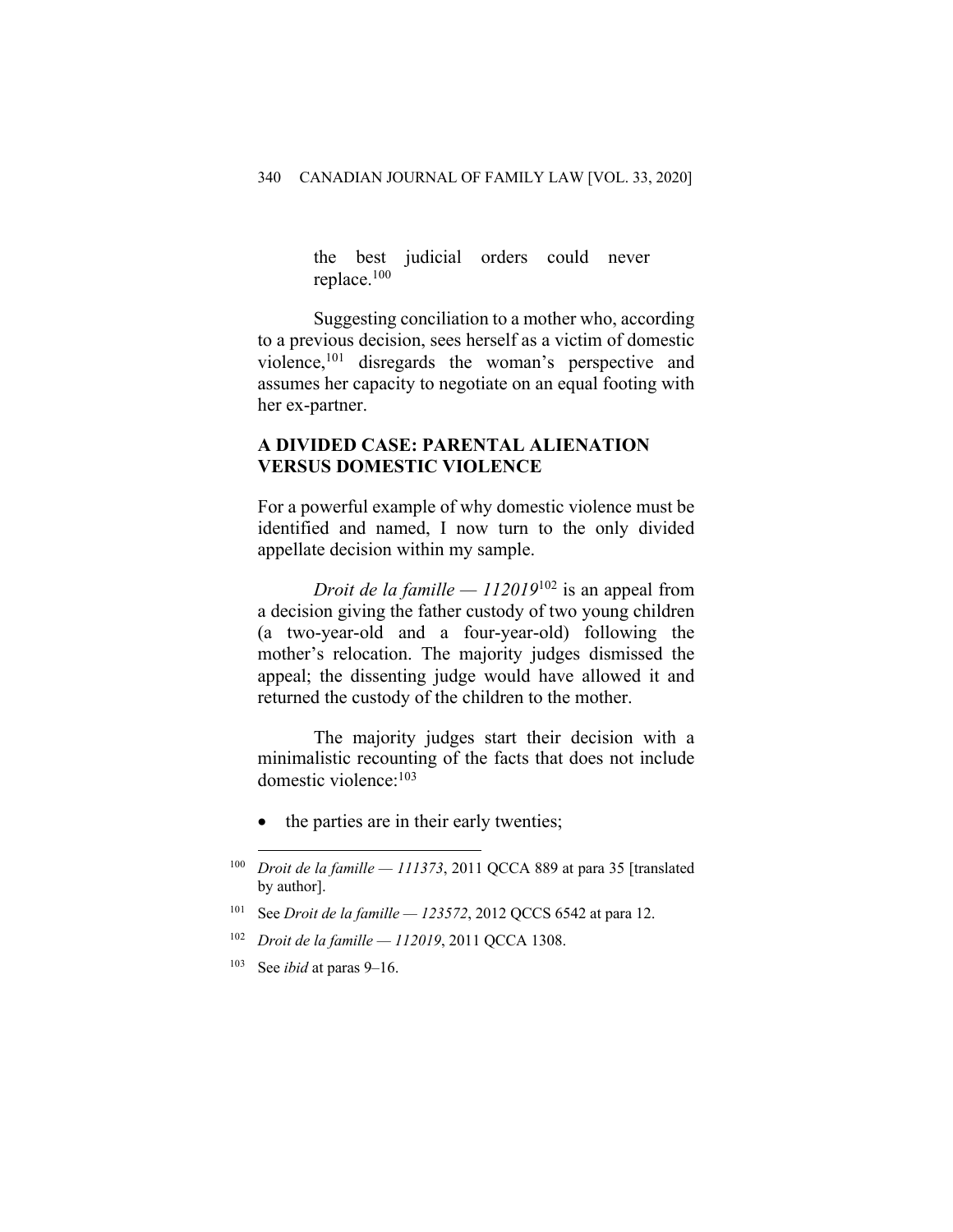- they lived together less than three years;
- the father did not see much of the children in the first year after the separation (the appellate judges do not say why—the reader might assume it is the mother's fault, considering the role that parental alienation takes in the decision);
- the parties agreed that the mother would have custody;
- the mother met a man on the internet:
- the mother and children moved in with the new boyfriend in a new city; and
- the parties agreed that the children would be with the father for one week every two months.

Moving on to the trial judge's decision to grant custody to the father,  $104$  the appellate judges note, with approval, what the trial judge observed based on the evidence before him:

- the mother-child bond seems "very strong" but "not necessarily positive" or "healthy" if the mother tries to exclude the father; 105
- $\bullet$  the children love both parents;<sup>106</sup>
- the trial judge fears alienation by the mother, and the father is more open to the mother's involvement;<sup>107</sup>
- there are not only negative, but also positive, elements in the psychological evaluation of the father;<sup>108</sup>

- <sup>106</sup> See *ibid* at para 31.
- <sup>107</sup> See *ibid* at paras 31, 34.
- <sup>108</sup> See *ibid* at para 35.

<sup>104</sup> See *ibid* at para 17.

<sup>105</sup> See *ibid* at paras 28, 29.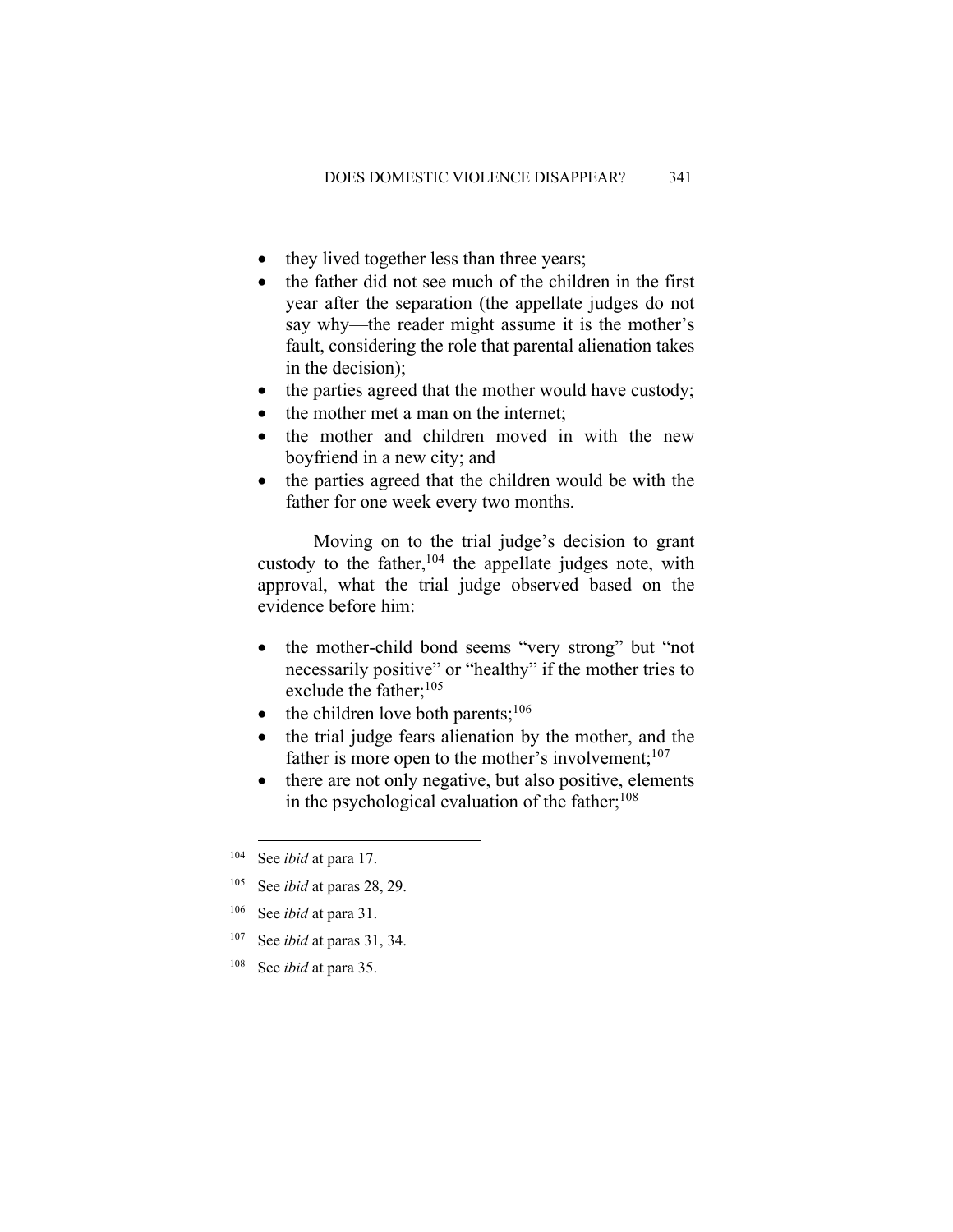- while the father is far from perfect, he has changed<sup>109</sup> (but we do not know from what he has changed, as the appellate judges still have not mentioned domestic violence);
- the mother became infatuated with a stranger by chatting online, did not consider the children's interest, moved in with him, and robbed the children of their father; $^{110}$  and
- the children will develop better relationships with their extended family if the father has custody.

After going through the trial judge's reasoning, the majority judges conclude that there was no error warranting intervention.

This analysis, and especially the recounting of the facts, obscures the real nature of the case: custody is granted to the mother's violent ex-partner, despite an agreement between the parents that the mother would have custody, to punish her for moving in with a new boyfriend. The difference that a more complete recounting of the facts can make is evidenced by the dissenting judge's decision.

Indeed, the dissenting judge sees things very differently. For him, it is unthinkable to deprive toddlers of their caring mother without serious cause: the trial judge's decision goes against the children's best interest.<sup>111</sup>

<sup>111</sup> See *ibid* at para 60.

<sup>109</sup> See *ibid* at para 40.

<sup>110</sup> See *ibid* at para 47.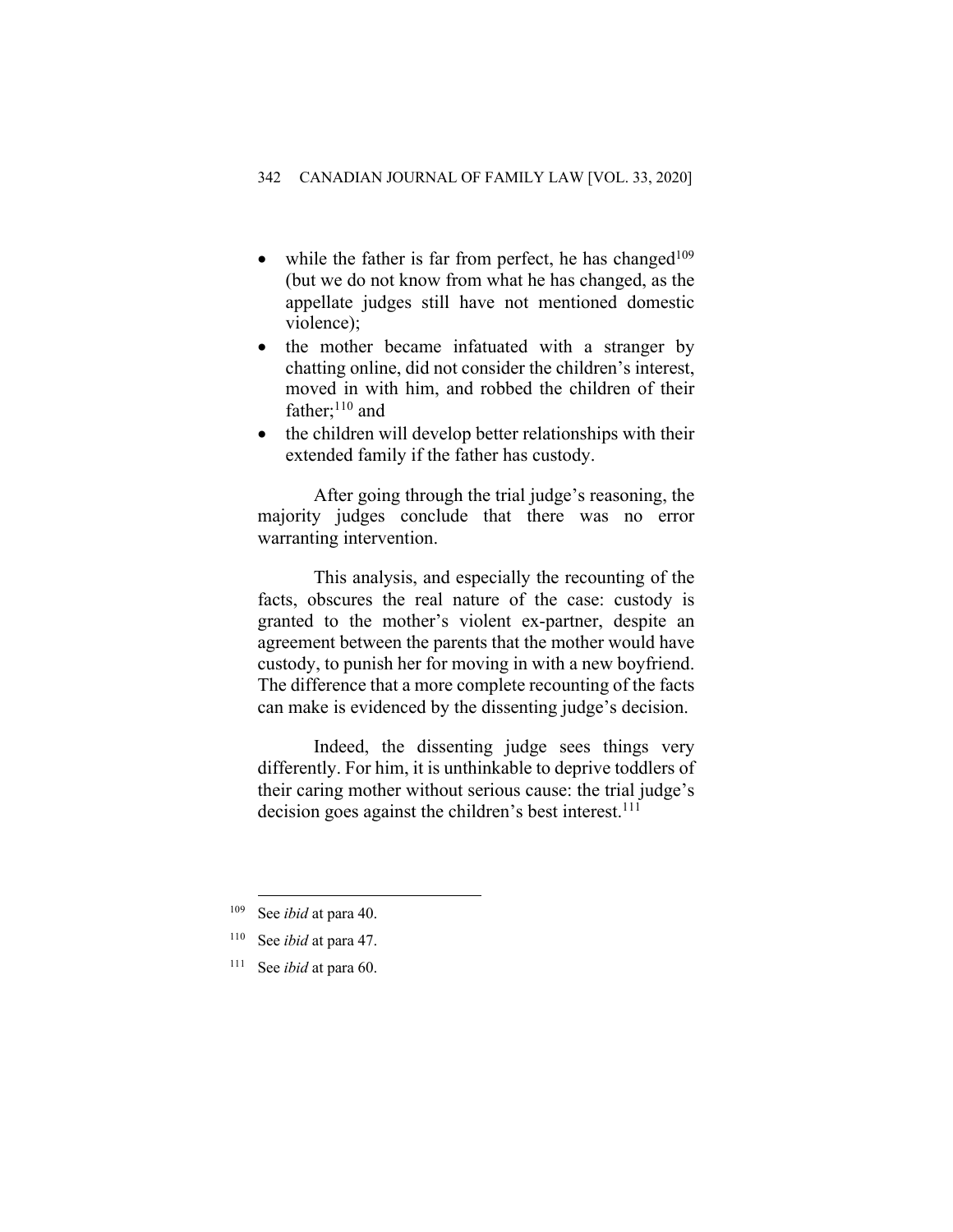The dissenting judge goes deeper into the facts and tells a different story:

- $\bullet$  the parties lived together and had a first child;<sup>112</sup>
- while the mother was pregnant with their second child, the father assaulted her; she had to flee and find refuge with the father's parents; $^{113}$
- the mother gave birth to her second child while the parties were still separated;<sup>114</sup>
- a criminal complaint was lodged against the father; $^{115}$ and
- the father recognized these facts and agreed not to contact the mother or the children. $116$

In the dissenting judgment, these facts are very important. The mother recounted, and the father admitted, that it was not the first time that he was violent towards her. Domestic violence is relevant not only to explain why the father did not see the children following the separation, but also as an important factor in itself. <sup>117</sup> For the dissenting judge, domestic violence, an issue ignored by the majority, is relevant to the father's parental capacity.

Moving on to the mother's decision to move to a new city, the dissenting judge once again tells the facts

- <sup>115</sup> See *ibid* at para 63.
- <sup>116</sup> See *ibid*.
- <sup>117</sup> See *ibid* at para 73.

<sup>112</sup> See *ibid* at para 61.

<sup>113</sup> See *ibid* at para 62.

<sup>114</sup> See *ibid*.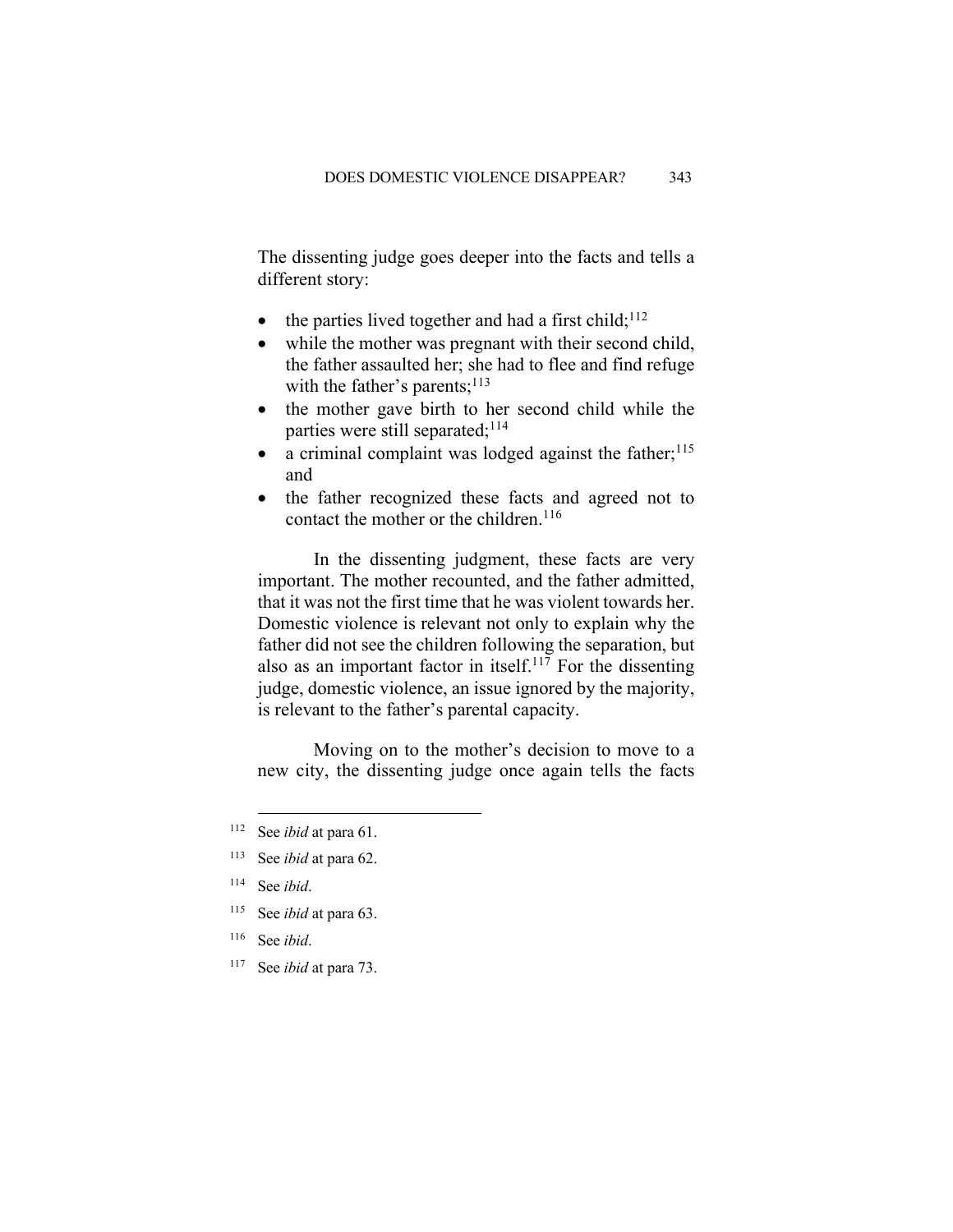quite differently than the majority and trial judges. The paragraph is worth citing in full as it shows the mother's behaviour as understandable and reasoned:

> After the separation, the appellant was 25 years old and was raising her two children alone. She evidently wished to start over and meet a man. She was lucky as she fell in love with a man who lived in city D. Unfortunately, he could not leave [the region of city D] to come live in city G. For her own happiness and for her children's, the appellant decided to go live in city D with her lover. Before leaving city G, she tried to communicate with the respondent via the Internet to reach an agreement regarding  $access$  rights.... [B]ut there was no agreement and so the respondent introduced a motion to institute proceedings to obtain custody of the children.<sup>118</sup>

Moreover, referencing the psychological report on the father, the dissenting judge cites the expert's observation that the father could become violent towards the children if he had to care for them for a long period.<sup>119</sup>

These facts set the stage for a very different analysis of the children's interests and the trial judge's errors. The risk of paternal violence alone, in my view, should put an end to any question of granting custody to the father, yet the majority judges do not even mention it.

<sup>118</sup> *Ibid* at para 69 [translated by author].

<sup>119</sup> See *ibid* at para 74.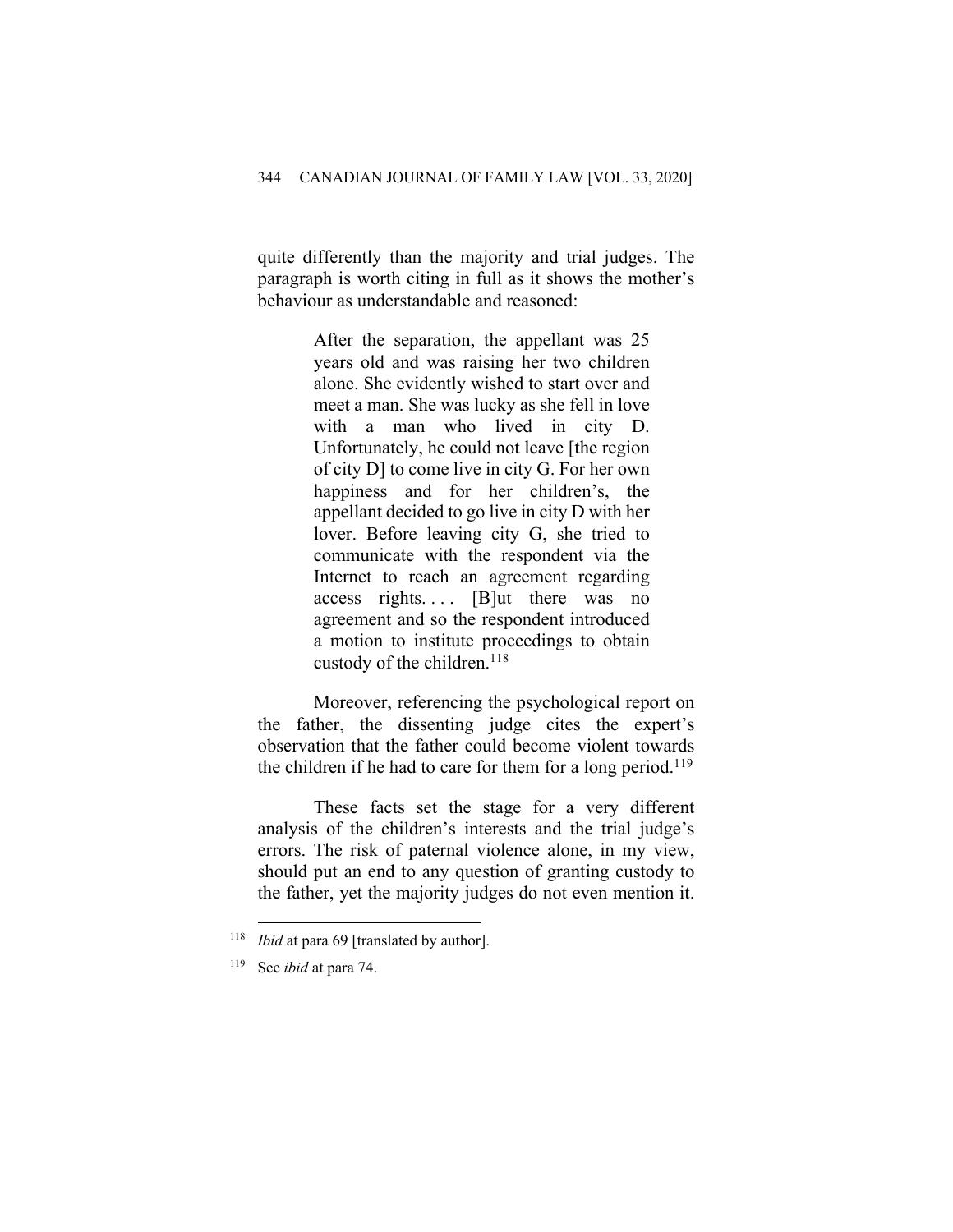As the dissenting judge finds, a father who (1) is prone to violence and (2) never cared for the children, either emotionally or financially, should not be granted custody.120 The trial judge erred because he could not accept that the twenty-five-year-old mother was entitled to move forward with her life, with a man she met on the internet.<sup>121</sup> He found the mother not credible, even though it was the father who lied,<sup>122</sup> and he relied on other illogical findings.<sup>123</sup> The dissenting judge further observes that separating the children from the mother to favour occasional contact with grandparents is unjustified.124

Interestingly, the dissenting judge looks at the children's interest by placing himself in their shoes:

> Since the two children cannot express themselves, the [trial] judge should have put himself in their place and considered that the appellant is a loving and devoted mother, that the children have always been with her since their birth […]. Putting myself in the place of the two children, I would not have much desire to go live with a man who assaulted my mother, who harassed her and threatened her,

<sup>124</sup> *Ibid* at para 93.

<sup>120</sup> See *ibid* at paras 74, 78.

<sup>121</sup> *Ibid* at para 81.

<sup>122</sup> *Ibid* at para 88.

<sup>123</sup> *Ibid* at para 107.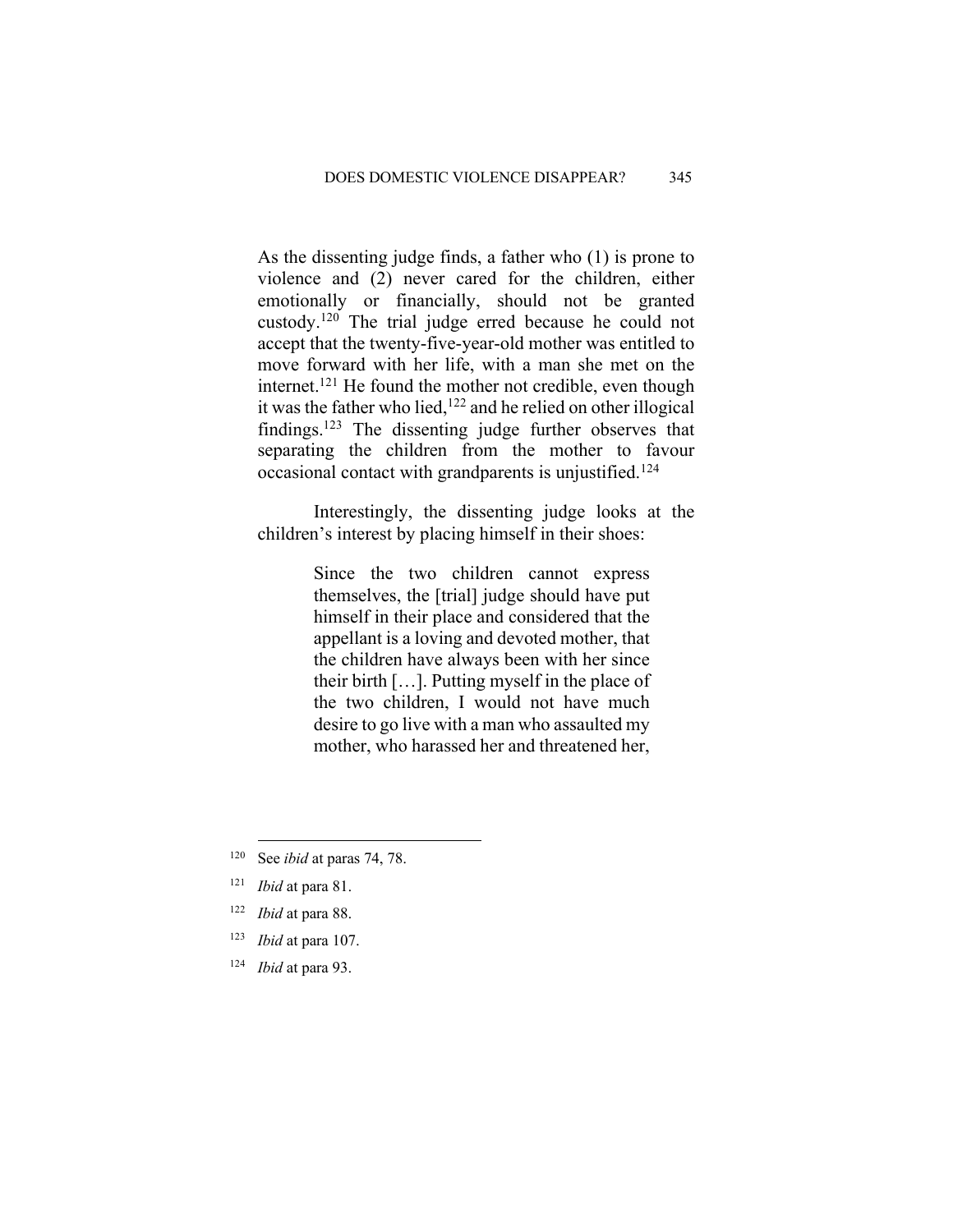and who even invited my mother's partner to engage in a fist fight with him. 125

Echoing my comments above that domestic violence explains seemingly alienating behaviour, the dissenting judge finds that intimate partner violence explains and justifies the mother not wanting to see the father:

> The judge blames the appellant for baptising Y without asking for the respondent's opinion. Considering that both parties are catholic, the failure to consult the father is not very relevant. Moreover, **considering that when the mother was pregnant she was assaulted by the respondent, one can understand that she did not wish to see him**. Perhaps she could have advised him of the date and the time of the religious ceremony, but she certainly did not have the obligation to invite him to the party that followed the religious ceremony. It is not unhelpful to say that the appellant did invite the respondent's parents to the party parents with whom she is on good terms even though that is not the case for the respondent. 126

Because violent men often denigrate their expartner, domestic violence is also relevant to the issue of denigration, which is often taken as a sign of parental

<sup>125</sup> *Ibid* at para 91 [translated by author].

<sup>&</sup>lt;sup>126</sup> *Ibid* at para 96 [translated by author, emphasis added].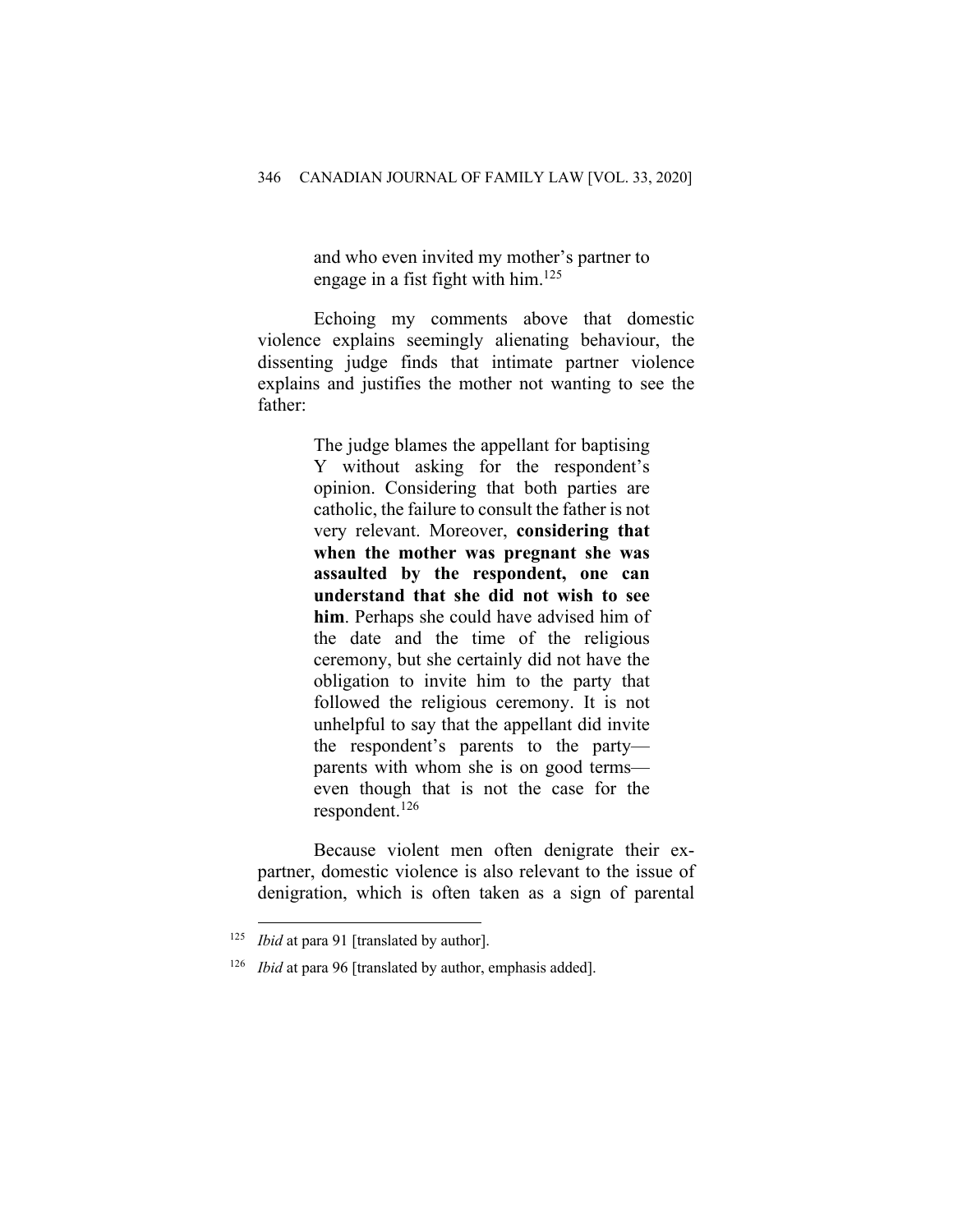alienation: "Actually, given the behaviour of the respondent up to now and his character, I am much more concerned that the respondent will speak badly of the appellant than that the appellant will destroy the respondent's image in the children's mind."127

Even though the father is likely to be violent *and*  alienating towards the children, it is the mother who loses custody. As is often the case within the twisted logic of parental alienation, the goal is supposedly to protect the children's relationship with *both* parents, but in fact courts sacrifice the children's bond with their primary caretaker to protect their non-existent relationship with an unfit father.<sup>128</sup>

There is nothing surprising about courts telling the facts in a way that supports their conclusion. Yet the majority judges' refusal to even acknowledge domestic violence puts the case firmly within the parental alienation paradigm. The majority judges can then present a selfish mother who moved for no good reason and are relieved from having to justify their controversial use of parental alienation in a context of violence. By contrast, the dissenting judge's recounting of the facts shows a protective mother who tried to move on from a violent relationship and was punished for it—a mother who had

<sup>&</sup>lt;sup>127</sup> *Ibid* at para 106 [translated by author].

See Meier, "A Historical Perspective", *supra* note 10 at 243. On the importance afforded to protecting (and even developing) fathers' relationships with children (even over safety concerns), see Fiona Kelly, "Enforcing a Parent/Child Relationship at All Cost? Supervised Access Orders in the Canadian Courts" (2011) 49:2 Osgoode Hall LJ 277.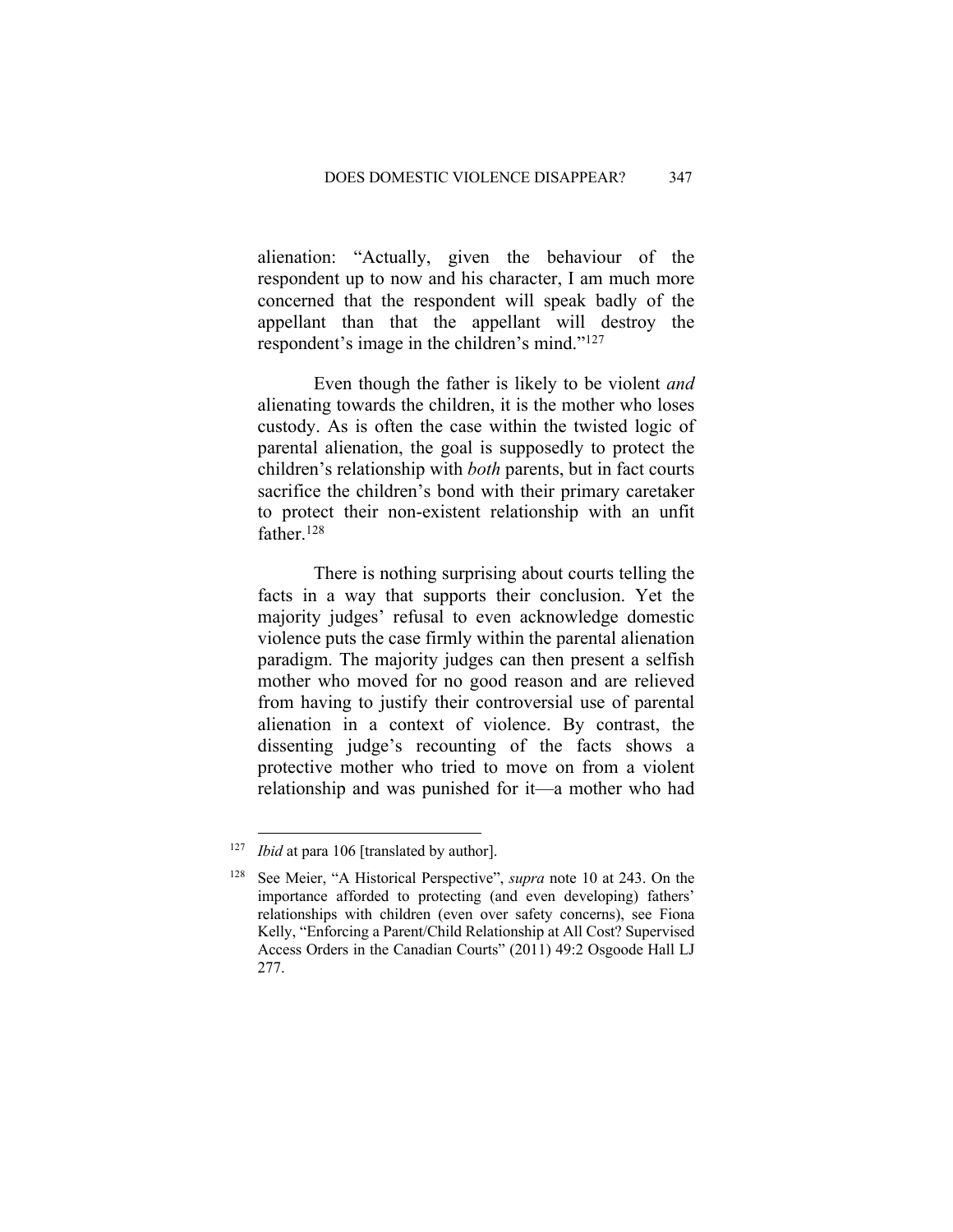three excellent reasons to justify her sole custody: domestic violence, the parties' previous agreement, and proven capacity to take care of the children as the primary and even sole caretaker.

In family cases, we rarely get the benefit of seeing a case from two diametrically opposed angles. Dissents are rare, and so are successful appeals. This case thus provides a precious window into what family cases could look like if domestic violence were mentioned and given the centre stage it deserves.

#### **LESSON 4: CONSIDERING PARENTAL ALIENATION WHILE IGNORING DOMESTIC VIOLENCE IS A FORM OF GENDER BIAS**

Gender bias is an important theme in the parental alienation literature, and scholars debate the extent to which the parental alienation belief system penalizes mothers. Studies consistently show that mothers are more likely than fathers to be accused of alienation, yet some explain away the gender imbalance by stating that "differences in gender are [simply] reflective of custody and child care arrangements."129 In other words, because parental alienation is more often perpetrated by the custodial parent, and because mothers are often the custodial parent, any gender bias is merely apparent.

While it is true that custodial parents are more likely to be accused of alienation (as it is a strategy to get a change in custody), parental alienation is still articulated in ways that show gender bias. In my study of Quebec

<sup>129</sup> Bala, Hunt & McCarney, *supra* note 2 at 167.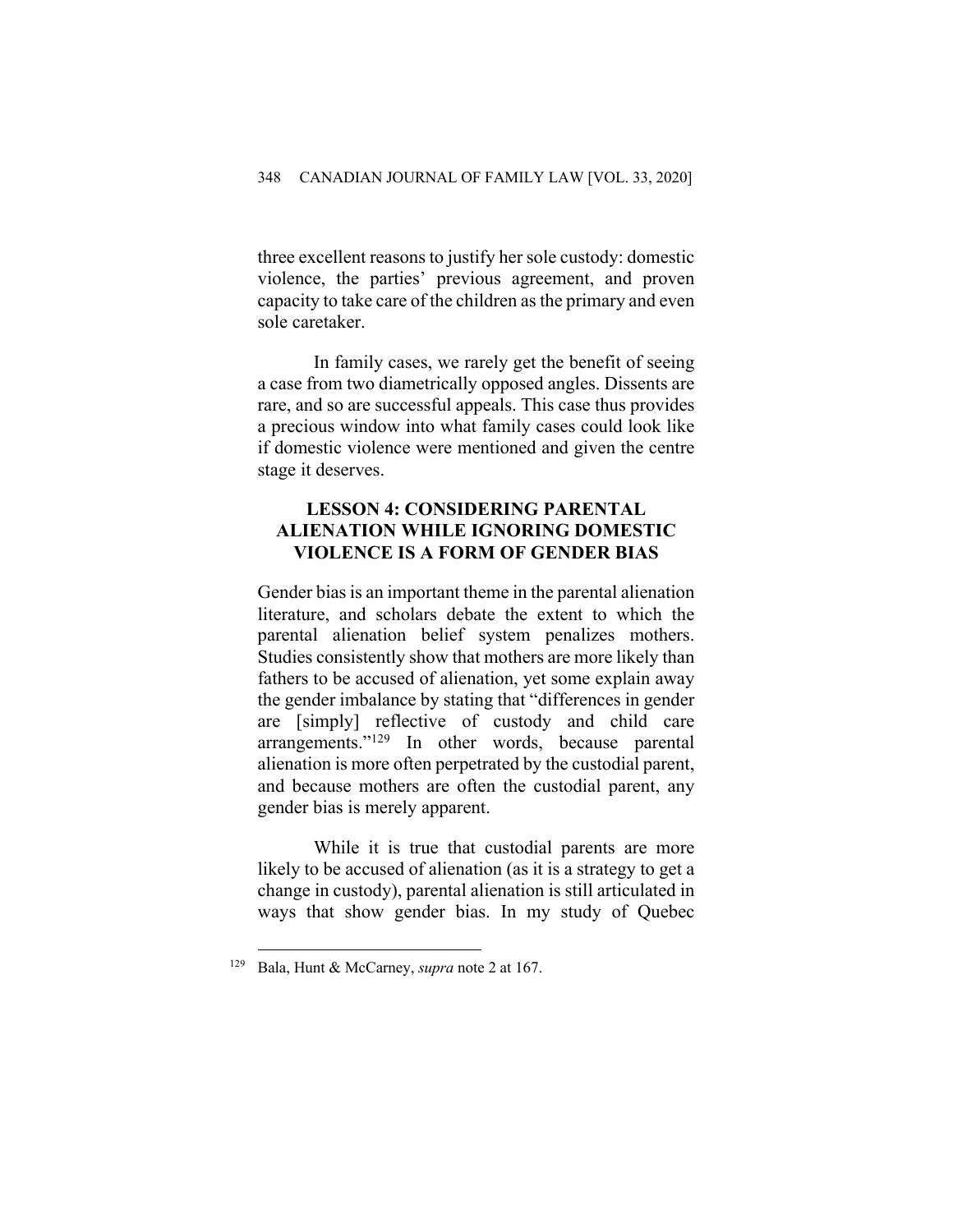parental alienation cases, for instance, I found that only women were found alienating based on passive or unconscious behaviours, such as feeling emotions or resentment, being overprotective, and asking the court not to order contact with the father.<sup>130</sup> Alienating fathers had engaged in tangible and concrete alienating behaviour outside of court.

Another facet of gender bias that appears clearly with this study is the privileging of the alienation story over the domestic violence story.<sup>131</sup> Since mothers are more likely to be accused of parental alienation and fathers more likely to be accused of domestic violence, privileging parental alienation is gender bias. The preference for parental alienation cannot be justified by a desire to protect children—even leading alienation theorists recognize that the long-term effects of alienation on children are purely speculative,  $132$  contrary to the effects of exposure to domestic violence. In other words, gender bias is also bias towards the male narrative.

The bias towards the parental alienation story is especially problematic in cross-claim cases, but it is most evident in some cases where the mother accuses the father of both alienation and domestic violence.

<sup>130</sup> See Zaccour, "Parental Alienation in Quebec Custody Litigation", *supra* note 2 at 1103.

<sup>&</sup>lt;sup>131</sup> This is also discussed in Meier, "Getting Real About Abuse and Alienation", *supra* note 1.

<sup>132</sup> See Johnston & Kelly, "Commentary on Walker et al", *supra* note 10 at 84.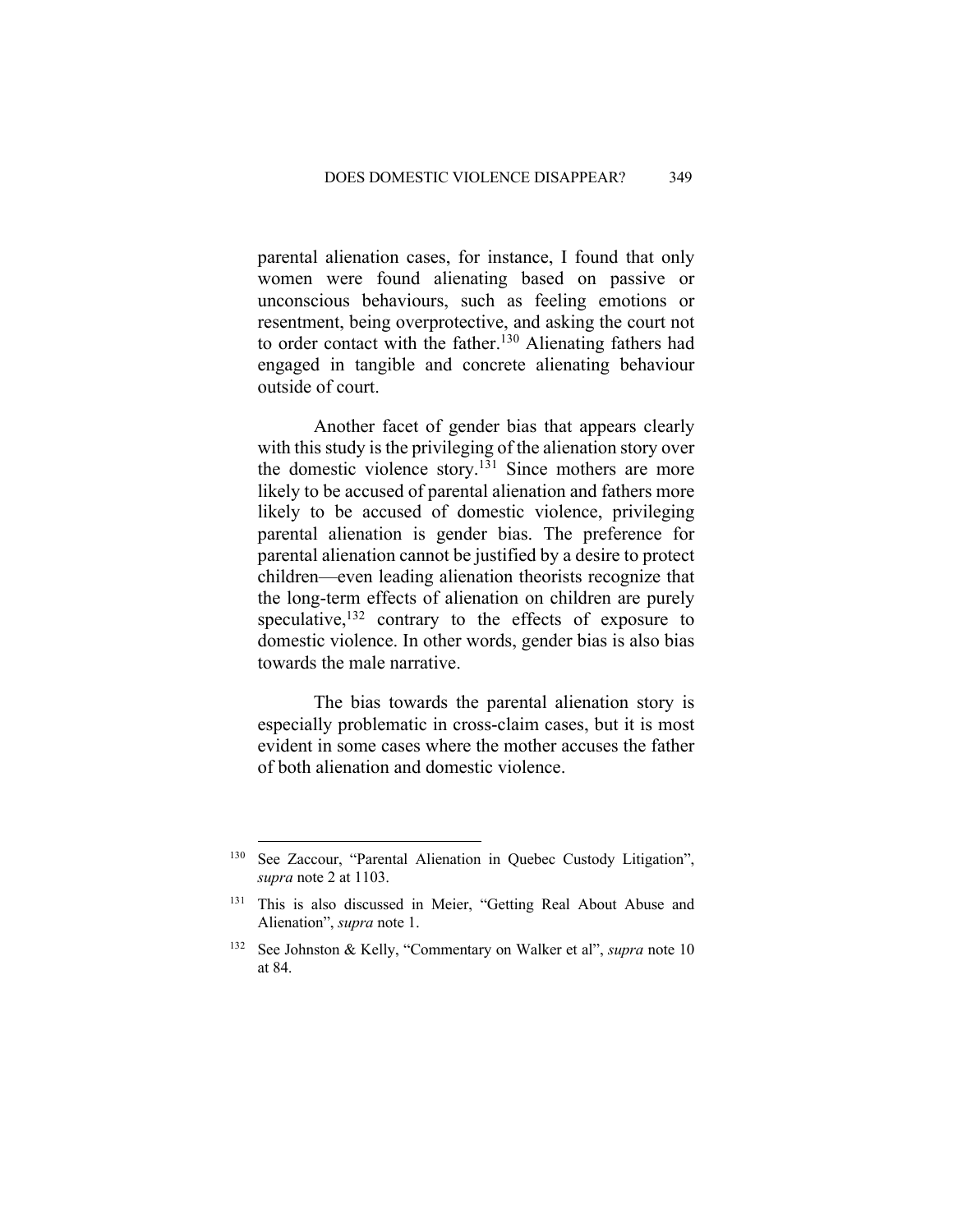An example can be found in *Droit de la famille* — *103138*. The first-instance decision recounted that "the mother had to call the police many times. The father was following her despite a restraining order. There are three criminal charges pending against the father following complaints by the mother."<sup>133</sup> Despite this context of intimate partner violence, it is the risk of parental alienation that survived on appeal. The domestic violence issue went unmentioned in the summary of the trial judge's decision:

> Even though [the judge] considers that [the father] has a good relationship with X, she is of the view that if the child remains in Quebec, **the evidence shows that there is a risk of parental alienation**. The [father's] actions during the last few months indicate that this possibility exists and justify the judge's conclusions considering the available evidence.134

In another case, the mother alleged at trial "extreme conjugal violence against her which led to severe depression, anxiety and post traumatic syndrome disorder (PTSD)."135 The trial judge minimized the issue: "The fact that the mother suffered PTSD and serious depression as a consequence of the toxic relationship she had with

<sup>133</sup> *Droit de la famille — 103756*, 2010 QCCS 6843, SOQUIJ AZ-50721040 at para 27.

<sup>134</sup> *Droit de la famille — 103138*, 2010 QCCA 2143 at para 16 [translated by author, emphais added].

<sup>135</sup> *Droit de la famille — 182879*, 2018 QCCS 5992 at para 3.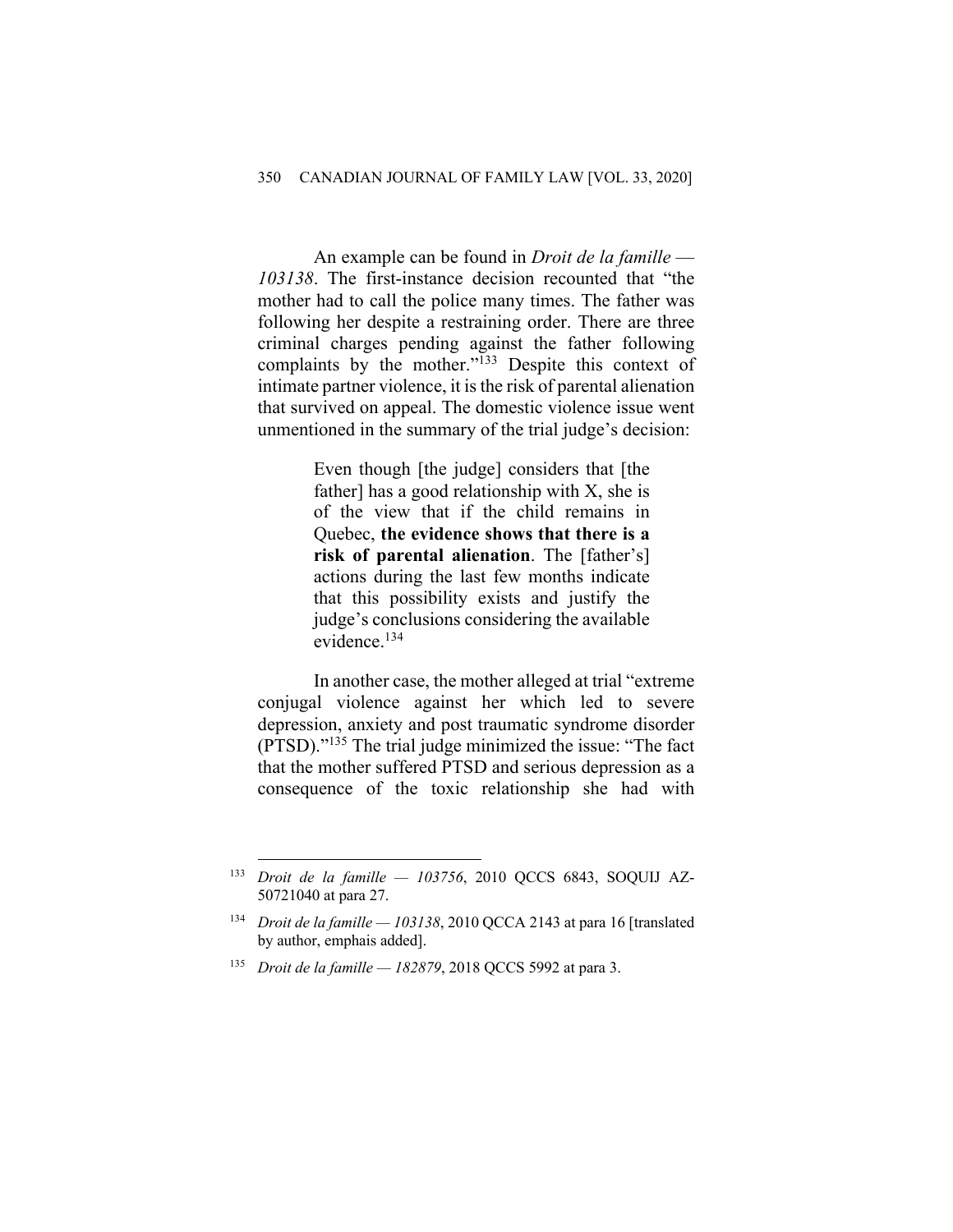Monsieur is not a reason in itself to grant her custody."<sup>136</sup> The judge found that whether there was parental alienation by the father was "not an easy question to answer,"137 but that there was "definitively" a conflict of loyalty. <sup>138</sup> On appeal, domestic violence was not mentioned—neither by the court nor, it seems, by the appellant mother. <sup>139</sup> The grounds of appeal exclusively relate to alienation.

Privileging the parental alienation story over the domestic violence story can lead to dramatic consequences, as the two frameworks focus on very different risks and values. The horror stories abound in the literature: to prevent the loss of a parent, courts endanger the child and separate them from their other parent. In one of the cases studied, the mother was sentenced to six months of incarceration for not bringing the adolescent children to a summer camp, when the children themselves were refusing to go! The Court of Appeal quickly suspended the execution of the judgment by finding that there were procedural irregularities and that the sentence was excessive.140 Nonetheless, a decision rendered the following year reveals that the mother, who had not had any contact with her son for more than two years, still could not resume contact.141 The potential negative consequences of a finding of parental alienation cannot be exaggerated.

- <sup>139</sup> See *Droit de la famille — 19803*, 2019 QCCA 800.
- <sup>140</sup> *Droit de la famille — 12551*, 2012 QCCA 501.
- <sup>141</sup> *Droit de la famille — 133731*, 2013 QCCS 6621.

<sup>136</sup> *Ibid* at para 32.

<sup>137</sup> *Ibid* at para 35.

<sup>138</sup> *Ibid* at para 36.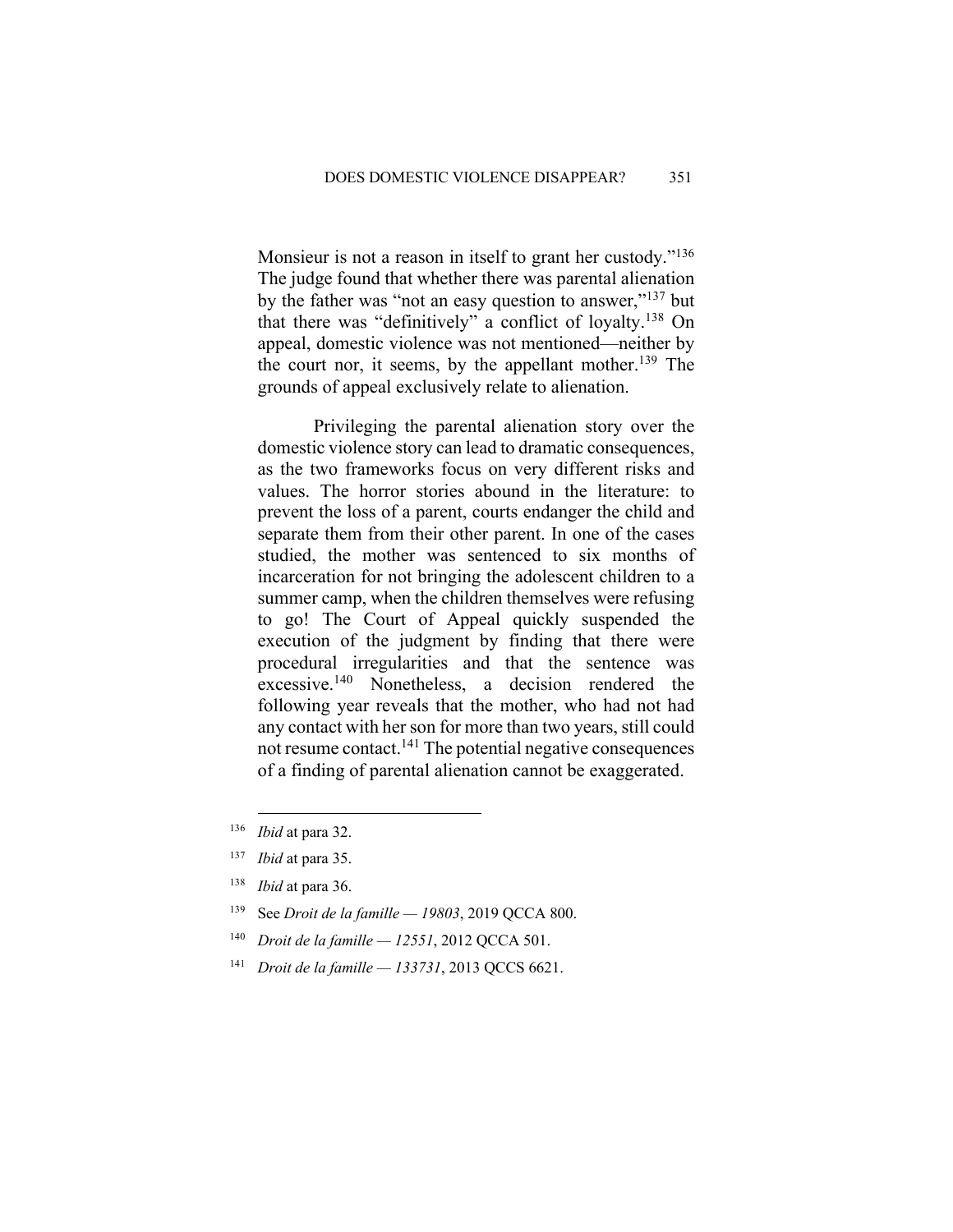Gender bias already existed in family courts before the rise of parental alienation theory. This means that mothers must not only cope with the threat of parental alienation accusations, but also with a broader context in which women are easily disbelieved and pathologized.<sup>142</sup> Contrary to the popular belief that mothers get easy wins in family courts, the cards are actually stacked against them from the very start.<sup>143</sup>

#### **LESSON 5: WE CANNOT RELY ON A "DOMESTIC VIOLENCE EXCEPTION" TO THE PARENTAL ALIENATION BELIEF SYSTEM**

My study supports the argument that domestic violence cannot be treated as a mere exception in parental alienation cases. First, domestic violence is more like the norm than the exception, given the high proportion of cases in which traces of domestic violence allegations can be found. Second, the decision to apply the parental alienation framework unless there is domestic or family violence cannot work when violence is concealed. Thus, we cannot expect to solve the problems with parental alienation theory with rules regarding parental alienation (such as disregarding a child's wishes or forcing contact) that apply unless there is domestic violence.

This conclusion should be seriously considered not only by judges and lawyers, but also by experts, evaluators, and actors in the child protection system.

<sup>142</sup> See Zaccour, "Crazy Women and Hysterical Mothers", *supra* note 84.

<sup>143</sup> See Meier, "A Historical Perspective", *supra* note 10 at 245.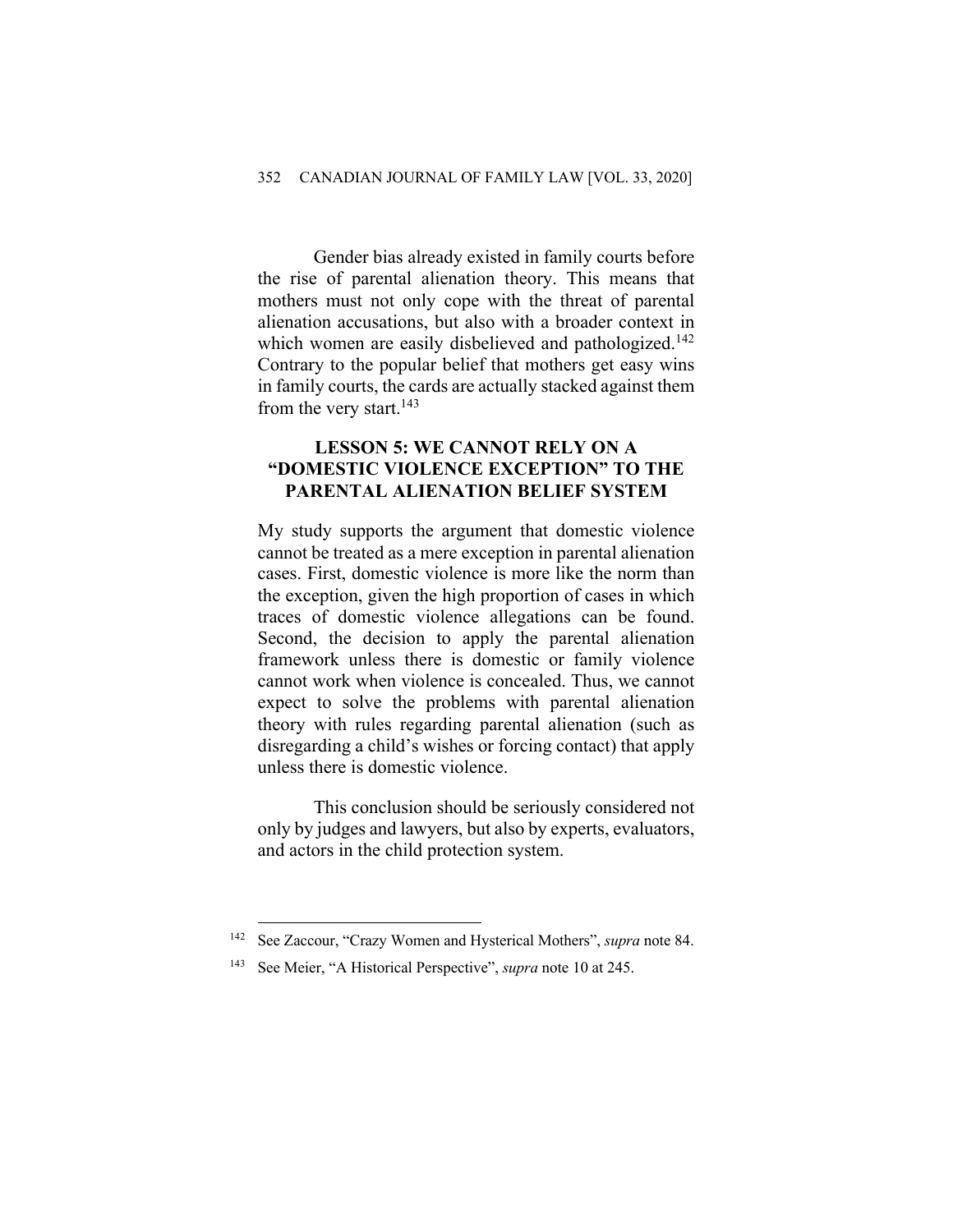Recall that many scholars have exposed parental alienation as primarily a means of refuting claims of domestic violence.144 Others see domestic violence and parental alienation as existing independently: Drozd and Olesen, for instance, say that domestic violence and parental alienation can coexist and that both hypotheses must be tested to discover the reason for a relationship problem. 145

In Kelly and Johnston's theory, "[c]hildren who are realistically estranged from one of their parents as a consequence of that parent's history of family violence, abuse, or neglect need to be clearly distinguished from alienated children."146 But is it enough to distinguish parental alienation from realistic estrangement, given that Quebec courts do not consider the estrangement explanation before concluding that a parent is alienating?147 As Joan Meier notes, "[v]irtually every article about alienation and abuse . . . gives lip service to this principle: that if abuse is real, then alienation is not." $148$ But since unsubstantiated allegations of violence are

<sup>146</sup> Kelly & Johnston, *supra* note 9 at 253.

<sup>144</sup> See Meier, "Getting Real About Abuse and Alienation", *supra* note 1 at 221. See also Peter G Jaffe, Claire V Crooks & Nicholas Bala, "A Framework for Addressing Allegations of Domestic Violence in Child Custody Disputes" (2009) 6:3/4 J Child Custody 169 at 176.

<sup>&</sup>lt;sup>145</sup> See Leslie M Drozd & Nancy Williams Olesen, "Is It Abuse, Alienation, and/or Estrangement?: A Decision Tree" (2004) 1:3 J Child Custody 65.

<sup>&</sup>lt;sup>147</sup> See Zaccour, "Parental Alienation in Quebec Custody Litigation", *supra* note 2 at 1073, 1107.

<sup>148</sup> Meier, "Getting Real About Abuse and Alienation", *supra* note 1 at 242.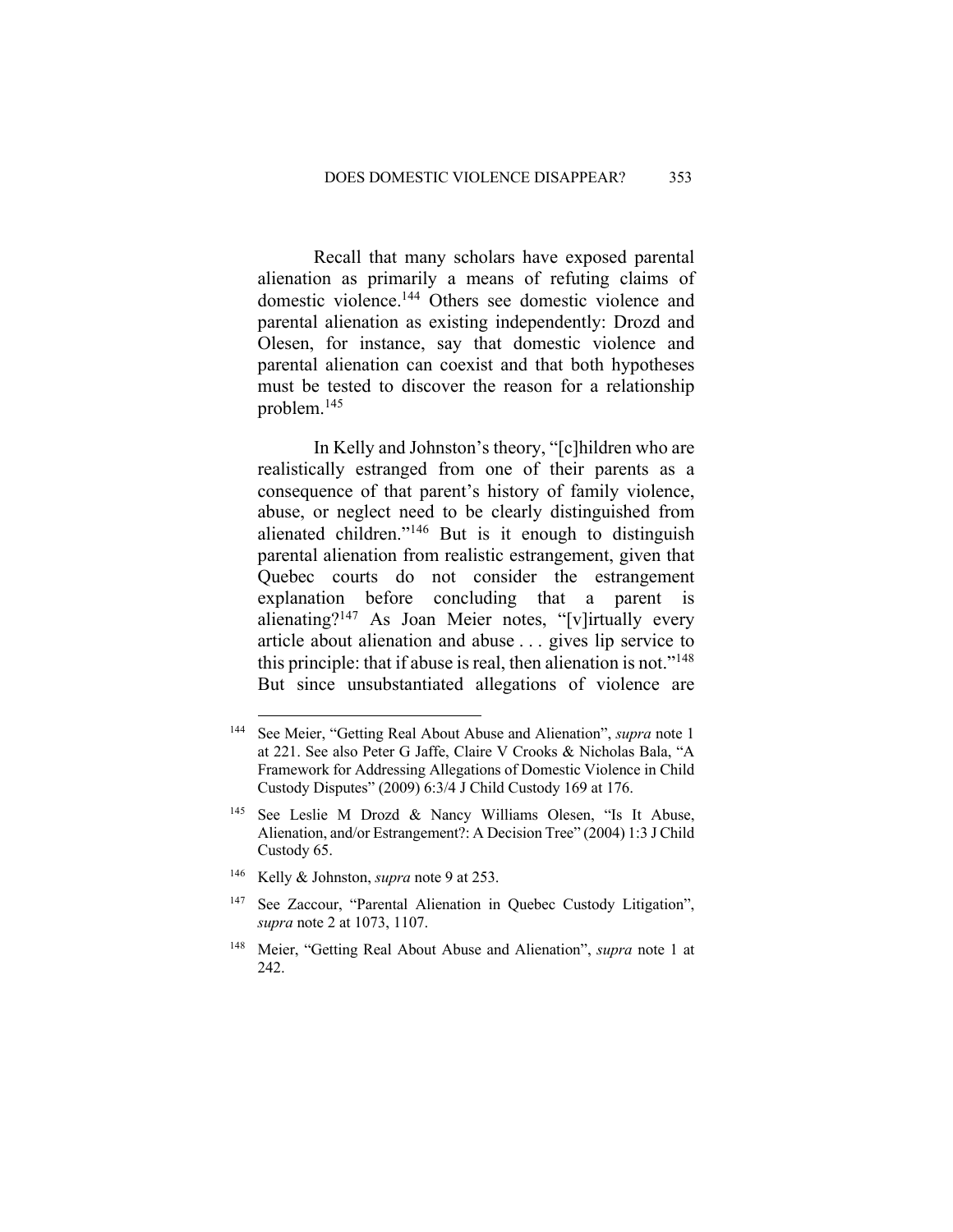considered proof of alienation, and since women are blamed for "overreacting" even when domestic violence is proven, the problem remains.

For Meier, models that ask evaluators to choose between alienation and violence are dangerous, because "[t]reating parental alienation as an equivalent concern to abuse in custody-litigating families . . . inherently devalues abuse allegations."<sup>149</sup> She recommends assessing abuse first "whenever there are allegations of abuse,"150 and evaluating alienation only "after abuse has been screened out."151 She adds that "[w]here abuse allegations are not confirmed, the allegations themselves may not be treated as evidence of alienation."152 Other good-faith protective actions, such as calling child protection or taking the child to therapy, should also be excluded from the definition of alienation.153 Meier's suggestions are indispensable if we want to minimize the injustices caused by the parental alienation belief system.

I propose to go one step further: concerns about domestic violence should *always* be at the forefront, whether or not it is alleged. Courts facing cases of alleged parental alienation should know that, even if there is no trace of it in the file, domestic violence can still be present. They cannot rule out domestic violence simply because the

<sup>149</sup> *Ibid* at 221.

<sup>150</sup> *Ibid* at 242.

<sup>151</sup> *Ibid* at 220.

<sup>152</sup> *Ibid* at 243.

<sup>153</sup> *Ibid* at 230.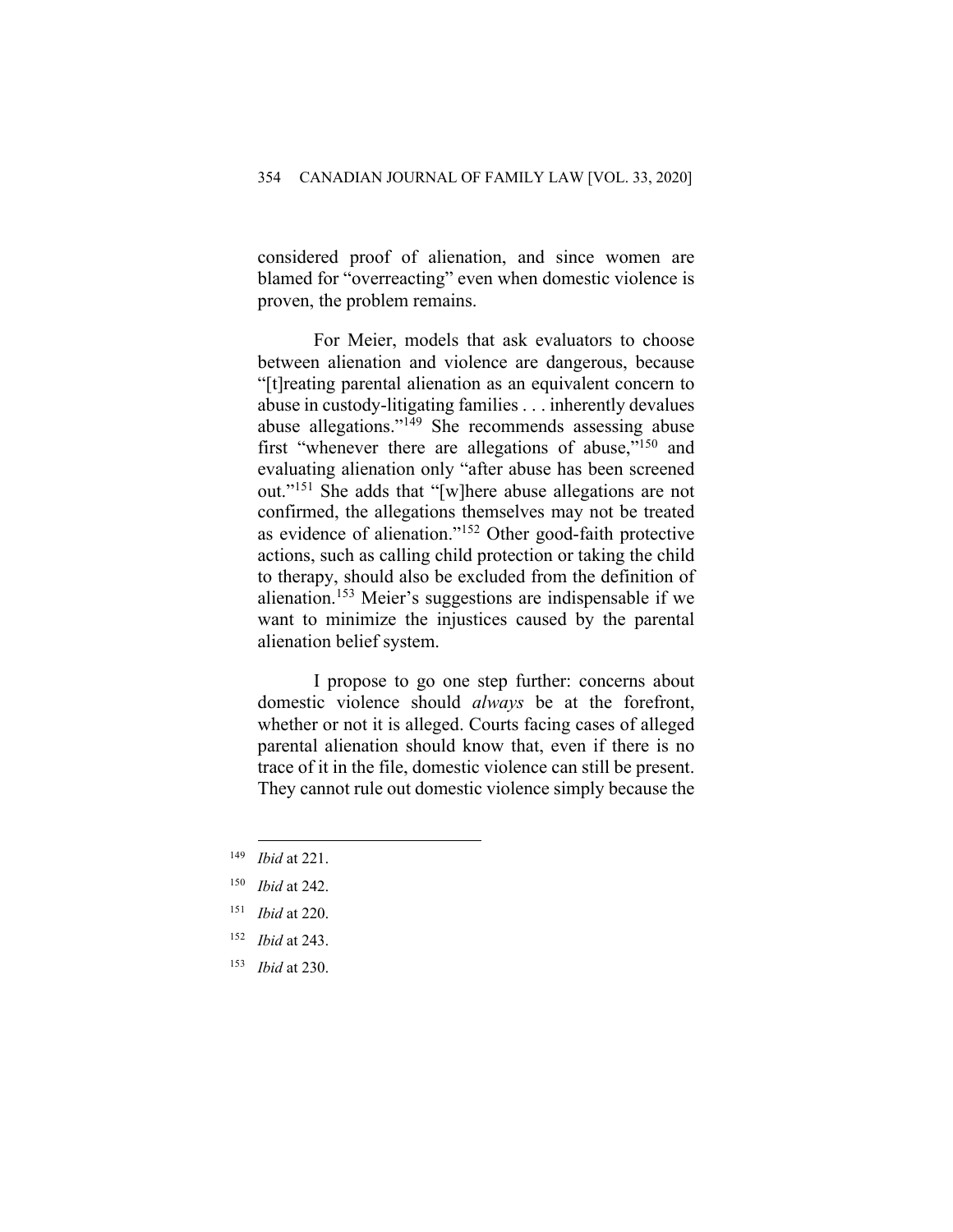mother has not mentioned it or because it is not otherwise apparent.

Practically speaking, screening for domestic violence must happen in every case, even when domestic violence is not alleged.154 For example, when courts are faced with allegedly alienating behaviours by a mother,<sup>155</sup> they should first ask whether her behaviour could be explained by domestic violence and whether it would be consistent with an attempt to protect herself and her child. Even when domestic violence cannot be confirmed despite active screening, legal professionals might still want to pause to consider what their practices and the rules they apply would mean if the mother and child were victims of undisclosed violence.

More generally, we also need to think about how the law and influential scholars define parental alienation. For family law to adequately ensure women's and children's safety, a series of unlikely steps must succeed: domestic violence must be alleged, identified, resolved, and properly dealt with. This is not the reality of our courts. Thus, the legal community cannot assume that domestic violence will simply sort itself out. A conscious effort must be made to develop legal rules that are sensitive to that (potentially hidden) context.

<sup>&</sup>lt;sup>154</sup> This would be akin to the duty of family dispute resolution professionals in British Columbia to screen for family violence under the *Family Law Act*, SBC 2011, c 25, s 8.

<sup>&</sup>lt;sup>155</sup> I found no trace, in any of the cases read, of disappearance of domestic violence against the father.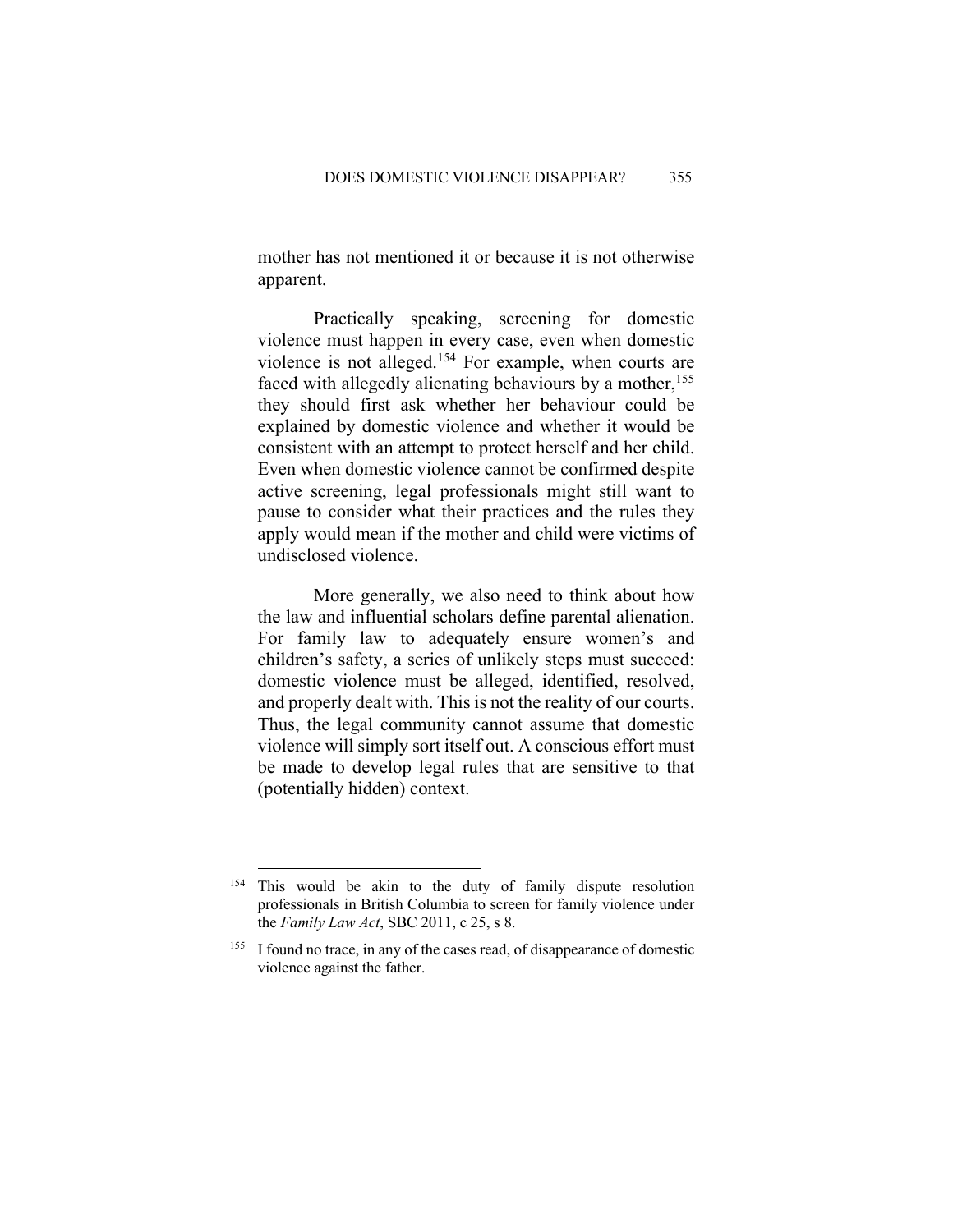There are excellent arguments for simply eliminating the concept of parental alienation from family law. But if courts and evaluators are to use it, then we need a definition that accounts for domestic violence. The law and theory of parental alienation—from its definition to its consequences—should be constructed bearing in mind undisclosed domestic violence. This is far from the case now, as behaviours such as asking for full custody, moving to a women's shelter, or saying that the father is dangerous can all be considered alienation.

If we cannot obtain a framework for parental alienation that works for cases of undisclosed domestic violence—a framework which will ensure mothers' and children's safety—then it is indeed time to retire the concept.

#### **CONCLUSION**

Elsewhere, I have argued that the right way to think about and construct family law rules is to prioritize domestic violence concerns and to treat situations of intimate partner violence as paradigmatic rather than exceptional cases. 156 The importance of centring domestic violence is all the more relevant in parental alienation cases, given the concept's frequent use by violent fathers and its history as a tool to marginalize mothers' safety concerns.

Parental alienation scholars reject this method and defend their theory by saying that it does not apply to

<sup>156</sup> See Suzanne Zaccour, "All Families Are Equal, but Do Some Matter More than Others: How Gender, Poverty, and Domestic Violence Put Quebec's Family Law Reform to the Test" (2019) 32:2 Can J Fam L 425.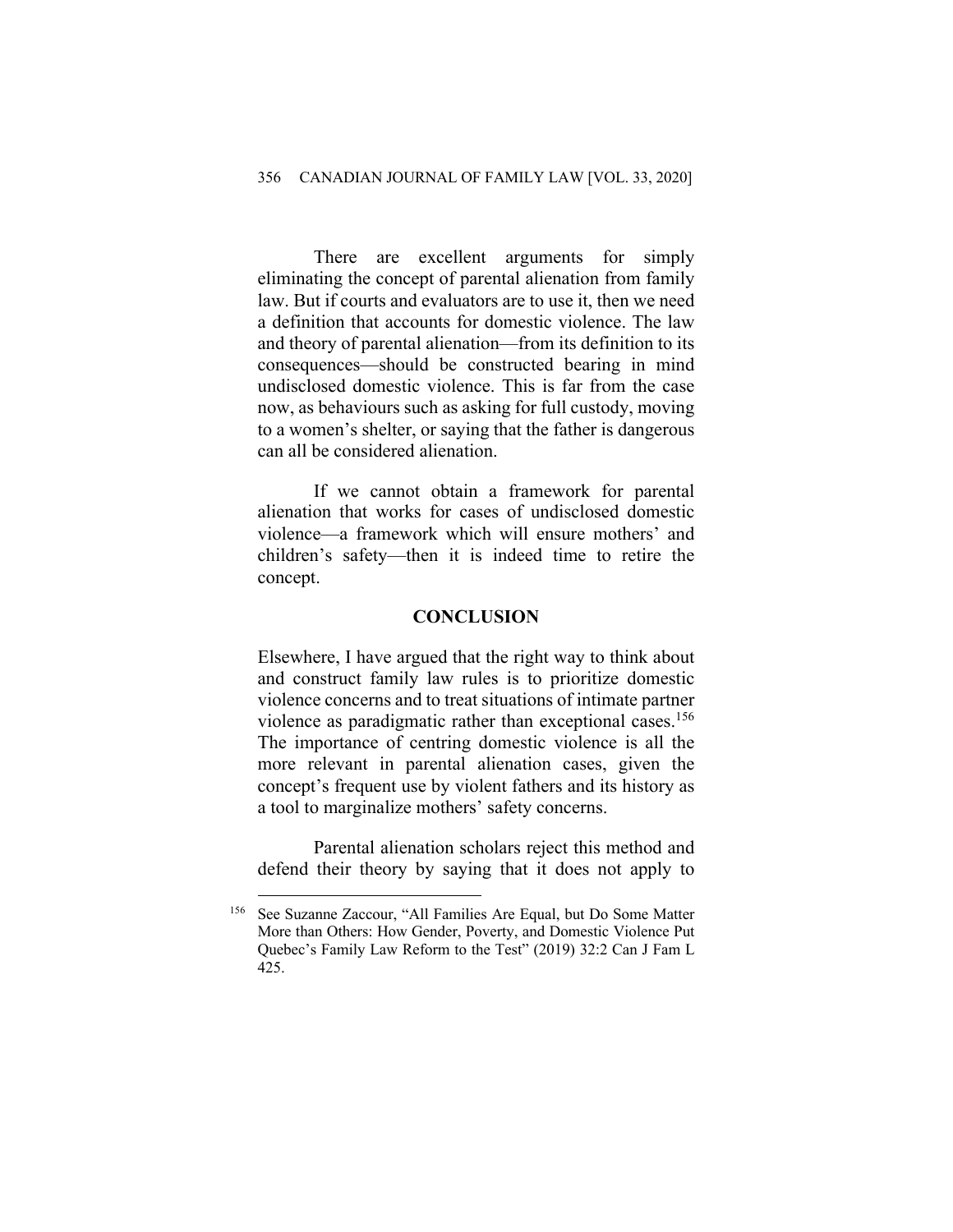circumstances of family violence. But despite the appearances, domestic violence cannot be treated as an exceptional case—not in family law generally, and even less in parental alienation cases. In this study of alienation cases at the appellate level, 78 percent of the cases appeared to have no allegation or trace of domestic violence, yet previous decisions involving the same family revealed that at least 59 percent of alienation cases involved an issue of domestic violence. We must be very conscious of the risk that appellate courts—and the judges and scholars who read them—will see parental alienation as an issue unrelated to domestic violence, while parental alienation remains *primarily* alleged in domestic-violencerelated cases.

My article thus sends a word of caution to scholars and judges who believe in treating "pure" parental alienation cases differently from cases with cross allegations of domestic violence and parental alienation. We cannot think about parental alienation without considering domestic violence, and this applies even within theories in which a finding of domestic violence excludes a finding of parental alienation.

Parental alienation and domestic violence are not separate fields of study.